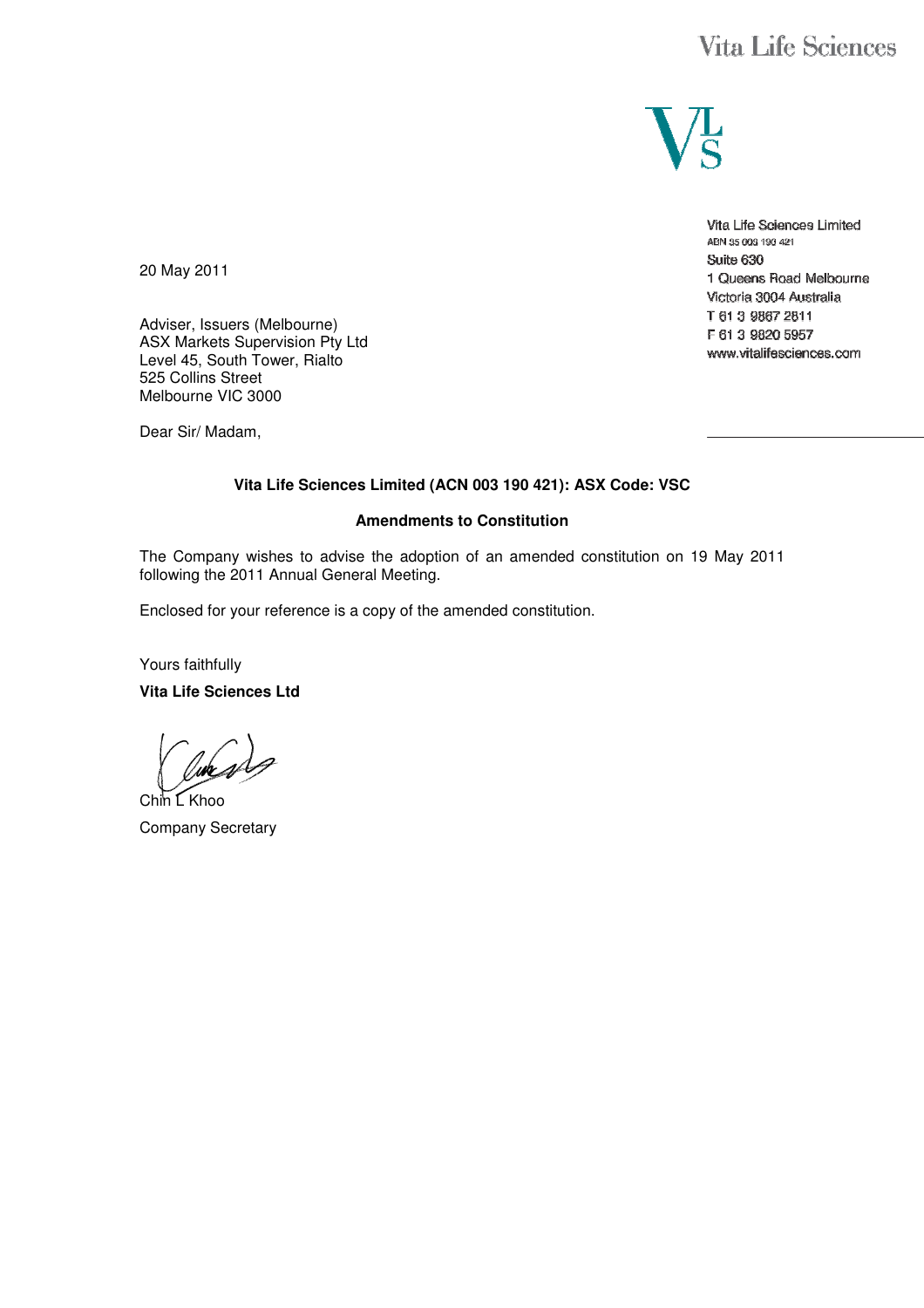Dated 19 May 2011

# **Constitution of Vita Life Sciences Limited**

**("VLS") ABN 35 003 190 421** 

Adopted by Shareholders in general meeting 19 May 2011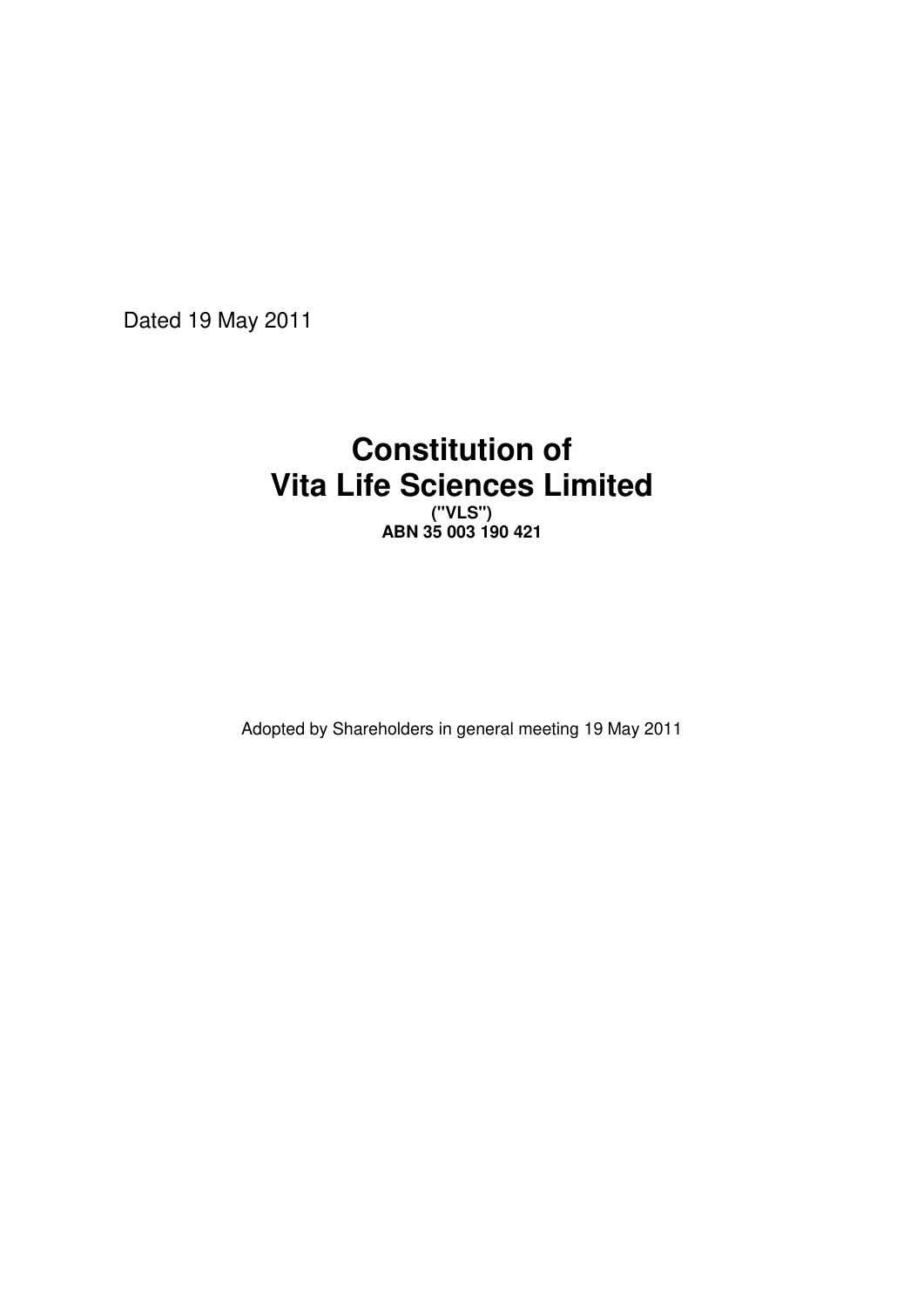# Contents

| 1.               |                                                             |  |
|------------------|-------------------------------------------------------------|--|
| 2.               |                                                             |  |
|                  |                                                             |  |
|                  |                                                             |  |
| 3.               |                                                             |  |
| $\overline{4}$ . |                                                             |  |
| 5.               |                                                             |  |
| 6.               |                                                             |  |
| 7.               |                                                             |  |
|                  |                                                             |  |
|                  |                                                             |  |
| 8.               |                                                             |  |
| 9.               |                                                             |  |
|                  |                                                             |  |
|                  |                                                             |  |
| 10.              |                                                             |  |
| 11.              |                                                             |  |
| 12.              |                                                             |  |
| 13.              |                                                             |  |
| 14.              |                                                             |  |
| 15.              |                                                             |  |
|                  |                                                             |  |
|                  |                                                             |  |
| 16.              |                                                             |  |
| 17.              |                                                             |  |
| 18.              |                                                             |  |
| 19.              |                                                             |  |
| 20.              |                                                             |  |
| 21.              |                                                             |  |
| 22.              |                                                             |  |
|                  |                                                             |  |
|                  |                                                             |  |
| 23.              |                                                             |  |
| 24.              |                                                             |  |
| 25               | . 9<br>Powers                                               |  |
| 26.              |                                                             |  |
| 27.              | Remuneration of Managing Director and Executive Officer  10 |  |
| 28.              |                                                             |  |
|                  |                                                             |  |
|                  |                                                             |  |
| 29.              |                                                             |  |
| 30.              |                                                             |  |
| 31.              |                                                             |  |
|                  |                                                             |  |
|                  |                                                             |  |
| 32.              |                                                             |  |
| 33.              |                                                             |  |
| 34.              |                                                             |  |
| 35.              |                                                             |  |
|                  |                                                             |  |
| 36.              |                                                             |  |
| 37.              |                                                             |  |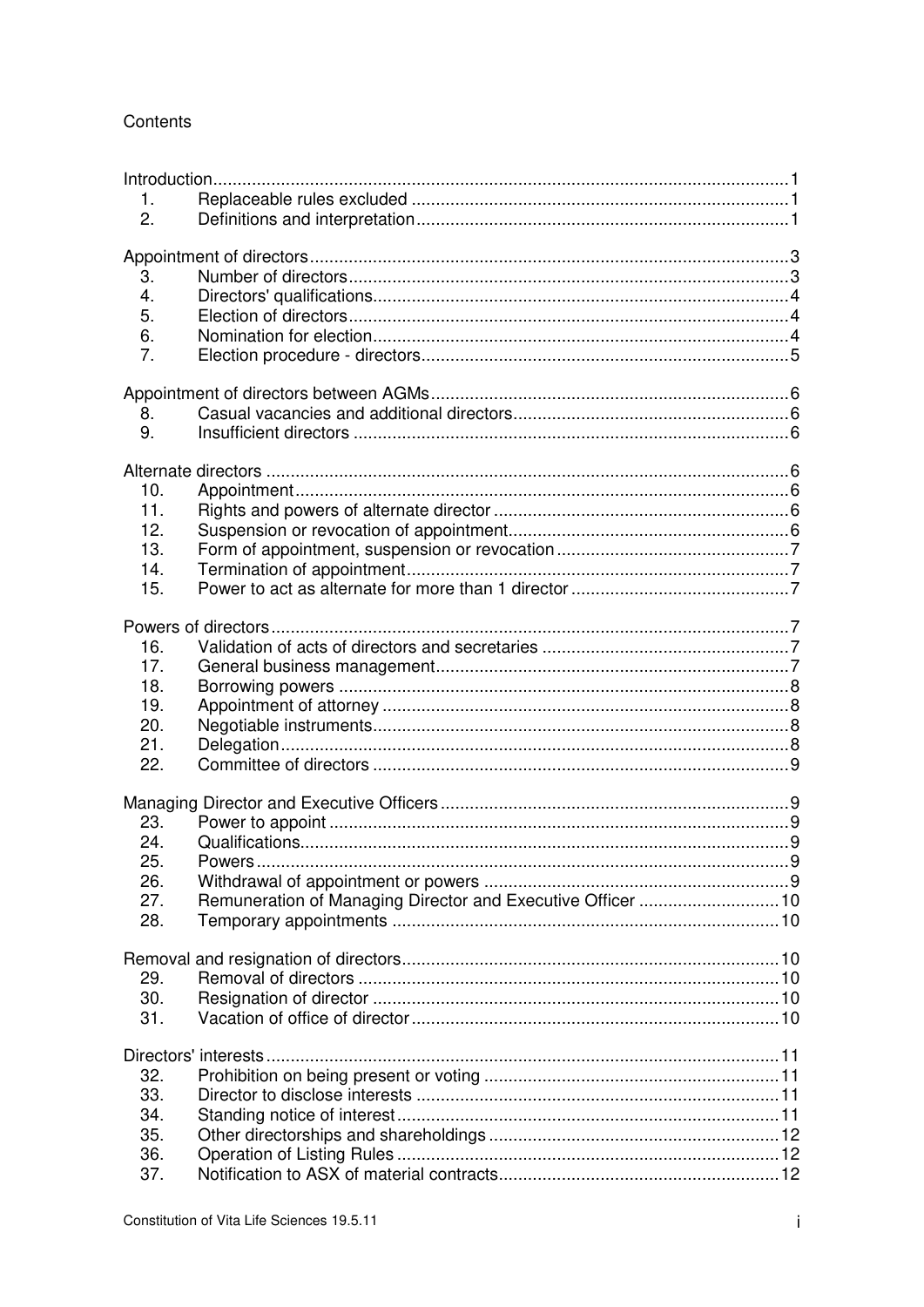| 38. |  |
|-----|--|
| 39. |  |
| 40. |  |
| 41. |  |
| 42. |  |
| 43. |  |
| 44. |  |
| 45. |  |
| 46. |  |
|     |  |
|     |  |
| 47. |  |
| 48. |  |
|     |  |
|     |  |
| 49. |  |
| 50. |  |
| 51. |  |
| 52. |  |
| 53. |  |
|     |  |
|     |  |
| 54. |  |
| 55. |  |
|     |  |
|     |  |
| 56. |  |
| 57. |  |
| 58. |  |
| 59. |  |
| 60. |  |
| 61. |  |
| 62. |  |
| 63. |  |
| 64  |  |
| 65. |  |
|     |  |
|     |  |
| 66. |  |
| 67. |  |
| 68. |  |
| 69. |  |
| 70. |  |
| 71. |  |
| 72. |  |
| 73. |  |
| 74. |  |
| 75. |  |
| 76. |  |
| 77. |  |
| 78. |  |
| 79. |  |
| 80. |  |
| 81. |  |
|     |  |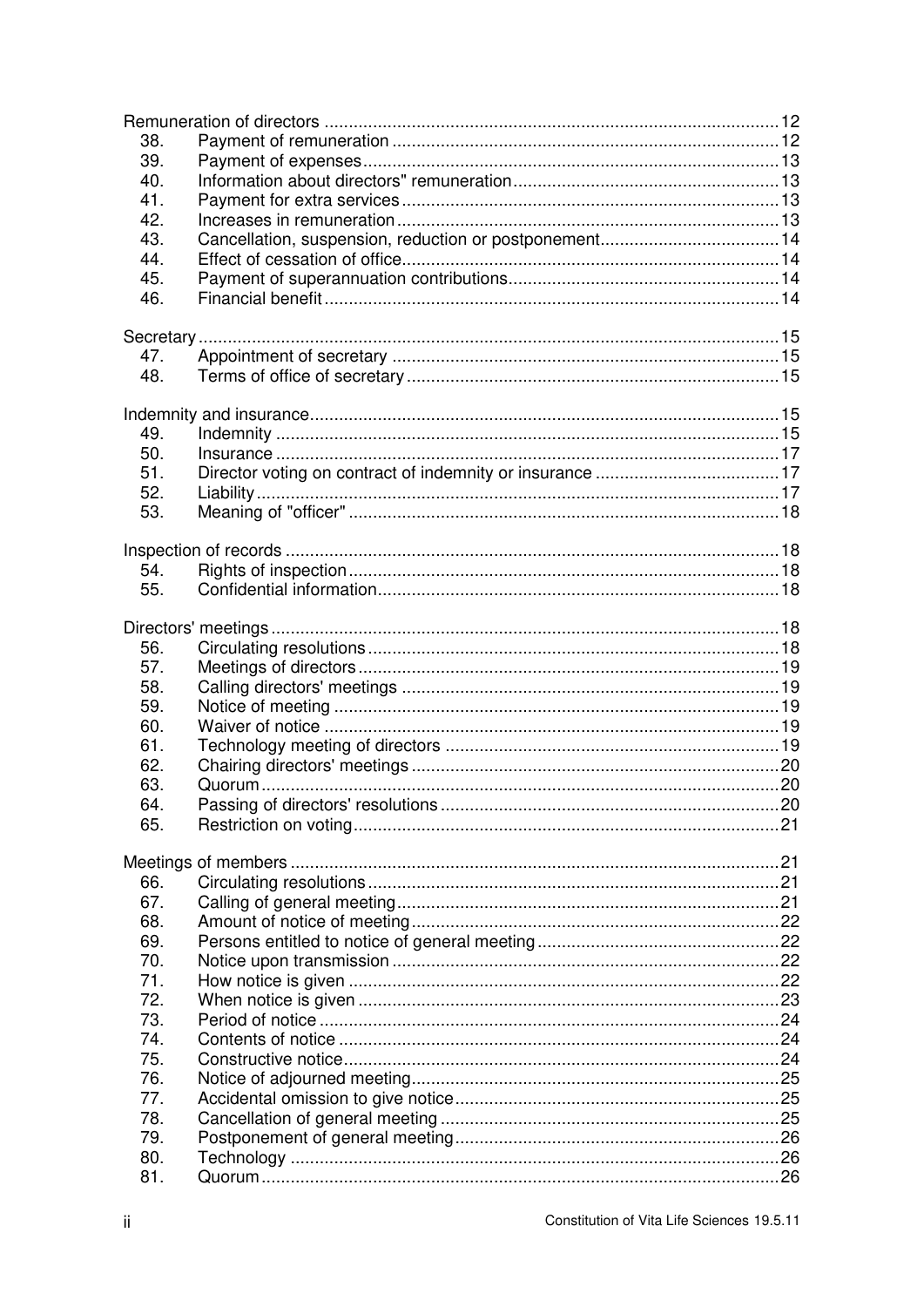| 82.            |                                                             |  |
|----------------|-------------------------------------------------------------|--|
| 83.            |                                                             |  |
|                |                                                             |  |
| 84.            |                                                             |  |
| 85.            |                                                             |  |
| 86.            |                                                             |  |
| 87.            |                                                             |  |
| 88.            |                                                             |  |
| 89.            |                                                             |  |
| 90.            |                                                             |  |
| 91.            |                                                             |  |
| 92.            |                                                             |  |
|                |                                                             |  |
|                |                                                             |  |
| 93.            |                                                             |  |
| 94.            |                                                             |  |
| 95.            |                                                             |  |
| 96.            |                                                             |  |
| 97.            |                                                             |  |
| 98.            |                                                             |  |
| 99.            |                                                             |  |
| 100.<br>101.   |                                                             |  |
| 102.           |                                                             |  |
| 103.           | Voting rights of persons entitled under transmission rule36 |  |
|                |                                                             |  |
|                |                                                             |  |
| 104.           |                                                             |  |
| 105.           |                                                             |  |
|                |                                                             |  |
|                |                                                             |  |
| 106.           |                                                             |  |
|                |                                                             |  |
| 107.           | Minutes to be kept.                                         |  |
|                |                                                             |  |
|                |                                                             |  |
| 108.           |                                                             |  |
| 109.           |                                                             |  |
|                |                                                             |  |
| Shares<br>110. |                                                             |  |
| 111.           |                                                             |  |
| 112.           |                                                             |  |
| 113.           |                                                             |  |
| 114.           |                                                             |  |
| 115.           |                                                             |  |
| 116.           |                                                             |  |
| 117.           |                                                             |  |
| 118.           |                                                             |  |
| 119.           |                                                             |  |
| 120.           |                                                             |  |
|                |                                                             |  |
|                |                                                             |  |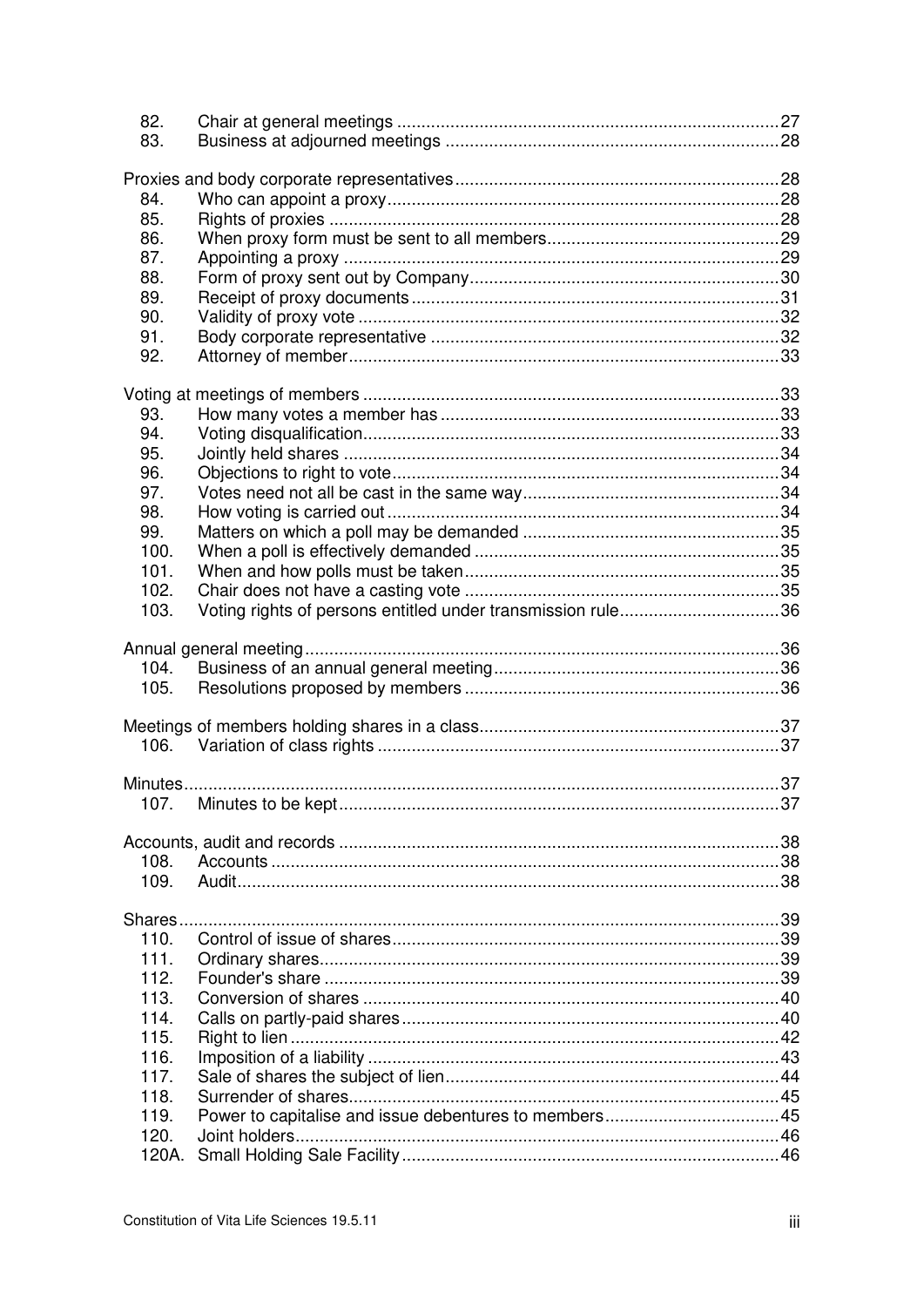| 121.    |                                                                       |  |
|---------|-----------------------------------------------------------------------|--|
| 122.    |                                                                       |  |
|         |                                                                       |  |
|         |                                                                       |  |
| 123.    |                                                                       |  |
| 124.    |                                                                       |  |
| 125.    |                                                                       |  |
| 126.    |                                                                       |  |
| 127.    |                                                                       |  |
| 128.    |                                                                       |  |
| 129.    |                                                                       |  |
| 130.    |                                                                       |  |
| 131.    |                                                                       |  |
| 132.    |                                                                       |  |
| 133.    |                                                                       |  |
| 134.    |                                                                       |  |
| 135.    | Dividend reinvestment, bonus share and employee incentive plans52     |  |
|         |                                                                       |  |
|         |                                                                       |  |
| 136.    |                                                                       |  |
|         |                                                                       |  |
|         |                                                                       |  |
| 137.    | Entitlement to share and option certificates or statement of holdings |  |
|         |                                                                       |  |
| 138.    |                                                                       |  |
| 139.    |                                                                       |  |
| 140.    |                                                                       |  |
| 141.    |                                                                       |  |
| 142.    |                                                                       |  |
| 143.    |                                                                       |  |
| 144.    |                                                                       |  |
| 145.    |                                                                       |  |
| 146.    |                                                                       |  |
| 147.    |                                                                       |  |
| 148.    |                                                                       |  |
| 149.    |                                                                       |  |
| 150.    |                                                                       |  |
| 151.    |                                                                       |  |
| 152.    |                                                                       |  |
|         |                                                                       |  |
|         |                                                                       |  |
| 153.    |                                                                       |  |
| 154.    |                                                                       |  |
| 155.    |                                                                       |  |
| 156.    |                                                                       |  |
| 157.    |                                                                       |  |
| 158.    |                                                                       |  |
|         |                                                                       |  |
|         |                                                                       |  |
| 159.    |                                                                       |  |
|         |                                                                       |  |
| Notices |                                                                       |  |
| 160.    |                                                                       |  |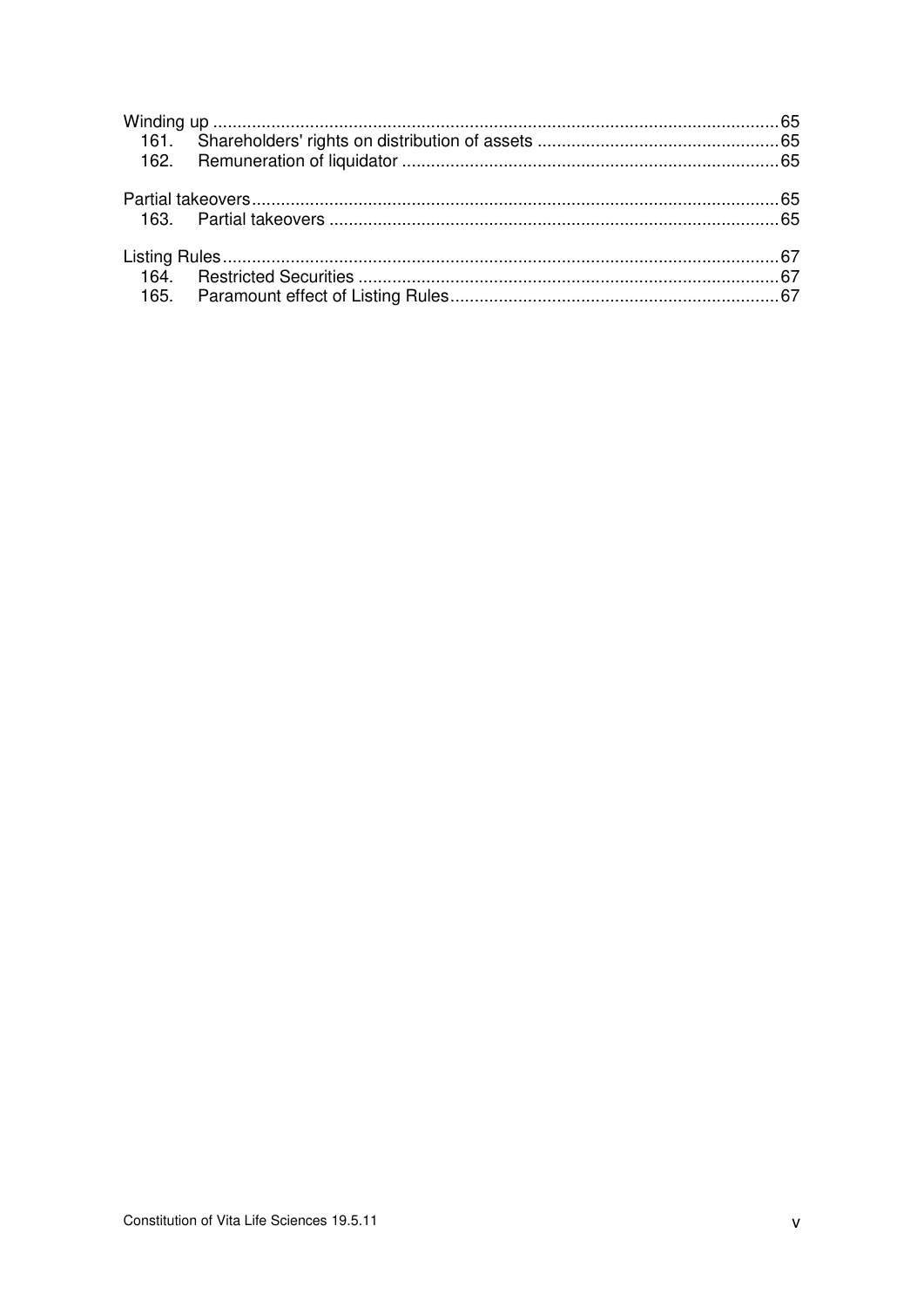*Corporations Act 2001* 

Public company listed

# **Constitution**

# **of**

# **Vita Life Sciences Limited**

# **Introduction**

# **1. Replaceable rules excluded**

1.1 The replaceable rules contained in the Act do not apply to the Company.

# **2. Definitions and interpretation**

# 2.1 Definitions

In this constitution:

- (1) **Act** means the Corporations Act 2001 and includes any amendment or reenactment of it or any legislation passed in substitution for it;
- (2) **ASTC** means ASX Settlement and Transfer Corporation Pty Ltd ACN 008 504 532;
- (3) **ASTC Settlement Rules** means the operating rules of ASTC for the purposes of the Act;
- (4) **ASX** means Australian Stock Exchange Limited;
- (5) **auditor** means any person appointed for the time being to perform the duties of an auditor of the Company;
- (6) **business day** has the meaning given to that term in the Listing Rules;
- (7) **Certificated Subregister** means that part of the Register that records certificated holdings of securities of the Company;
- (8) **CHESS** means the Clearing House Electronic Subregister System established and operated by ASTC for;
	- (a) the clearing and settlement of transactions in CHESS Approved Securities;
	- (b) the transfer of securities; and
	- (c) the registration of transfers;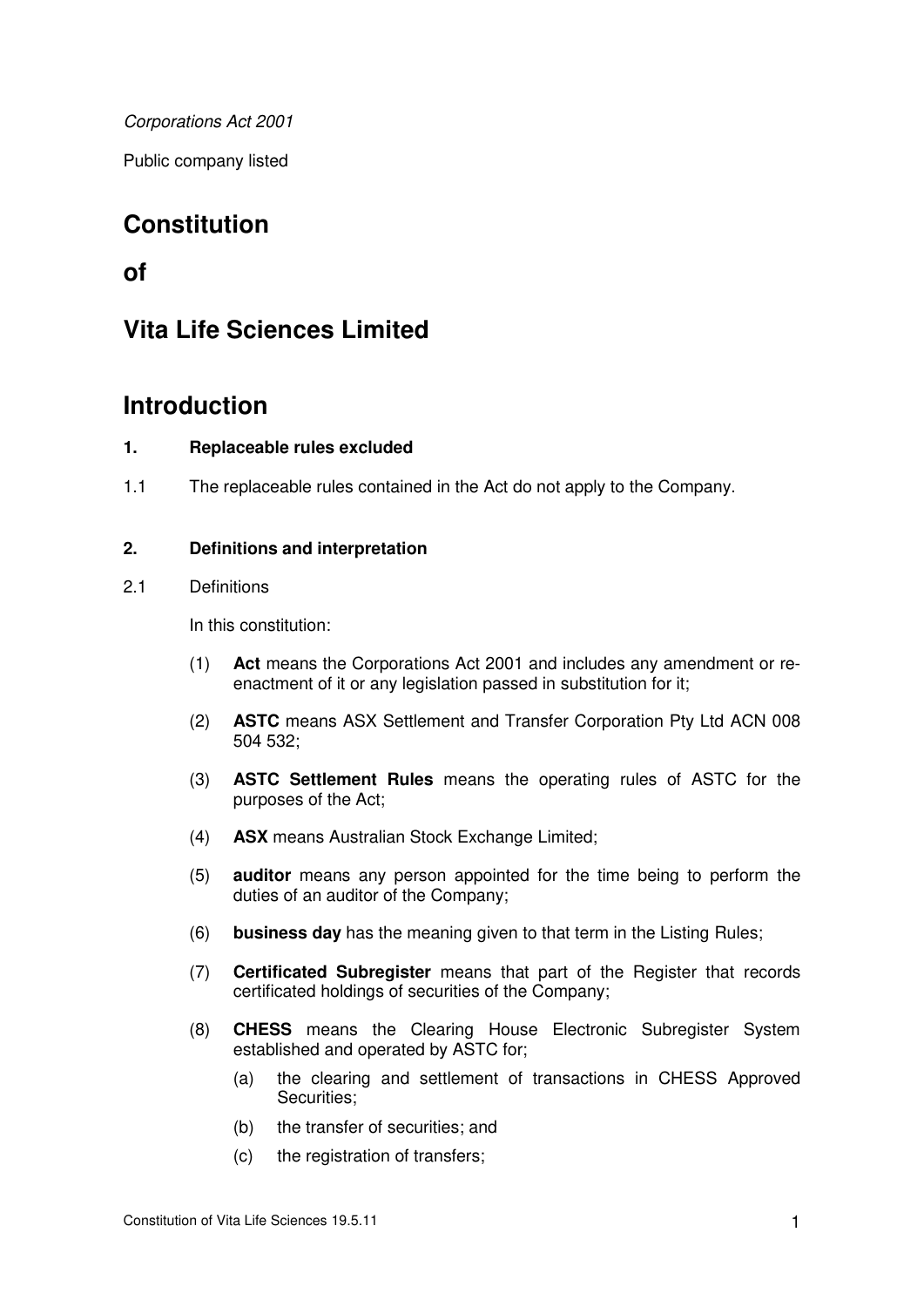- (9) **CHESS Approved Securities** means securities for which CHESS approval has been given in accordance with the ASTC Settlement Rules;
- (10) **CHESS Holding** means the holding of securities on CHESS;
- (11) **Company** means Vita Life Sciences Limited;
- (12) **directors** means the directors for the time being of the Company or the directors assembled as a board;
- (13) **dividend** includes bonus issues;
- (14) **Executive Officer** means a director in full-time employment of the Company or any subsidiary or related body corporate other than a Managing Director;
- (15) **Holding Lock** means a facility that, in accordance with the ASTC Settlement Rules, prevents securities being deducted from, or entered into, a holding pursuant to a transfer or conversion (that is a transfer of securities from a CHESS Holding or to any other holding or from any holding to a CHESS Holding or a movement from a holding on 1 subregister to a holding on another subregister without any change in legal ownership);
- (16) **Issuer Sponsored Subregister** means that part of the Register for a class of the Company's CHESS Approved Securities that is administered by the Company (and not by ASTC) and that records uncertificated holdings of securities;
- (17) **Listing Rules** means the listing rules of ASX and any other rules of ASX which are applicable while the Company is admitted to the Official List, each as amended or replaced from time to time, except to the extent of any express waiver by ASX;
- (18) **Managing Director** means any person appointed to perform the duties of Managing Director of the Company;
- (19) **member, shareholder** or **holder** means any person entered in the Register as a member for the time being of the Company;
- (20) **member present** means a member present at any general meeting of the Company in person or by proxy or attorney or, in the case of a body corporate, by a duly appointed representative;
- (21) **month** means calendar month;
- (22) **Official List** means the official list of entities that ASX has admitted and not removed;
- (23) **proper ASTC transfer** has the same meaning as in the Regulations under Part 7.11 Division 4 of the Act;
- (24) **Register** means the register of members to be kept pursuant to the Act and includes any Certificated Subregister and Issuer Sponsored Subregister;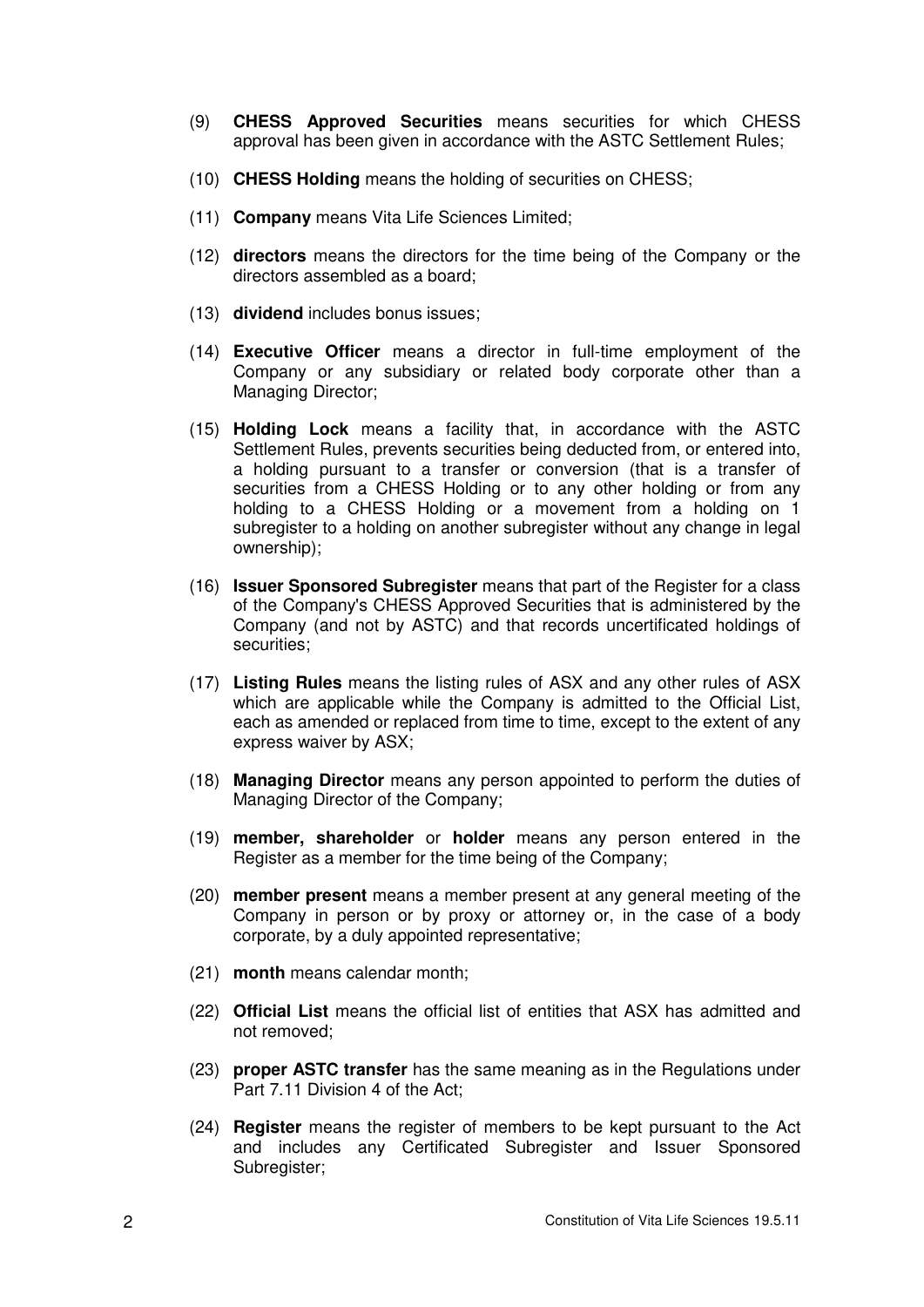- (25) **representative** means a person authorised to act as a representative of a body corporate pursuant to section 250D of the Act;
- (26) **Restricted Securities** has the meaning ascribed by the Listing Rules;
- (27) **secretary** means any person appointed to perform the duties of secretary of the Company and any person appointed to act temporarily as secretary; and
- (28) **securities** has the meaning ascribed by section 92(1) of the Act and includes options over unissued securities and renounceable and nonrenounceable rights to subscribe for securities.

#### 2.2 **Interpretation**

- (1) Reference to:
	- (a) one gender includes the others;
	- (b) the singular includes the plural and the plural includes the singular; and
	- (c) a person includes a body corporate, partnership, joint venture, association, authority, trust, state or government, and any combination of them.
- (2) Except so far as the contrary intention appears in this constitution:
	- (a) an expression has in this constitution the same meaning as in the Act;
	- (b) if an expression is given different meanings for the purposes of different provisions of the Act, the expression has, in a provision of this constitution that deals with a matter dealt with by a particular provision of the Act, the same meaning as in that provision of the Act; and
	- (c) an expression defined in the Listing Rules or the ASTC Settlement Rules has the same meaning in this constitution.
- (3) "Including" and similar expressions are not words of limitation.
- (4) Headings and any table of contents or index are for convenience only and do not form part of this constitution or affect its interpretation.

# **Appointment of directors**

#### **3. Number of directors**

*[compare section 201A]* 

- 3.1 The number of the directors must be not less than 3 nor more than 9.
- 3.2 The Company in general meeting may by resolution increase or reduce the number of directors referred to in rule 3.1, but the number must not be reduced below 3.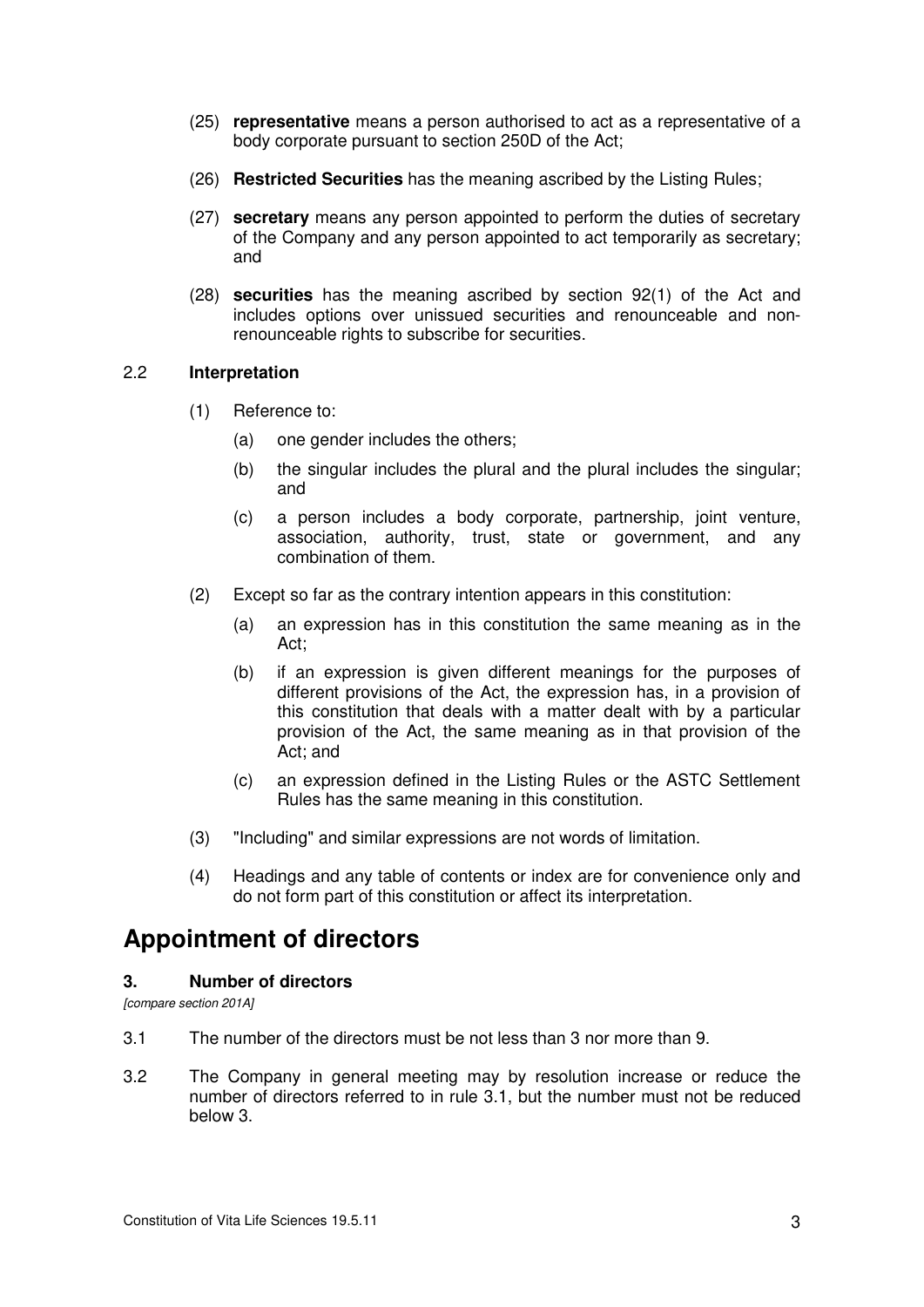# **4. Directors' qualifications**

4.1 A share qualification for directors may be fixed by the Company in general meeting. Unless and until so fixed a director is not required to hold any share in the Company.

# **5. Election of directors**

- 5.1 At each annual general meeting of the Company 1/3 of the directors for the time being or, if their number is not 3 or a multiple of 3, then the number nearest to but not exceeding 1/3, retire from office but no director may retain office for more than 3 years without submitting himself or herself for re-election even though the submission results in more than 1/3 of the directors retiring from office.
- 5.2 The director or directors to retire at an annual general meeting are those who have been longest in office since their election.
- 5.3 As between or among 2 or more directors who became directors on the same day, the director or directors to retire are determined by lot unless they otherwise agree between or among themselves.
- 5.4 A retiring director is eligible for re-election without the necessity of giving any previous notice of his or her intention to submit himself or herself for re-election.
- 5.5 Unless the directors decide to reduce the number of directors in office the Company at any annual general meeting at which any director retires may fill the vacated office by re-electing the retiring director or electing some other qualified person.
- 5.6 If at the annual general meeting the vacated office is not filled, the retiring director, if willing and not disqualified, must be treated as re-elected unless the directors decide to reduce the number of directors in office or a resolution for the re-election of that director is put and lost.
- 5.7 A Managing Director appointed under rule 23 (or, if there is more than 1 Managing Director at the same time, the one appointed first), is not subject to retirement by rotation and is not taken into account in determining the rotation of retirement of directors.

# **6. Nomination for election**

- 6.1 Each candidate for election as a director must:
	- (1) be proposed by a member or the nominated representative of a corporate member; and
	- (2) be seconded by another member or the nominated representative of another corporate member.
- 6.2 No member or nominated representative of a member may propose more than 1 person as a candidate but may second more than 1 nomination.
- 6.3 A nomination of a candidate for election must:
	- (1) be in writing;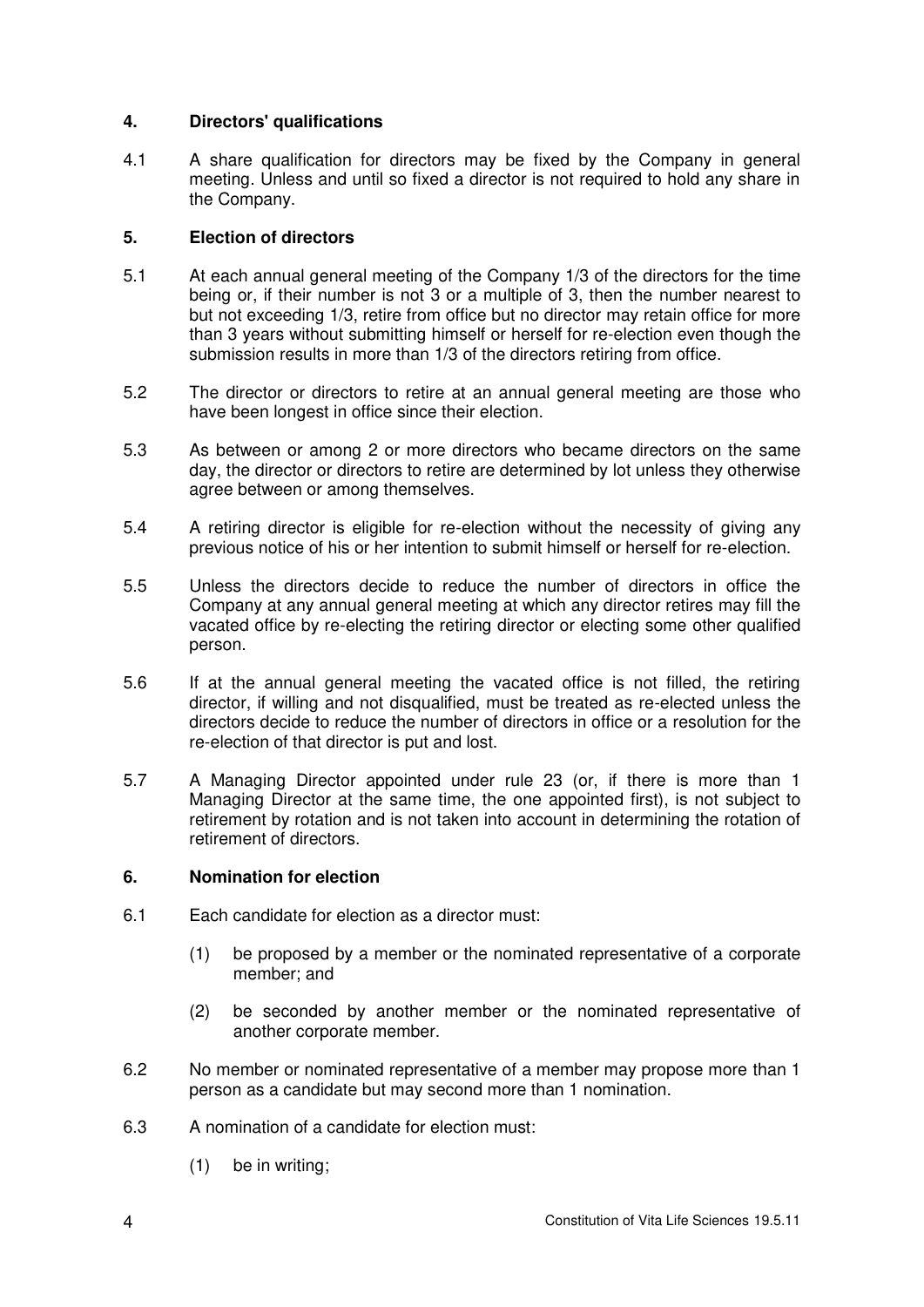- (2) be signed by the candidate; and
- (3) be signed by the proposer and seconder.
- 6.4 A nomination of a candidate for election must be received at the registered office of the Company not later than 5pm on the day which is 35 business days prior to the annual general meeting at which the candidate seeks election.
- 6.5 A list of the candidates' names in alphabetical order together with the proposers' and seconders' names must be sent to members with the notice of the annual general meeting.

#### **7. Election procedure - directors**

*[compare section 201E]* 

- 7.1 If the number of candidates for election as directors is equal to or less than the number of vacancies on the board the chair of the annual general meeting must declare those candidates to be duly elected as directors.
- 7.2 If the number of candidates for election as directors is greater than the number of vacancies on the board a ballot must be held for the election of the candidates.
- 7.3 If a ballot is required balloting lists must be prepared listing the names of the candidates only in alphabetical order.
- 7.4 At the annual general meeting each person entitled to vote and voting on the ballot may vote for a number of candidates equal to the number of vacancies.
- 7.5 The candidates receiving the greatest number of votes cast in their favour must be declared by the chair of the meeting to be elected as directors.
- 7.6 If an equality of votes would otherwise prevent the successful candidate for a vacancy from being determined, the names of the candidates who received the same number of votes must be put to a further ballot immediately.
- 7.7 Directors who retire at a meeting of members continue to hold office until the end of the meeting.
- 7.8 Directors who are appointed at a meeting of members take office immediately after the end of the meeting.
- 7.9 There is not a vacancy for the purpose of this rule 7 (or rules 8 or 9) because the number of directors is less than the maximum allowed under rule 3.1. There is a vacancy only if the number of directors is less than the number elected at the previous annual general meeting (adjusted for any increase under rule 8.1).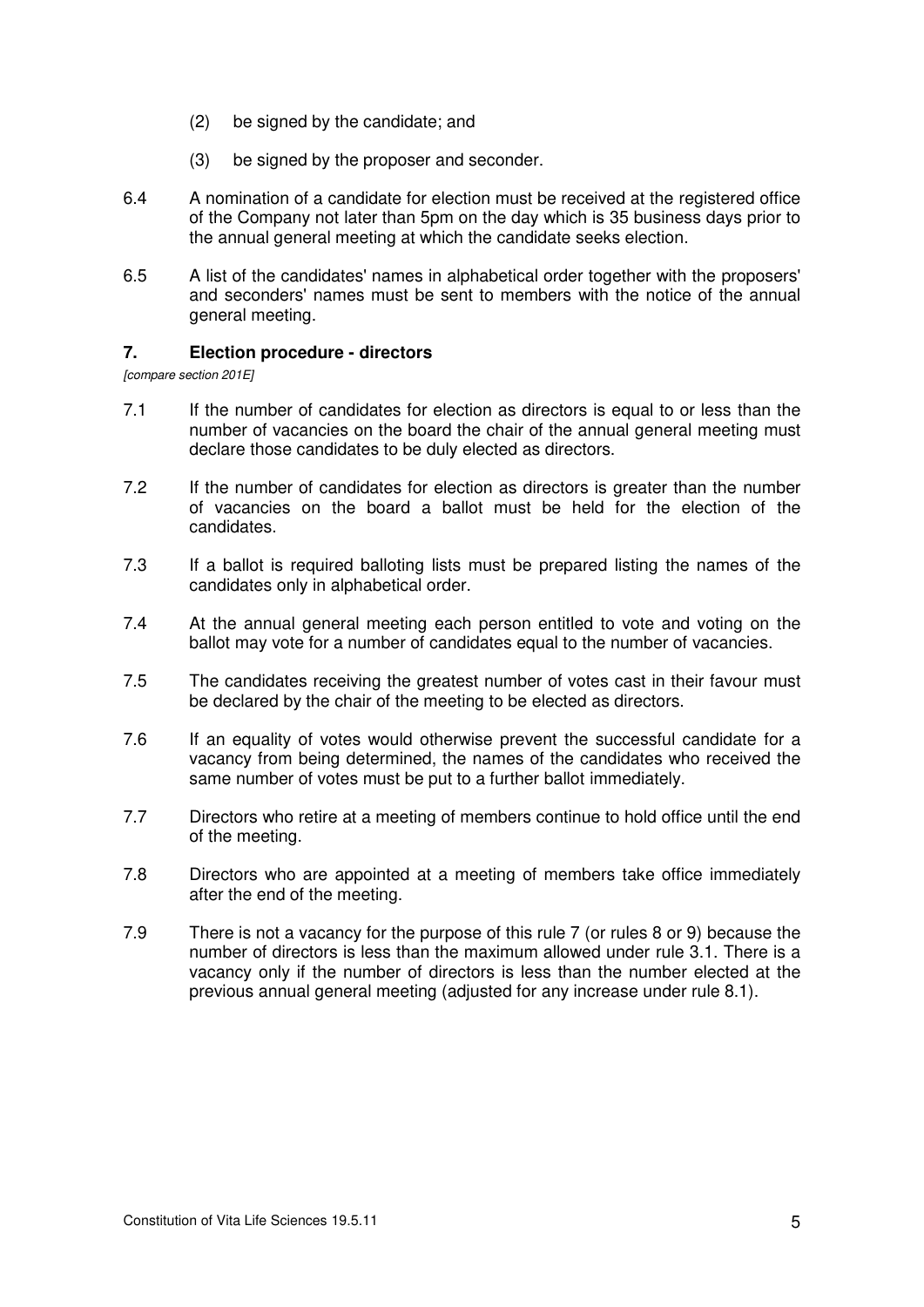# **Appointment of directors between AGMs**

# **8. Casual vacancies and additional directors**

*[compare replaceable rules 201G and 201H]* 

- 8.1 The Company in general meeting may by resolution and the directors may at any time appoint a person qualified to be a director, either to fill a casual vacancy or as an addition to the existing directors, but so that the total number of directors does not at any time exceed the number fixed in accordance with this constitution.
- 8.2 Any director appointed under rule 8.1 (other than the Managing Director, or if there is more than 1 Managing Director at the same time, the one appointed first) holds office only until the termination of the next annual general meeting of the Company and is eligible for re-election at that annual general meeting but is not taken into account in determining the number of directors who must retire by rotation at that meeting.

# **9. Insufficient directors**

*[compare replaceable rule 201H]* 

9.1 In the event of a vacancy or vacancies in the office of a director, the remaining directors may act, but if the number of remaining directors is not sufficient to constitute a quorum at a meeting of directors, they may act only for the purpose of increasing the number of directors to a number sufficient to constitute a quorum or convening a general meeting of the Company.

# **Alternate directors**

*[compare replaceable rule 201K]* 

# **10. Appointment**

- 10.1 A director may appoint any person approved by a majority of the other directors to act as an alternate director in place of the appointing director for a meeting or for a specified period.
- 10.2 A Managing Director may not appoint an alternate to act as Managing Director.
- 10.3 An alternate director is not required to have any share qualification.
- 10.4 An alternate director is not taken into account for the purpose of rule 3.

# **11. Rights and powers of alternate director**

- 11.1 An alternate director is entitled to notice of meetings of the directors and, if the appointing director is not present at a meeting, is entitled to attend and vote in his or her stead.
- 11.2 When an alternate director exercises the director's powers, the exercise of the power is just as effective as if the powers were exercised by the director.

# **12. Suspension or revocation of appointment**

12.1 A director may suspend or revoke the appointment of an alternate director appointed by him or her.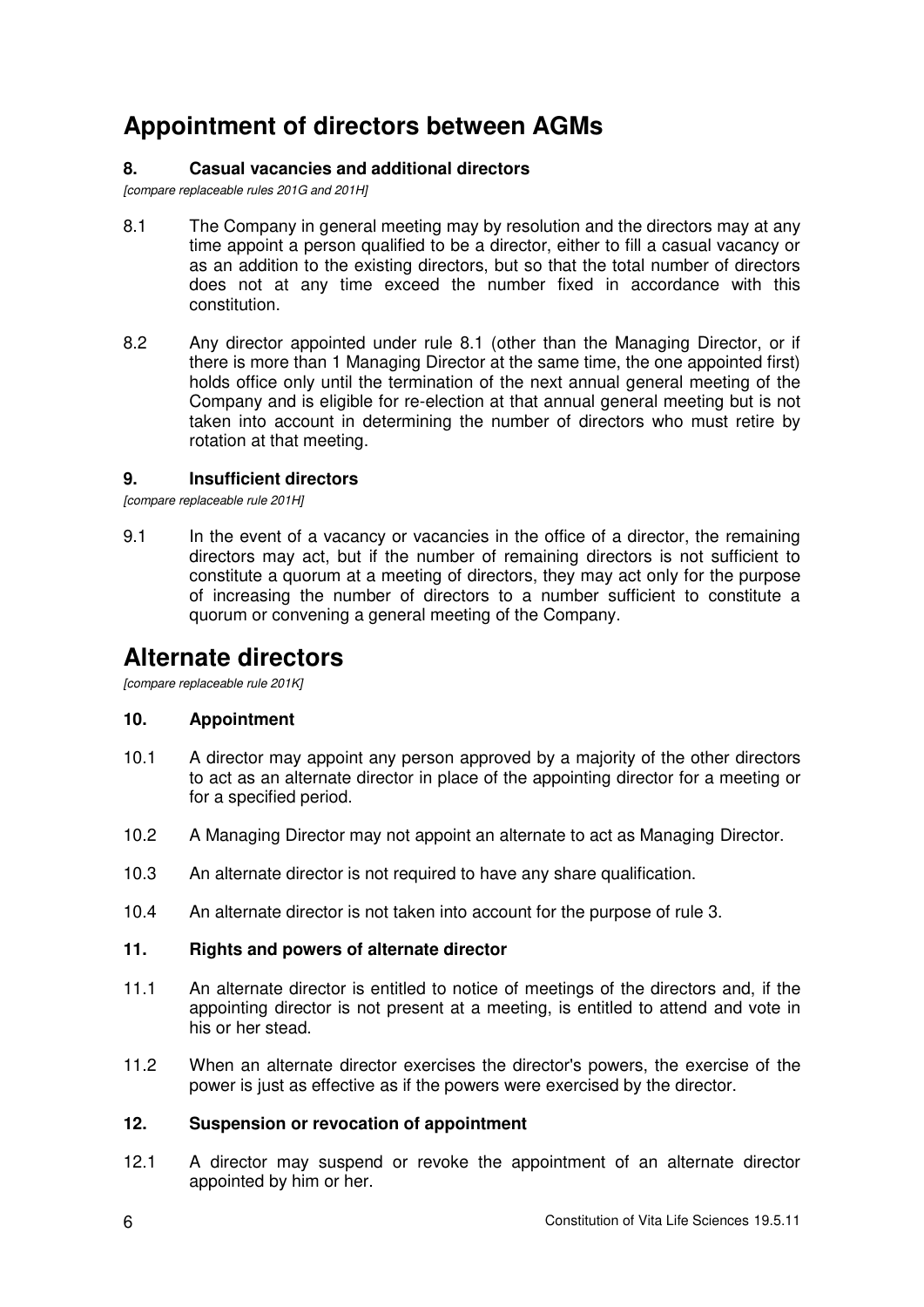12.2 The directors may suspend or remove an alternate director by resolution after giving the appointing director reasonable notice of their intention to do so.

### **13. Form of appointment, suspension or revocation**

13.1 Every appointment, suspension or revocation under rule 10 or rule 12 must be in writing and a copy must be given to the Company. The copy may be given by facsimile.

### **14. Termination of appointment**

- 14.1 The appointment of an alternate director automatically terminates:
	- (1) if the appointing director ceases to hold office as director;
	- (2) on the happening in respect of the alternate director of any event which causes a director to vacate the office of director; or
	- (3) if the alternate director resigns from the appointment by written notice left at the registered office of the Company.

#### **15. Power to act as alternate for more than 1 director**

15.1 A director or any other person may act as alternate director to represent more than 1 director.

# **Powers of directors**

# **16. Validation of acts of directors and secretaries**

*[compare sections 201M and 204E]* 

- 16.1 An act done by a director or secretary of the Company is effective even if his or her appointment, or the continuance of his or her appointment is invalid because the Company, the director or secretary did not comply with this constitution or any provision of the Act.
- 16.2 Rule 16.1 does not deal with the question whether an effective act by a director or secretary:
	- (1) binds the Company in its dealings with other people; or
	- (2) makes the Company liable to another person.

#### **17. General business management**

*[compare replaceable rule 198A]* 

- 17.1 The business of the Company is to be managed by or under the direction of the directors.
- 17.2 The directors may exercise all the powers of the Company except any powers that the Act, the Listing Rules or this constitution requires the Company to exercise in general meeting,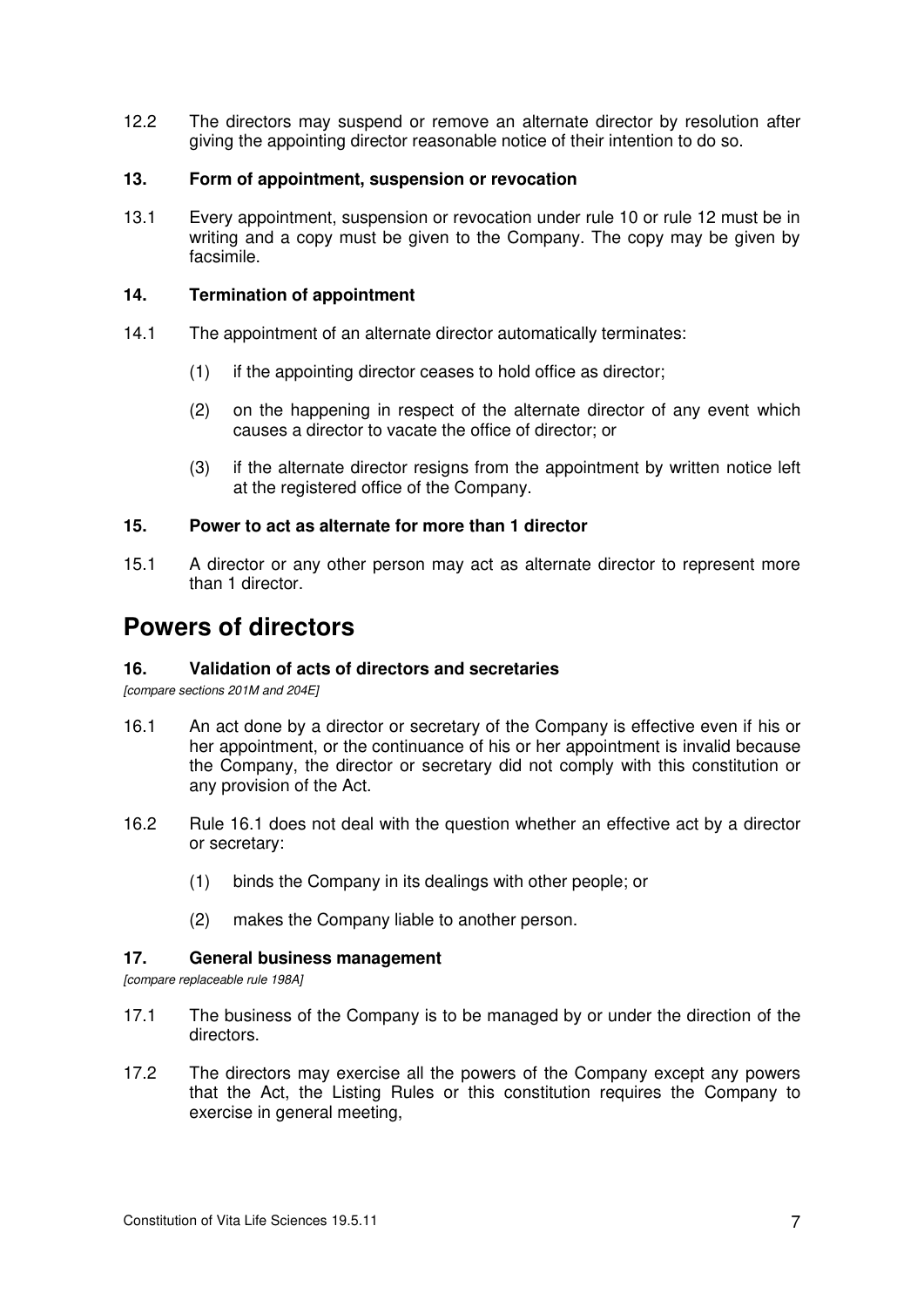- 17.3 A rule made or resolution passed by the Company in general meeting does not invalidate any prior act of the directors which would have been valid if that rule or resolution had not been made or passed.
- 17.4 The directors may pay all expenses incurred in promoting and forming the Company.
- 17.5 The Company must obtain the members' approval by ordinary resolution at a general meeting if any significant change, either directly or indirectly to the nature or scale of its activities involves the Company disposing of its main undertaking. However, the Company may enter into an agreement of this type before approval is given by the members if the agreement is made subject to that approval.

# **18. Borrowing powers**

18.1 Without limiting the generality of rule 17, the directors may exercise all the powers of the Company to borrow money, to charge any property or business of the Company or all or any of its uncalled capital and to issue debentures or give any other security for a debt, liability or obligation of the Company or of any other person.

#### **19. Appointment of attorney**

- 19.1 The directors may appoint any person or persons to be the attorney or attorneys of the Company for the purposes, with the powers and discretions (being powers and discretions vested in or exercisable by the directors), for the period and subject to the conditions they see fit.
- 19.2 A power of attorney may contain the provisions for the protection and convenience of persons dealing with the attorney that the directors see fit and may also authorise the attorney to delegate all or any of the powers and discretions vested in the attorney.

# **20. Negotiable instruments**

*[compare replaceable rule 198B]* 

- 20.1 Any 2 directors may sign, draw, accept, endorse or otherwise execute a negotiable instrument.
- 20.2 The directors may determine that a negotiable instrument, including a class of negotiable instrument, may be signed, drawn, accepted, endorsed or otherwise executed in a different way.

#### **21. Delegation**

*[compare replaceable rule 198D]* 

- 21.1 The directors may delegate any of their powers to:
	- (1) a committee of directors;
	- (2) a director;
	- (3) an employee of the Company; or
	- (4) any other person; and may revoke the delegation.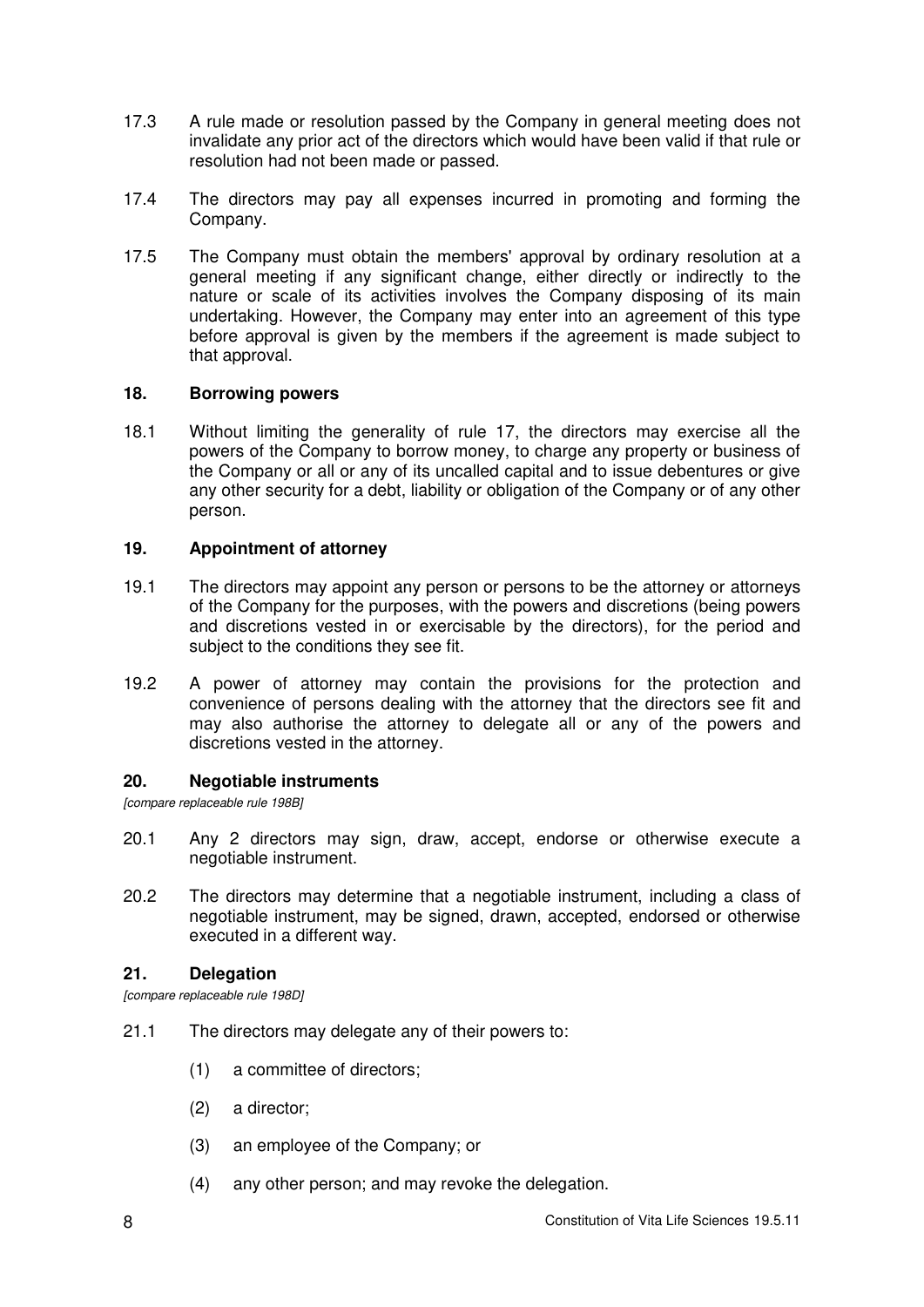- 21.2 The delegate must exercise the powers delegated in accordance with any directions of the directors.
- 21.3 The exercise of the power by the delegate is as effective as if the directors had exercised it.

#### **22. Committee of directors**

- 22.1 The meetings and proceedings of any committee of directors are governed by the provisions in this constitution regulating the meetings and proceedings of the directors.
- 22.2 The directors may establish local boards or agencies for managing any of the affairs of the Company in any specified locality and may appoint any persons to be members of the local board or any managers or agents and may fix their remuneration.

# **Managing Director and Executive Officers**

# **23. Power to appoint**

*[compare replaceable rule 201J]* 

- 23.1 The directors may appoint 1 or more of themselves to the office of Managing Director for the period, and on the terms (including as to remuneration), the directors see fit.
- 23.2 If there is more than 1 Managing Director in office, the Managing Directors hold office jointly.

#### **24. Qualifications**

24.1 A person ceases to be Managing Director if he or she ceases to be a director.

#### **25. Powers**

*[compare replaceable rule 198C (1)]*

- 25.1 The directors may, upon terms and conditions and with any restrictions they see fit, confer on a Managing Director or Executive Officer any of the powers that the directors can exercise.
- 25.2 Any powers so conferred may be concurrent with, or to the exclusion of, the powers of the directors.

#### **26. Withdrawal of appointment or powers**

*[compare replaceable rule 198C (2)]*

- 26.1 The directors may revoke or vary:
	- (1) an appointment; or
	- (2) any of the powers conferred on the Managing Director or Executive Officer.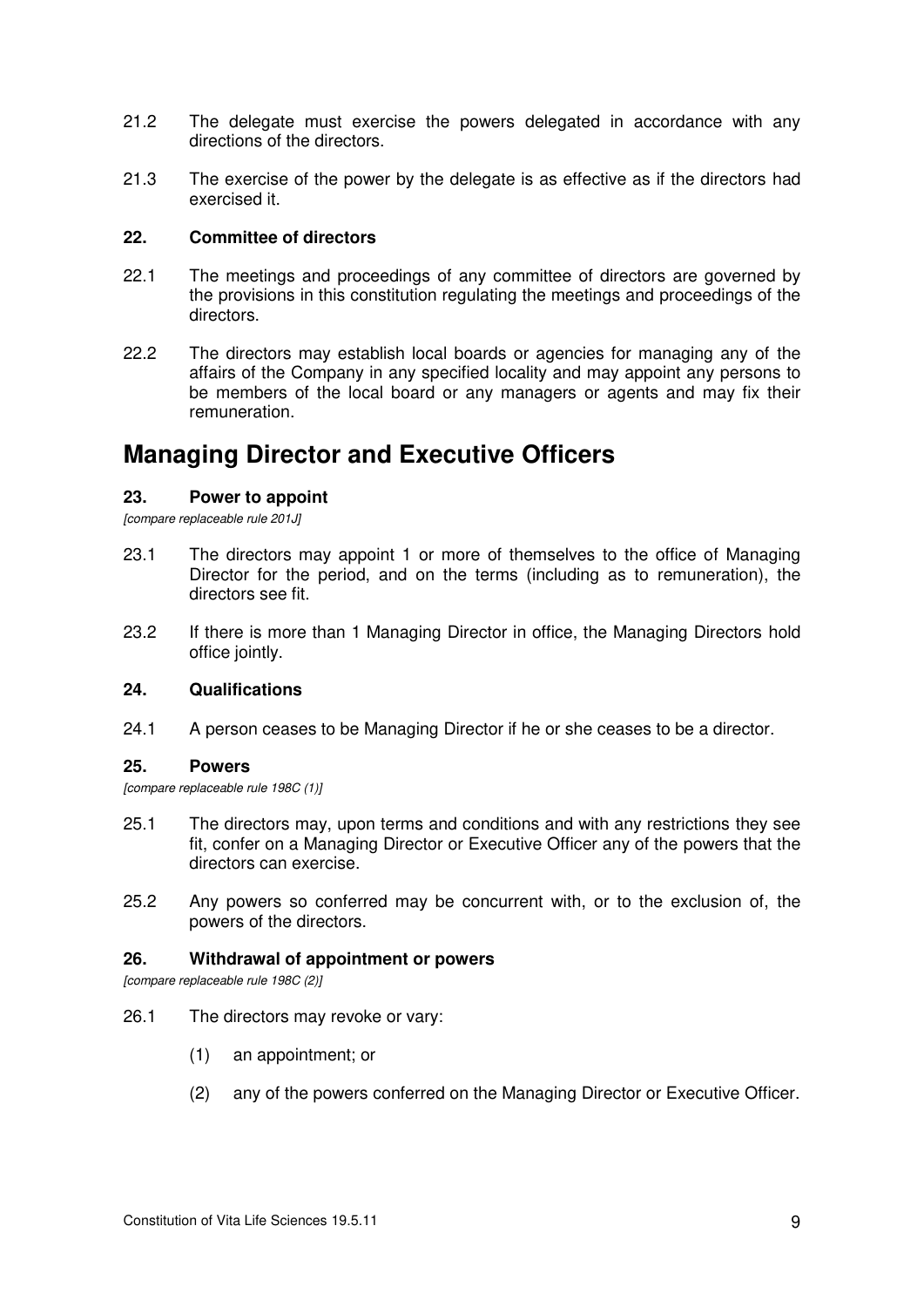# **27. Remuneration of Managing Director and Executive Officer**

- 27.1 Subject to the Act and to the provisions of any contract between the Company and a Managing Director or Executive Officer the remuneration of the Managing Director or Executive Officer is fixed by the directors and may be by way of fixed salary or participation in profits of the Company or of any other company in which the Company is interested or by any or all of those modes but may not be by way of commission on or percentage of operating revenue of the Company.
- 27.2 Unless otherwise determined by the Company in general meeting this remuneration may be in addition to any remuneration which the Managing Director may receive as a director of the Company.

# **28. Temporary appointments**

28.1 If a Managing Director or Executive Officer becomes incapable of acting in that capacity the directors may appoint another director to act temporarily as Managing Director or Executive Officer.

# **Removal and resignation of directors**

# **29. Removal of directors**

*[compare section 203D]* 

29.1 The Company may by resolution remove a director from office.

# **30. Resignation of director**

*[replaceable rule 203A]* 

30.1 A director may resign as a director of the Company by giving a written notice of resignation to the Company at its registered office.

# **31. Vacation of office of director**

*[compare section 203B and Part 2D.6, being sections 206A to 206H]* 

- 31.1 In addition to any other circumstances in which the office of a director becomes vacant under the Act the office of a director becomes vacant if the director:
	- (1) becomes bankrupt or suspends payment or compounds with his or her creditors;
	- (2) becomes of unsound mind or a person whose person or estate is liable to be dealt with in any way under the law relating to mental health;
	- (3) is not present (either personally or by an alternate director) at 3 consecutive meetings of directors without special leave of absence from the directors and the directors declare his or her seat to be vacant;
	- (4) ceases to be qualified as a director under rule 4;
	- (5) fails to pay any call due on any shares held by him or her for 1 month or any further time the directors allow after the call is made;
	- (6) being an Executive Officer ceases to be employed full-time by the Company or a subsidiary or related body corporate of the Company;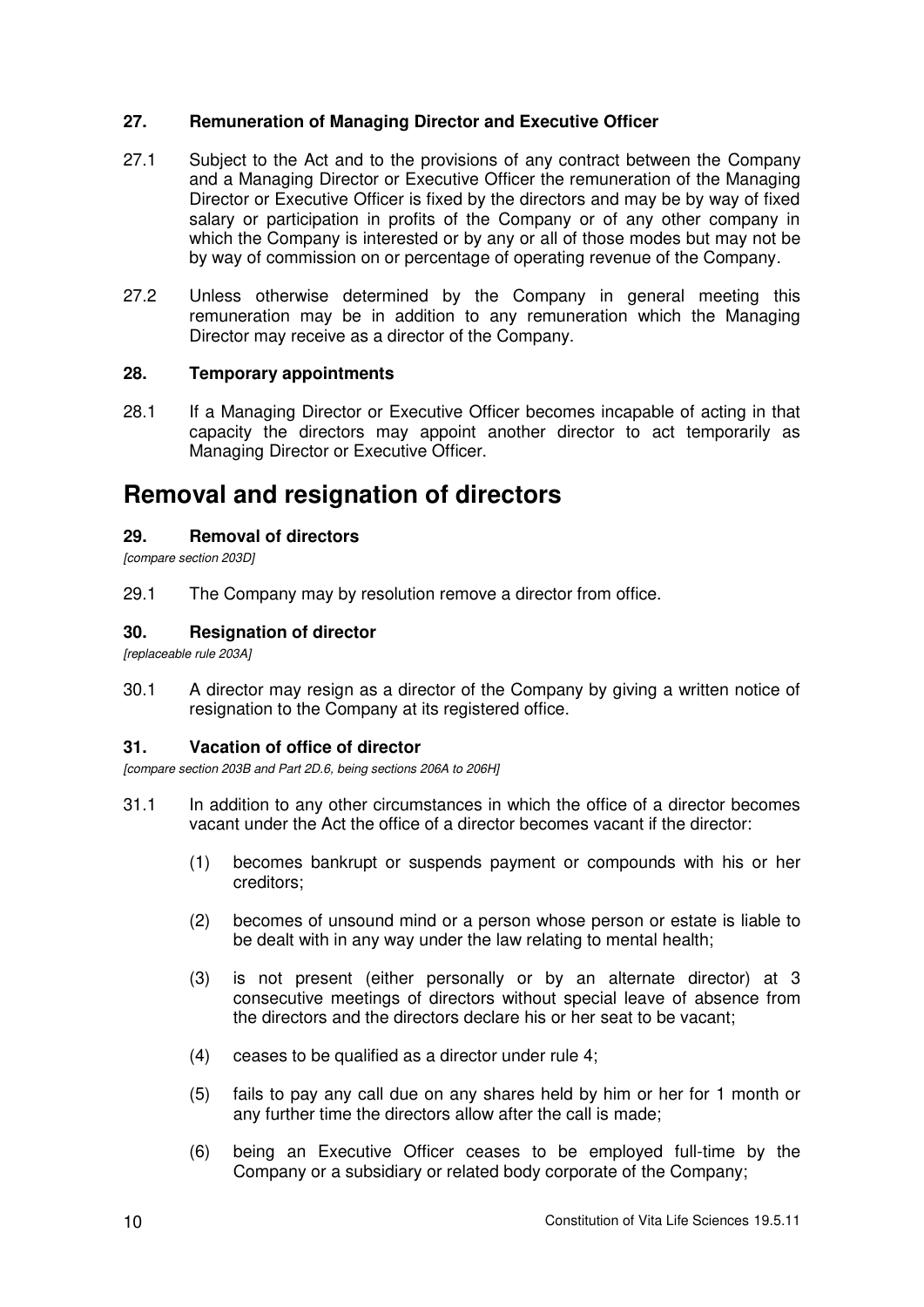- (7) becomes disqualified from being a director under the Act or any order made under the Act;
- (8) is removed from office in accordance with rule 29; or
- (9) resigns from office in accordance with rule 30.

# **Directors' interests**

# **32. Prohibition on being present or voting**

*[compare section 195]* 

- 32.1 Except where permitted by the Act a director who has a material personal interest in a matter that is being considered at a meeting of directors:
	- (1) must not be counted in a quorum;
	- (2) must not vote on the matter; and
	- (3) must not be present while the matter is being considered at the meeting.

#### **33. Director to disclose interests**

*[compare section 191]* 

- 33.1 A director who has a material personal interest in a matter that relates to the affairs of the Company must give the other directors notice of the interest as soon as practicable after the director becomes aware of his or her interest in the matter and in the manner required by section 191 (3) of the Act.
- 33.2 The requirements of rule 33.1 are subject to the limitations and qualifications set out in section 191 of the Act.

# **34. Standing notice of interest**

*[compare section 192]* 

- 34.1 A director who has an interest in a matter may give the other directors standing notice of the nature and extent of the interest in the matter. The notice may be given at any time and whether or not the matter relates to the affairs of the Company at the time the notice is given.
- 34.2 A notice under rule 34.1 may be given:
	- (1) at a directors' meeting (either orally or in writing); or
	- (2) to the other directors individually in writing.
- 34.3 If the standing notice is given to the other directors individually in writing:
	- (1) the notice is effective when it has been given to every director; and
	- (2) the notice must be tabled at the next directors' meeting after it is given.
- 34.4 The director must ensure that the nature and extent of the interest is recorded in the minutes of the meeting at which the standing notice is given or tabled.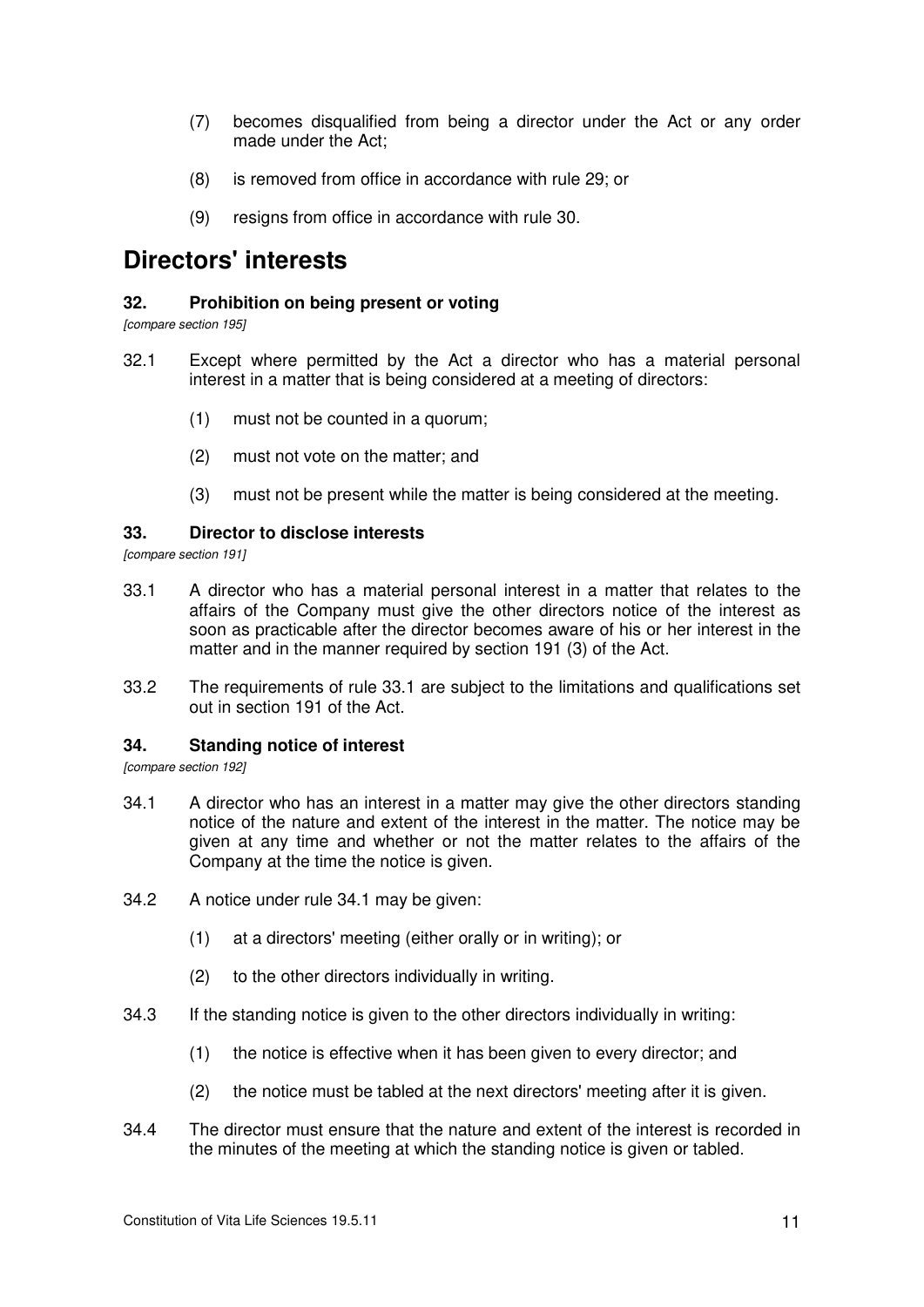# **35. Other directorships and shareholdings**

- 35.1 A director of the Company may be or become a director, officer, employee or member of any company promoted by the Company or in which the Company may be interested as a vendor, shareholder or otherwise and is not accountable for any reasonable benefits received as a director, officer, employee or member of the other company.
- 35.2 Subject to the Act:
	- (1) the directors of the Company may exercise the voting power conferred by the shares or other interest held by the Company in another company in favour of a resolution appointing themselves or any of them as directors or other officers of the other company;
	- (2) any director of the Company may vote at a meeting of directors of the Company in favour of a resolution that the Company exercises its voting power conferred by the shares or other interest held by the Company in the other company to appoint that director as a director or other officer of the other company;
	- (3) any director of the Company may be appointed as representative of the Company and may vote at a general meeting of the other company in favour of a resolution appointing that director as a director or other officer of the other company; and
	- (4) a director of the Company who is also a director of the other company may vote as a director of the other company in whatever manner he or she sees fit, including voting in favour of a resolution appointing the director to any other office in the other company and a resolution appointing any other directors of the Company as directors or other officers of the other company.

# **36. Operation of Listing Rules**

36.1 Rules 32 to 35 operate in addition to the Listing Rules.

# **37. Notification to ASX of material contracts**

37.1 Despite rules 32 to 35, while the Company is admitted to the Official List, where required by the Listing Rules the Company must advise ASX without delay of any material contract involving directors' interests, including the names of the parties to the contract, the name of the director (if not a party to the contract) interested in the contract, the particulars of the contract and the director's interests in the contract.

# **Remuneration of directors**

# **38. Payment of remuneration**

# *[compare replaceable rule 202A (1)]*

38.1 The directors are to be paid the remuneration that the Company determines by resolution.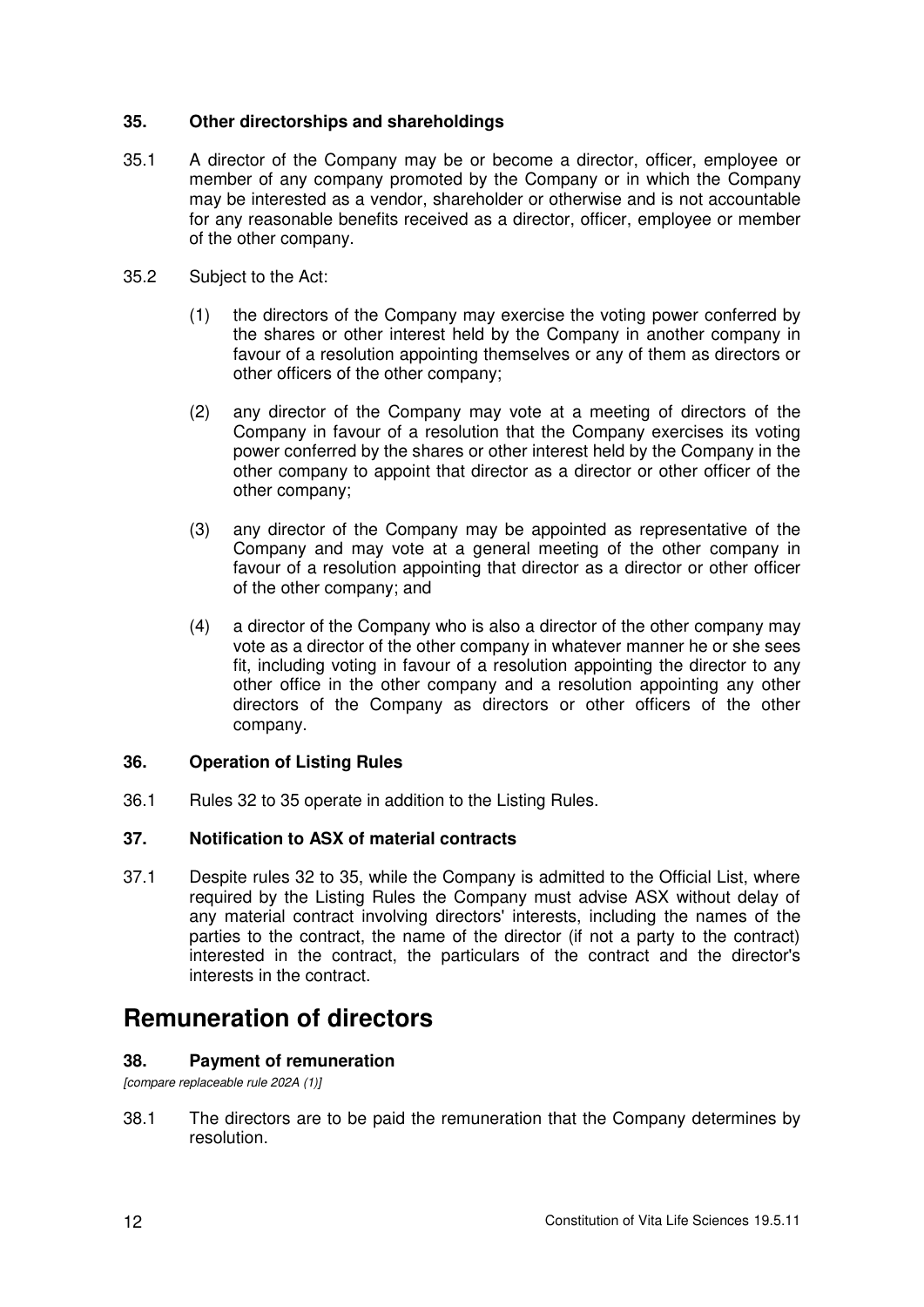- 38.2 The Company determines by resolution only the total remuneration to be paid to the directors, and the directors determine how the total remuneration is divided among them.
- 38.3 The remuneration of directors accrues daily.
- 38.4 Despite the other provisions of rule 38 the directors determine the remuneration to be paid to a Managing Director and any other executive director, and this is not included in the total remuneration to be paid to the directors referred to in rule 38.2.
- 38.5 The expression "remuneration" in rule 38.1 does not include any amount which may be paid by the Company under rules 39, 41, 44, 45 or 50.

#### **39. Payment of expenses**

*[compare replaceable rule 202A (2)]* 

- 39.1 The Company may also pay the directors' travelling and other expenses that they properly incur:
	- (1) in attending directors' meetings or any meetings of committees of directors;
	- (2) in attending any general meetings of the Company; and
	- (3) in connection with the Company's business.

# **40. Information about directors" remuneration**

*[compare section 202B]* 

40.1 If required by the Act, the Company must comply with a direction by members to disclose the remuneration paid to each director by the Company (whether paid to the director in his or her capacity as a director or another capacity).

#### **41. Payment for extra services**

- 41.1 Subject to the Act, any director called upon to:
	- (1) perform extra services; or
	- (2) undertake any executive or other work for the Company beyond his or her general duties; may be remunerated either by a fixed sum or a salary as determined by the directors.
- 41.2 Remuneration under rule 41.1 may be either in addition to or in substitution for the director's share in the remuneration provided by rule 38.

#### **42. Increases in remuneration**

- 42.1 The Company must not increase the total amount of directors' remuneration payable by it without the members' approval by ordinary resolution at a general meeting.
- 42.2 The notice convening the general meeting at which any increase is to be proposed must comply with the Listing Rules and include the amount of the increase and the maximum amount that may be paid to the directors as a whole.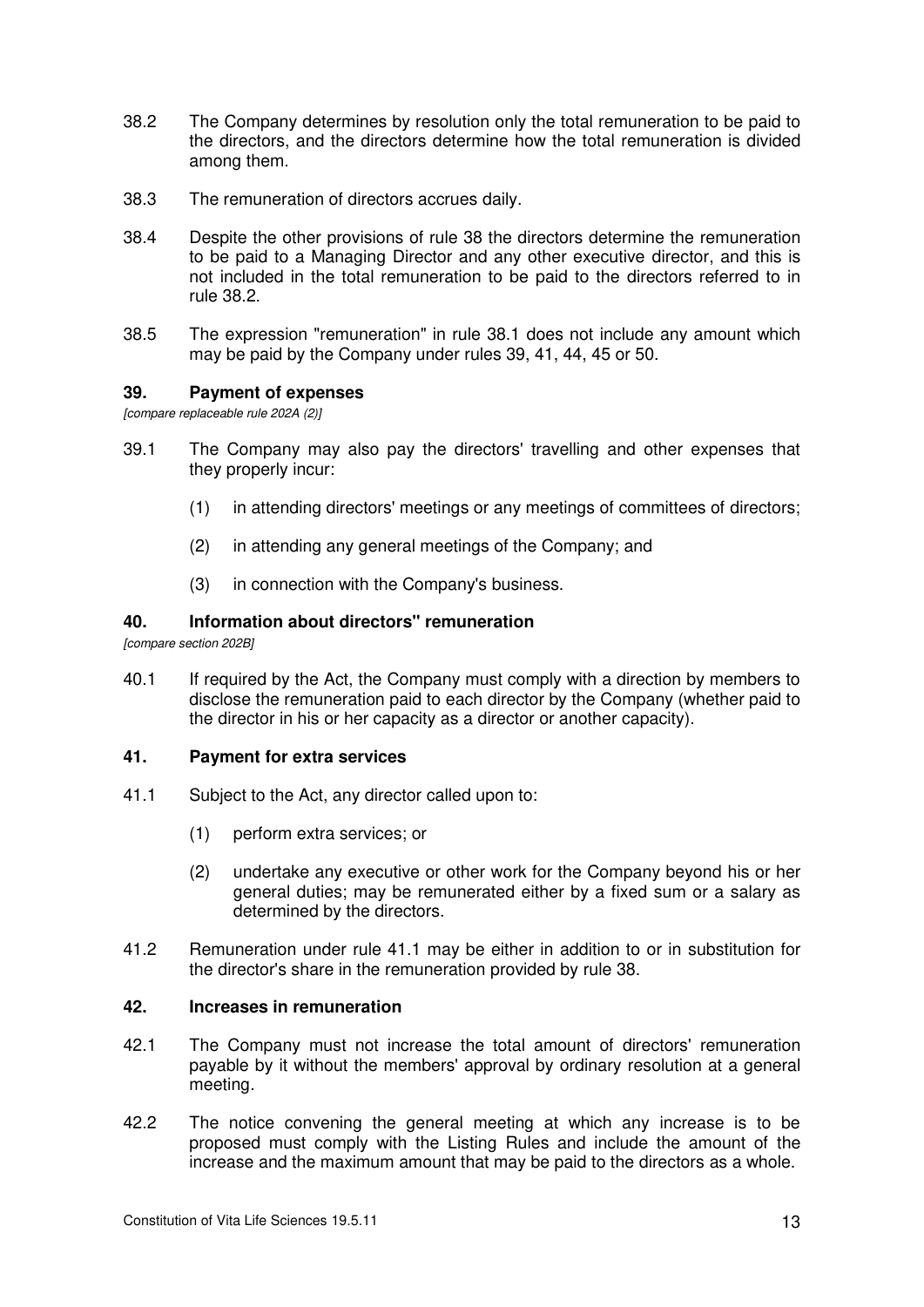42.3 This rule does not apply to the salary of an Executive Officer or Managing Director.

### **43. Cancellation, suspension, reduction or postponement**

43.1 The Company may by resolution cancel, suspend, reduce or postpone payment of any remuneration of any director.

### **44. Effect of cessation of office**

*[contrast section 211(3)]* 

- 44.1 With the approval of the Company in general meeting the directors may:
	- (1) upon a director ceasing to hold office; or
	- (2) at any time after a director ceases to hold office;

whether by retirement or otherwise, pay to:

- (1) the former director; or
- (2) any of the legal personal representatives or dependants of the former director in the case of death; a lump sum in respect of past services of the director of an amount not exceeding the amount permitted either by the Act or Listing Rules.
- 44.2 The Company may contract with any director to secure payment of the lump sum to the director, his or her legal personal representatives or dependants or any of them, unless prohibited by the Act or the Listing Rules.
- 44.3 A determination made by the directors in good faith that a person is or was at the time of the death of a director a dependent of the director is conclusive for all purposes of rule 44.1.
- 44.4 The directors may, on the death of a non-executive director who at the date of his or her death had been a director for a continuous period of at least 5 years, pay to the legal personal representative of that deceased director an amount not exceeding the total emoluments of that deceased director in the 3 years immediately preceding his or her death.

# **45. Payment of superannuation contributions**

*[compare section 211(3)]* 

45.1 The Company may also pay the directors superannuation contributions of an amount necessary to meet the minimum level of superannuation contributions required under any applicable legislation to avoid any penalty, charge, tax or impost.

# **46. Financial benefit**

*[compare Chapter 2E - sections 208 and following]* 

46.1 A director must ensure that the requirements of the Act are complied with in relation to any financial benefit given by the Company to the director or to any other related party of the director.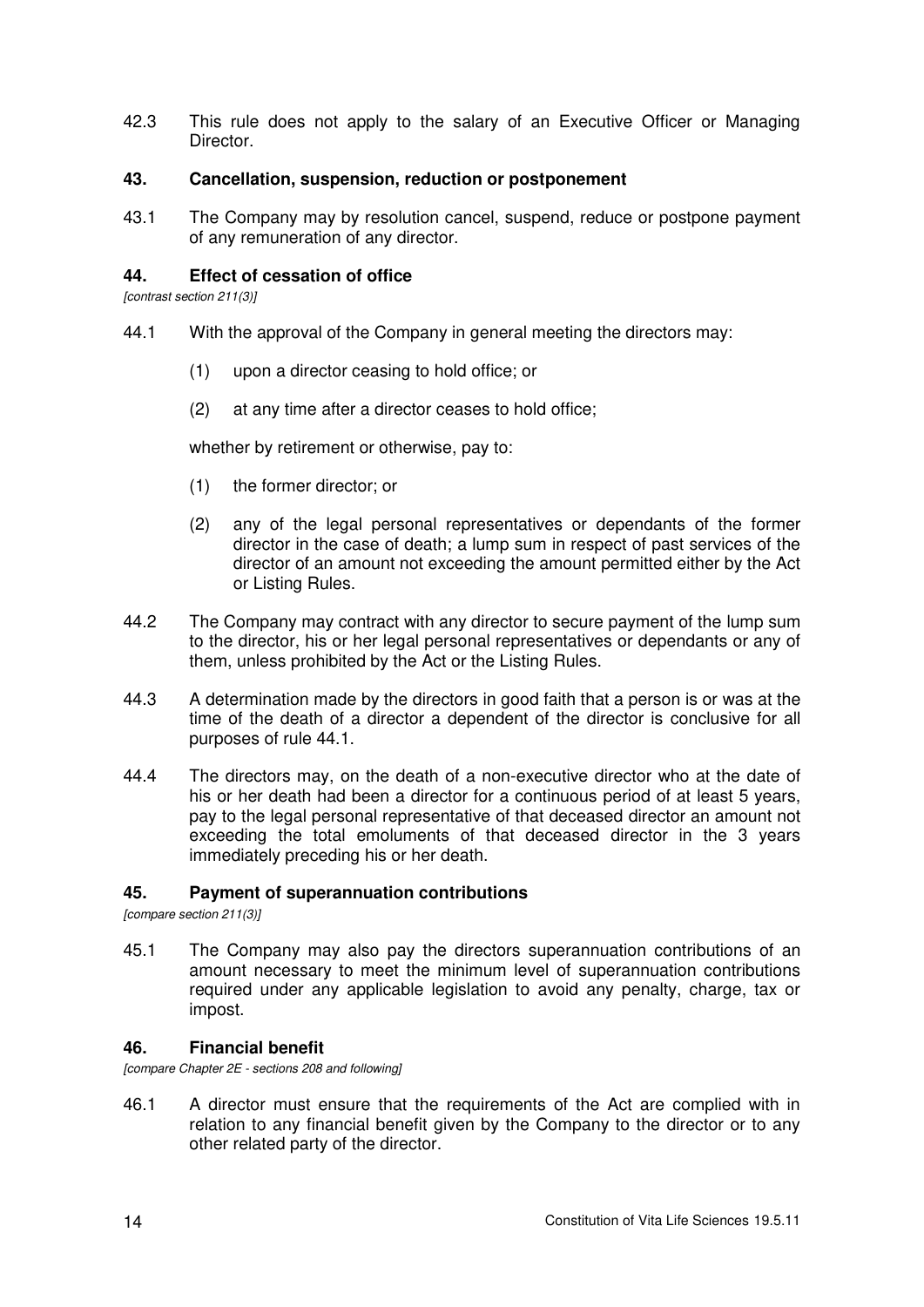46.2 The Company must not make loans to directors or provide guarantees or security for obligations undertaken by directors except as may be permitted by the Act.

# **Secretary**

*[compare Part 2D.4 being sections 204A to 204G]* 

# **47. Appointment of secretary**

*[compare section 204A]* 

- 47.1 The directors must, in accordance with the Act, appoint 1 or more secretaries.
- 47.2 The directors may appoint a person as an acting secretary or as a temporary substitute for a secretary.

# **48. Terms of office of secretary**

*[compare section 204D]* 

48.1 A secretary of the Company holds office on the terms and conditions (including as to remuneration) that the directors determine.

# **Indemnity and insurance**

# **49. Indemnity**

*[compare section 199A]* 

- 49.1 To the extent permitted by the Act, the Company may indemnify:
	- (1) every person who is or has been an officer of the Company; and
	- (2) where the board of directors considers it appropriate to do so, any person who is or has been an officer of a related body corporate of the Company;

against any liability incurred by that person in his or her capacity as an officer of the Company or of the related body corporate (as the case may be).

- 49.2 In accordance with section 199A of the Act, the Company must not indemnify a person against:
	- (1) any of the following liabilities incurred as an officer of the Company:
		- (a) a liability owed to the Company or a related body corporate;
		- (b) a liability for a pecuniary penalty order under section 1317G of the Act or a compensation order under section 1317H of the Act; or
		- (c) a liability that is owed to someone other than the Company or a related body corporate and did not arise out of conduct in good faith; or
	- (2) legal costs incurred in defending an action for a liability incurred as an officer of the Company if the costs are incurred:
		- (a) in defending or resisting proceedings in which the person is found to have a liability for which they could not be indemnified under rule 49.2(1);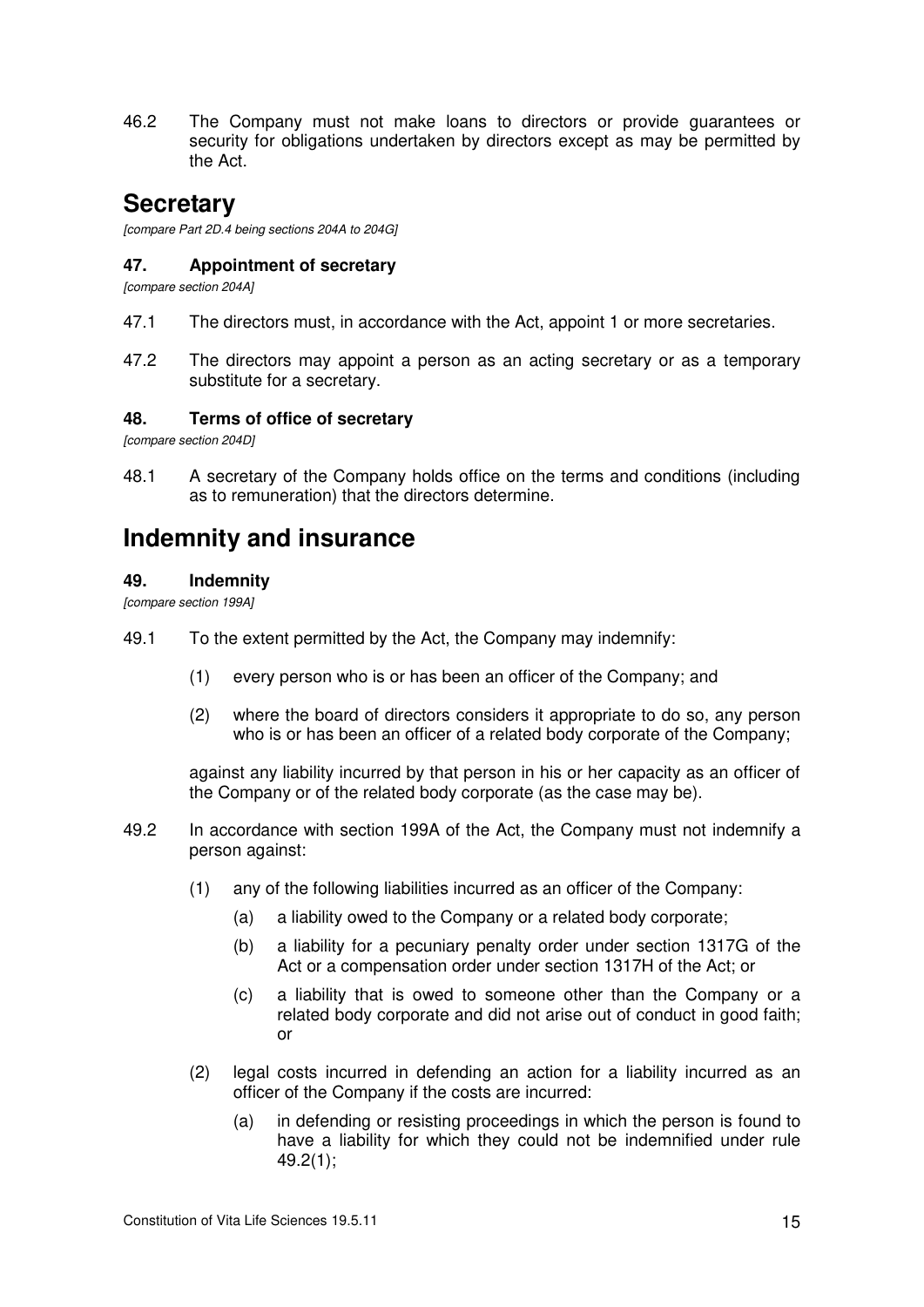- (b) in defending or resisting criminal proceedings in which the person is found guilty;
- (c) in defending or resisting proceedings brought by the Australian Securities and investments Commission or a liquidator for a court order if the grounds for making the order are found by the Court to have been established; or
- (d) in connection with proceedings for relief to the person under the Act, in which the Court denies the relief.

Rule 49.2(2)(c) does not apply to costs incurred in responding to actions taken by the Australian Securities and Investments Commission or a liquidator as part of an investigation before commencing proceedings for the court order.

- (3) For the purposes of rule 49.2(2) the outcome of proceedings is the outcome of the proceedings and any appeal in relation to the proceedings.
- 49.3 An officer must:
	- (1) give notice to the Company promptly on becoming aware of any Claim against the officer that may give rise to a right to be indemnified by the Company;
	- (2) take such action as the Company reasonably requests to avoid, dispute, resist, appeal against, compromise or defend any Claim or any adjudication of a Claim;
	- (3) not make any admission of liability in respect of or settle any Claim without the prior written consent of the Company;
	- (4) allow the Company or its insurers to assume the conduct, negotiation or defence of any Claim and, on request by the Company, render all reasonable assistance and co-operation to the Company or its insurers in the conduct of any Claim, including giving the Company or its insurers any document, authority or direction that the Company or its insurers may reasonably require for the prosecution or advancement of any counterclaim or cross-claim;
	- (5) on request by the Company or its insurers, do everything necessary or desirable which the Company reasonably requests to enable the Company or its insurers (so far as it is possible) to be subrogated to and enjoy the benefits of the officer's rights in relation to any counterclaim or cross-claim or any claims against any third party and render such assistance as may be reasonably requested by the Company or its insurers for that purpose; and
	- (6) notify any Claim to an insurer or any other person who may be liable to indemnify the officer in respect of that Claim and promptly take all reasonable steps to enforce all the officer's rights against the insurer or other person.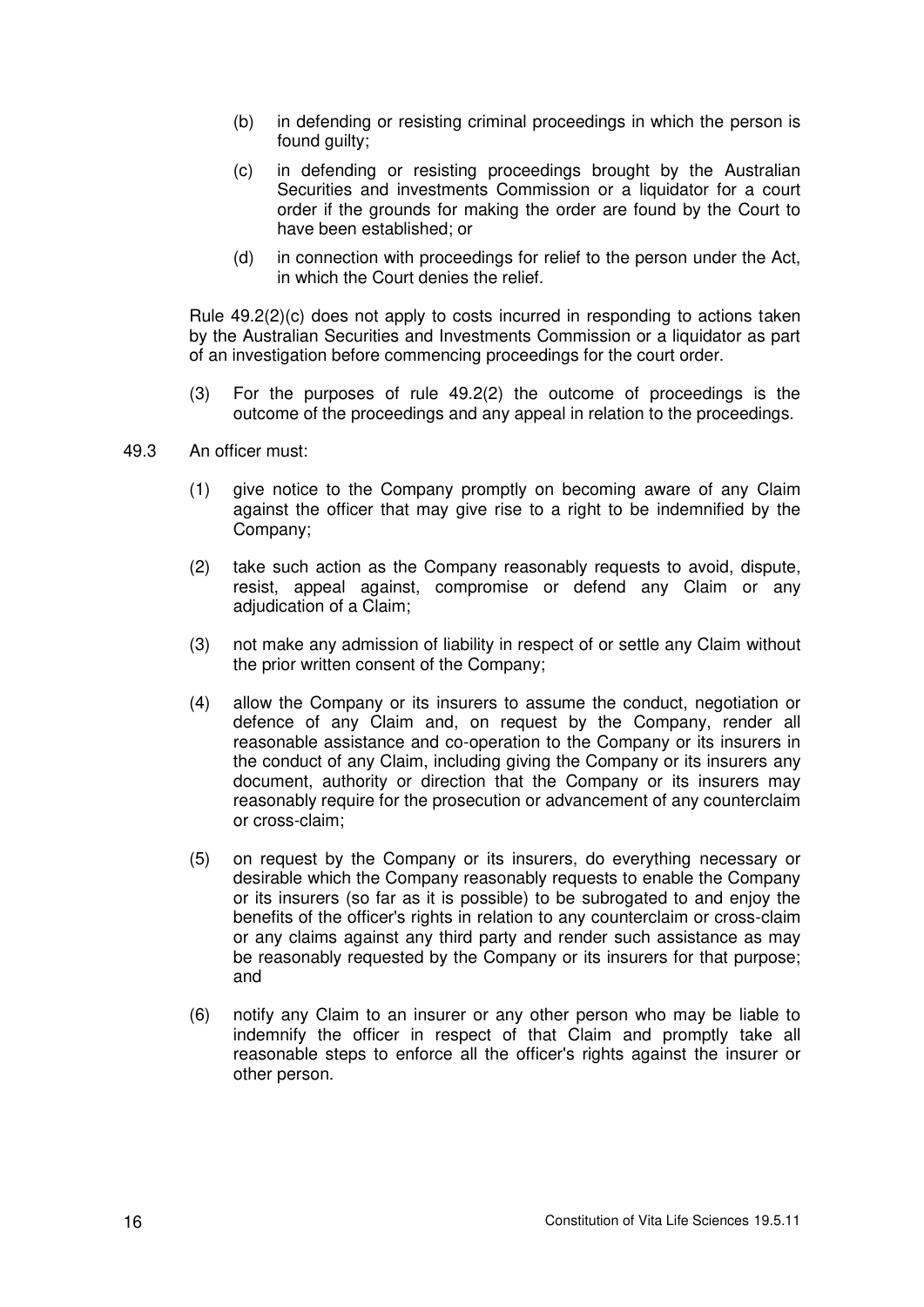- 49.4 In rule 49.3 **Claim** means:
	- (1) any writ, summons, cross-claim, counterclaim, application or other originating legal or arbitral process against an officer as an officer of the Company;
	- (2) any hearing, complaint, inquiry, investigation, proceeding or application commenced or originating against an officer as an officer of the Company; or
	- (3) any written or oral demand or threat that might result in the officer reasonably believing that any such process, hearing, complaint, inquiry, investigation, proceeding or application referred to in rule 49.4(1) or 49.4(2) may be initiated.
- 49.5 If an officer of the Company becomes personally liable for the payment of any sum primarily due from the Company, and the officer may be indemnified under rule 49.1, the directors may, despite the interest (if any) of the directors or any of them, execute or cause to be executed a mortgage, charge or security over or affecting the whole or any part of the assets or undertaking of the Company by way of indemnity to secure the officer so becoming liable from any loss in respect of that liability.

#### **50. Insurance**

*[compare section 199B]* 

- 50.1 The Company may pay or agree to pay a premium in respect of a contract insuring a person who is or has been an officer of the Company or a related body corporate of the Company against any liability incurred by the person as an officer of the Company or a related body corporate except a liability (other than one for legal costs) arising out of;
	- (1) conduct involving a wilful breach of duty in relation to the Company; or
	- (2) a contravention of section 182 or 183 of the Act.

# **51. Director voting on contract of indemnity or insurance**

*[compare section 191 and 195]* 

51.1 Despite anything in this constitution, a director is not precluded from voting in respect of any contract or proposed contract of indemnity or insurance, merely because the contract indemnifies or insures or would indemnify or insure the director against a liability incurred by the director as an officer of the Company or of a related body corporate.

# **52. Liability**

52.1 An officer of the Company is not liable for the act, neglect or default of any other officer or for joining in any act or for any other loss, expense or damage which arises in the execution of the duties of his or her office unless it arises through his or her own negligence, default, breach of duty or breach of trust.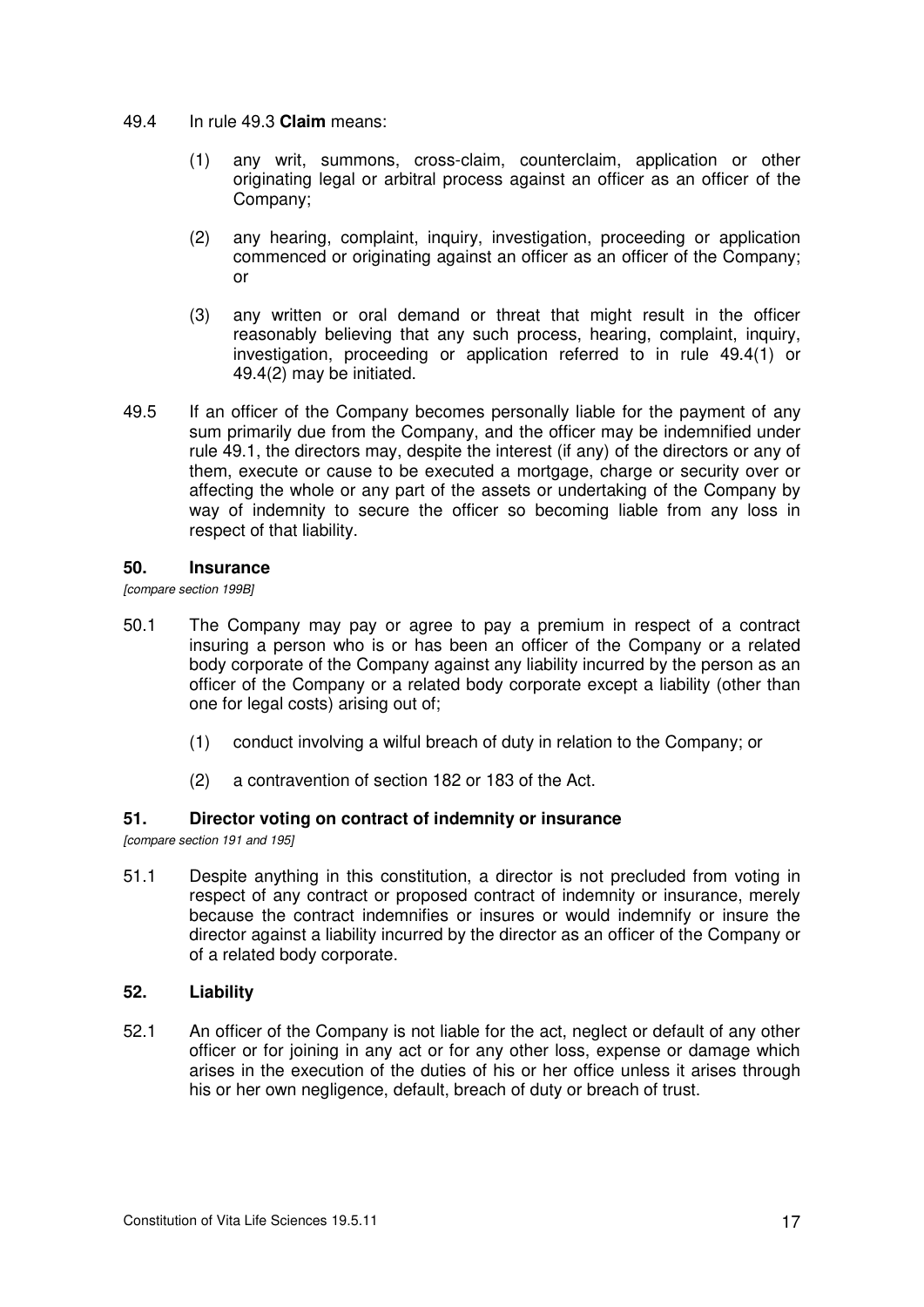# **53. Meaning of "officer"**

53.1 For the purposes of rules 49, 50, 51 and 52, **officer** means a director or secretary or a member of a local board or agency appointed under rule 22.2.

# **Inspection of records**

# **54. Rights of inspection**

*[compare replaceable rule 247D and sections 173, 247A and 251B]* 

- 54.1 The directors of the Company, or the Company by a resolution passed at a general meeting, may authorise a member to inspect books of the Company.
- 54.2 A member other than a director does not have the right to inspect any document of the Company, other than the minute books for the meetings of its members and for resolutions of members passed without meetings, except as provided by law or authorised by the directors or by the Company in general meeting.
- 54.3 Directors have the rights of inspection and access provided by section 198F of the Act.

# **55. Confidential information**

55.1 Except as provided by the Act, no member (not being a director) is entitled to require or receive any information concerning the business, trading or customers of the Company or any trade secret, secret process or other confidential information of or used by the Company,

# **Directors' meetings**

*[compare sections 248A to 248G]* 

# **56. Circulating resolutions**

*[compare replaceable rule 248A]* 

- 56.1 The directors may pass a resolution without a directors' meeting being held if all the directors entitled to vote on the resolution (except a director absent from Australia who has not left a facsimile number or other contact details acceptable to the directors, at which he or she may be given notice) sign a document containing a statement that they are in favour of the resolution set out in the document.
- 56.2 Separate copies of a document may be used for signing by directors if the wording of the resolution and statement is identical in each copy.
- 56.3 The resolution is passed when the last director signs.
- 56.4 A facsimile addressed to or received by the Company and purporting to be signed or sent by a director for the purpose of this rule 56 must be treated as a document in writing signed by that director.
- 56.5 In this rule 56 a reference to all the directors does not include a reference to an alternate director whose appointor has signed the document, but an alternate director may sign the document in the place of his or her appointor.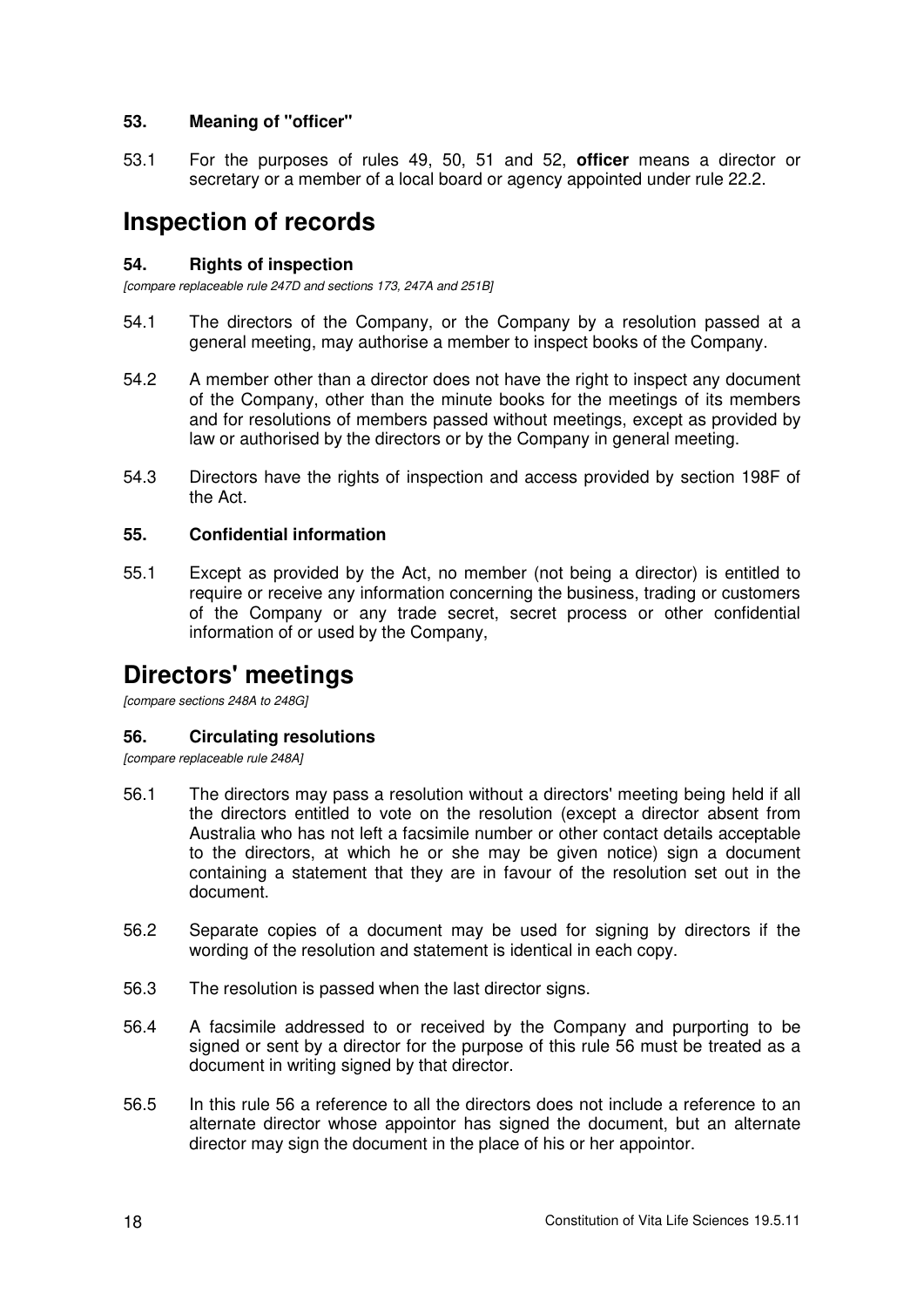#### **57. Meetings of directors**

57.1 The directors may meet together for the despatch of business and adjourn and otherwise regulate their meetings as they see fit.

# **58. Calling directors' meetings**

*[compare replaceable rule 248C]*

58.1 A director may at any time, and a secretary must on the requisition of a director, call a meeting of the directors.

# **59. Notice of meeting**

*[compare replaceable rule 248C]* 

- 59.1 Reasonable notice of every directors' meeting must be given to each director and alternate director except that it is not necessary to give notice of a meeting of directors to any director who:
	- (1) has been given special leave of absence; or
	- (2) is absent from Australia and has not left a facsimile number or other contact details acceptable to the directors at which he or she may be given notice.
- 59.2 A notice of a meeting of directors may be given in writing or orally, by facsimile, telephone, electronic mail or any other means of communication.

#### **60. Waiver of notice**

60.1 All resolutions of the directors passed at a meeting where a quorum is present but where notice of meeting has not been given to each director, or any act carried out under any of the resolutions, is as valid as if notice of meeting had been given to all directors if each director to whom notice was not given subsequently agrees to waive the notice.

#### **61. Technology meeting of directors**

*[compare section 248D]* 

- 61.1 A directors' meeting may be held using telephone or, if consented to by all directors, other technology. The consent may be a standing one. A director may only withdraw the consent within a reasonable period before the meeting.
- 61.2 If a directors' meeting is held using any technology and all the directors take part in the meeting, they must be treated as having consented to the use of the technology for that meeting.
- 61.3 The following provisions apply to a technology meeting:
	- (1) each of the directors taking part in the meeting must be able to hear and be heard by each of the other directors taking part in the meeting; and
	- (2) at the commencement of the meeting each director must announce his or her presence to all the other directors taking part in the meeting.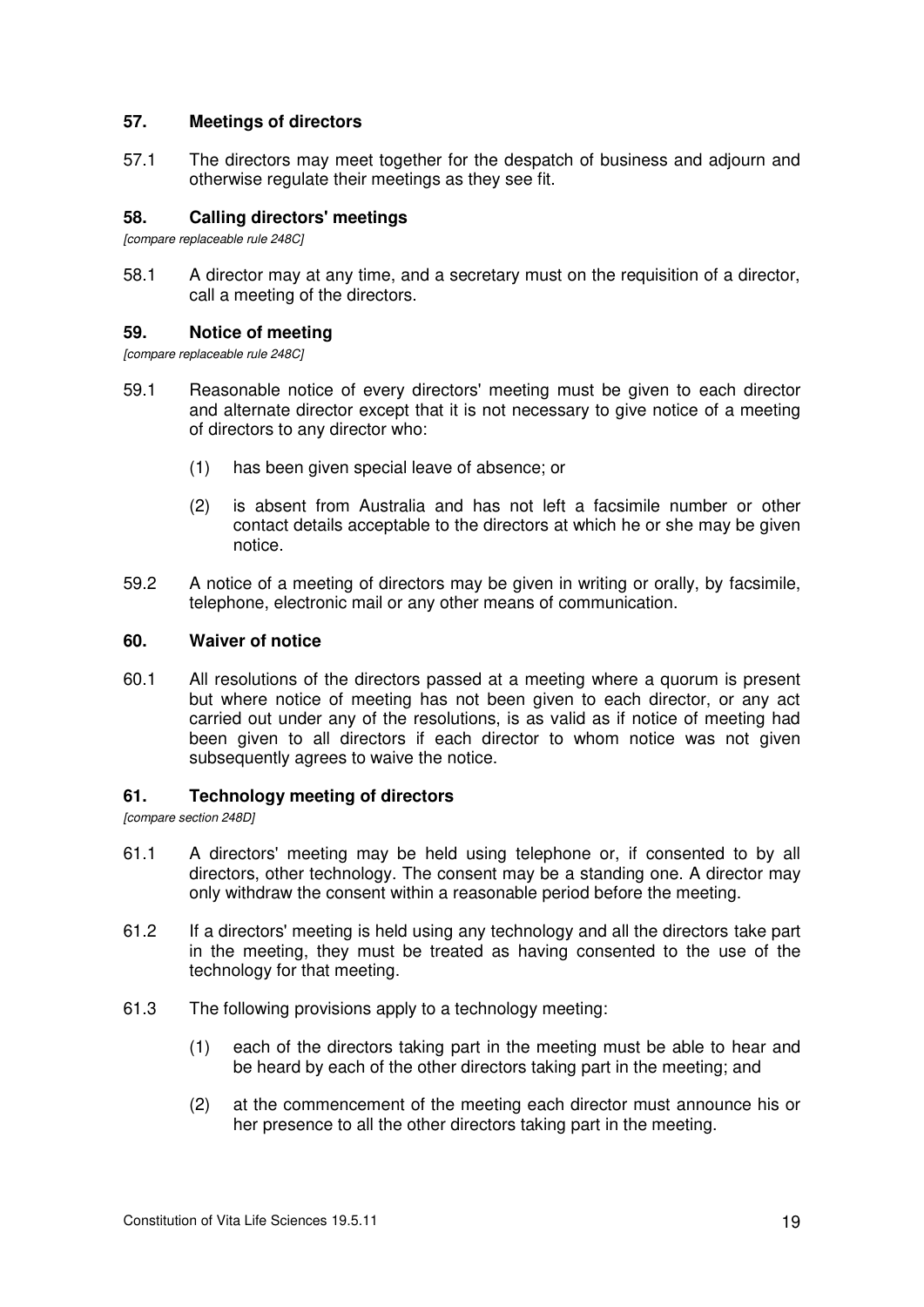- 61.4 If the secretary is not present at a technology meeting 1 of the directors present or another person nominated by them present at the meeting must take minutes of the meeting.
- 61.5 A director may not leave a technology meeting by disconnecting his or her link to the meeting unless that director has previously notified the chair of the meeting.
- 61.6 A director is conclusively presumed to have been present and to have formed part of a quorum at all times during a technology meeting unless that director has previously obtained the express consent of the chair to leave the meeting.

# **62. Chairing directors' meetings**

*[compare replaceable rule 248E]* 

- 62.1 The directors may elect a director to chair their meetings. The directors may determine the period for which the director is to be the chair.
- 62.2 The directors must elect a director present to chair a meeting, or part of it, if:
	- (1) a director has not already been elected to chair the meeting; or
	- (2) a previously elected chair is not present within 10 minutes after the time appointed for the holding of the meeting or is unwilling to act for the meeting or the part of the meeting.
- 62.3 The directors may appoint a deputy chair who in the absence of the chair at a meeting of the directors may exercise all the powers and authorities of the chair.

# **63. Quorum**

*[compare replaceable rule 248F]* 

- 63.1 The quorum for a directors' meeting is 2 directors entitled to vote or a greater number determined by the directors. The quorum must be present at all times during the meeting.
- 63.2 An alternate director is counted in a quorum at a meeting at which the director who appointed the alternate is not present (so long as the alternate is, under the law relating to directors' interests, entitled to vote).

# **64. Passing of directors' resolutions**

*[compare replaceable rule 248G]* 

- 64.1 A resolution of the directors must be passed by a majority of the votes cast by directors entitled to vote on the resolution.
- 64.2 The chair has a casting vote if necessary in addition to any vote he or she has as a director. The chair has a discretion both as to whether or not to use the casting vote and as to the way in which it is used.
- 64.3 Where:
	- (1) 2 directors entitled to vote form a quorum, and at a meeting only that quorum is present; or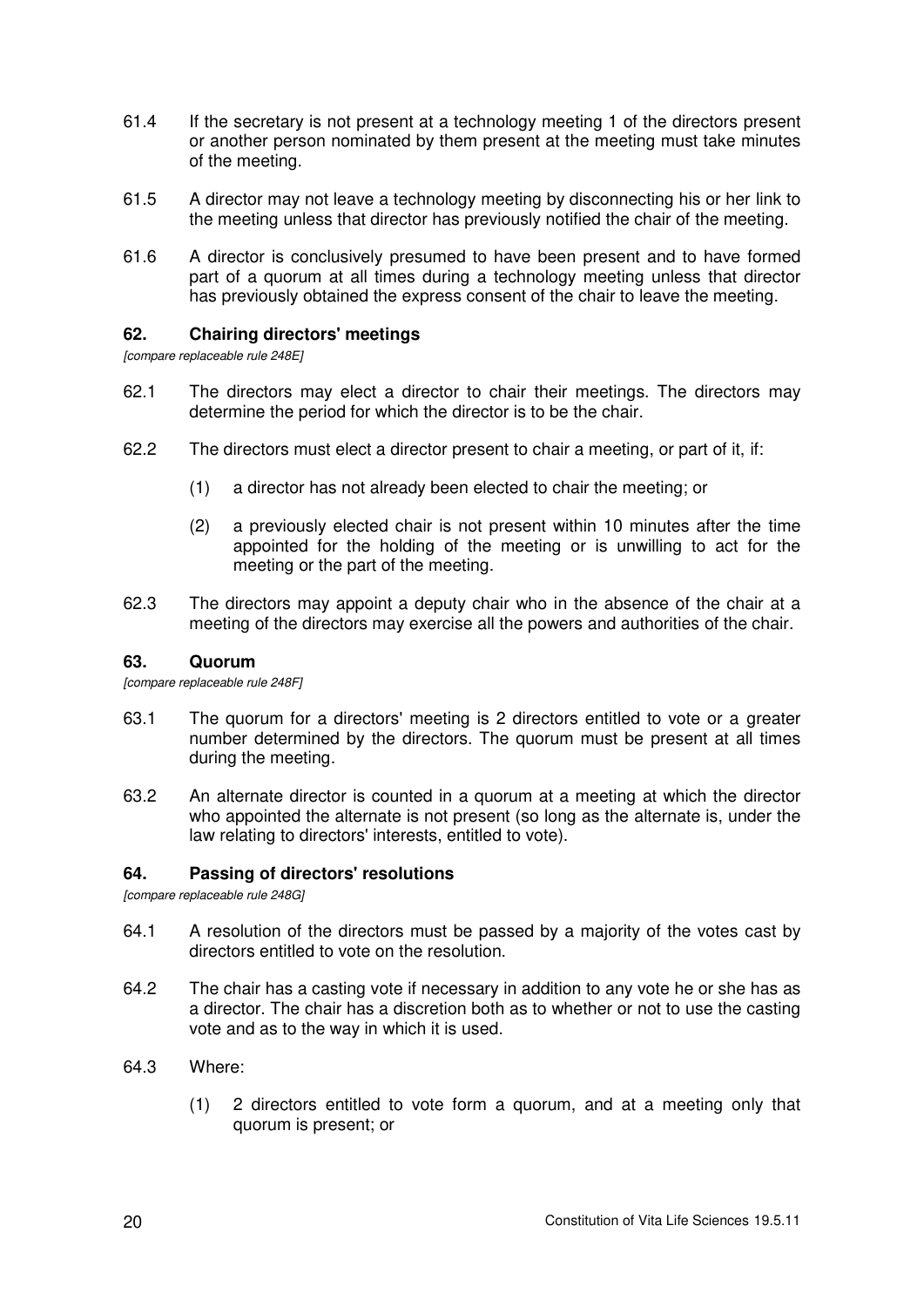(2) only 2 of the directors who are present are entitled to vote on a question at a meeting;

the chair does not have a casting vote.

64.4 A person who is an alternate director is entitled (in addition to his or her own vote if he or she is a director) to 1 vote on behalf of each director whom he or she represents as an alternate director at the meeting and who is not present at the meeting.

# **65. Restriction on voting**

65.1 A director is not entitled to be present in person or by an alternate director or to vote at a meeting of directors or to be counted in a quorum if and so long as he or she has failed to pay any call to the Company on shares held by him or her after the date upon which the payment should have been made.

# **Meetings of members**

# **66. Circulating resolutions**

*[compare section 249A]* 

- 66.1 This rule 66 applies to resolutions which the Act, or this constitution, requires or permits to be passed at a general meeting, except a resolution under section 329 of the Act to remove an auditor.
- 66.2 The Company may pass a resolution without a general meeting being held if all the members entitled to vote on the resolution sign a document containing a statement that they are in favour of the resolution set out in the document. If a share is held jointly, each of the joint members must sign.
- 66.3 Separate copies of a document may be used for signing by members if the wording of the resolution and statement is identical in each copy.
- 66.4 The resolution is passed when the last member signs.
- 66.5 If the Company receives by facsimile transmission a copy of a document referred to in this rule 66 it is entitled to assume that the copy is a true copy.

# **67. Calling of general meeting**

*[compare sections 249CA and 249D]* 

- 67.1 A director may call a meeting of the Company's members.
- 67.2 Except as permitted by law, a general meeting, to be called the **annual general meeting**, must be held at least once in every calendar year.
- 67.3 Except as provided in the Act no member or members may call a general meeting.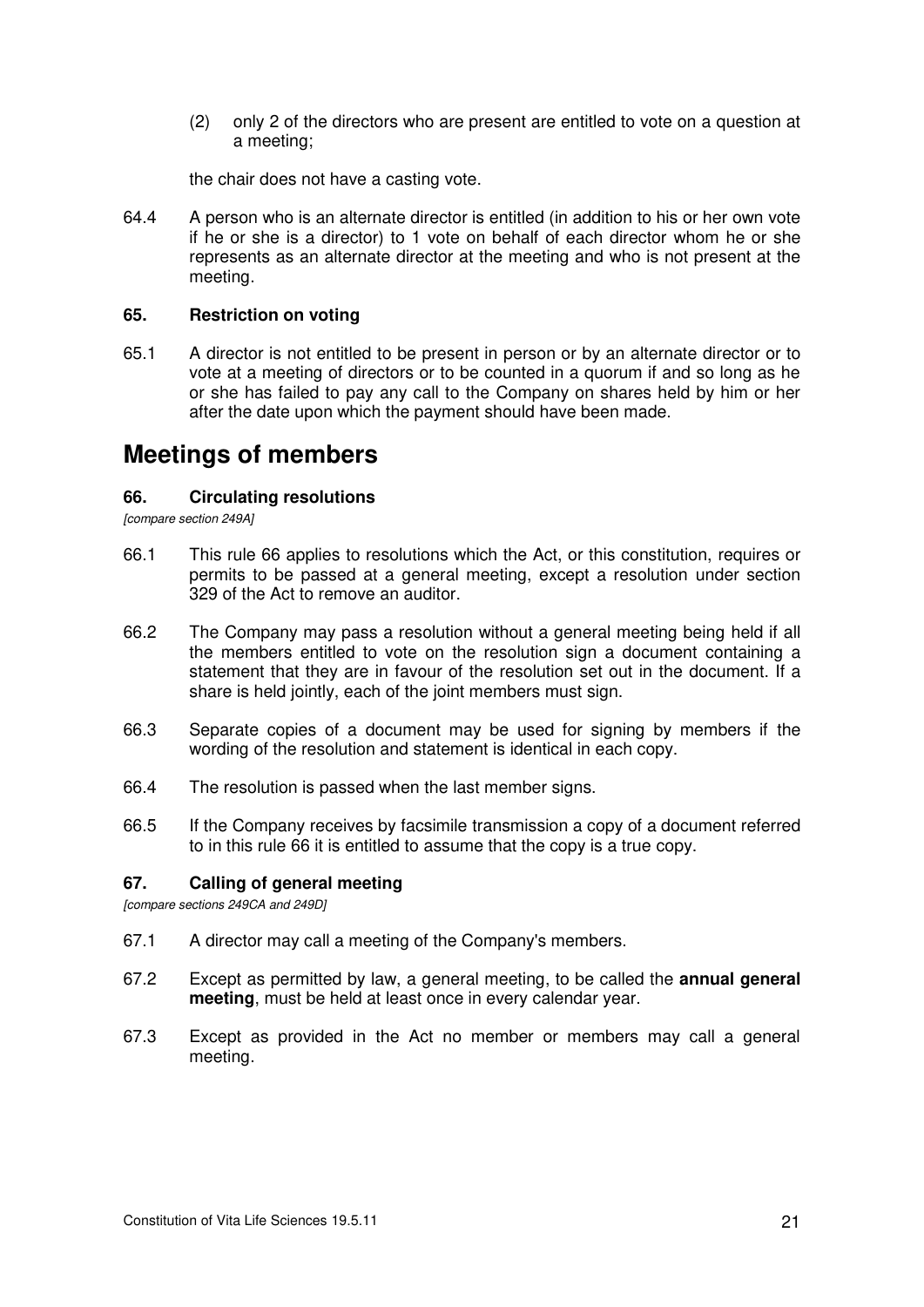# **68. Amount of notice of meeting**

*[compare section 249HA]* 

68.1 At least 28 days' notice of a general meeting must be given in writing to those persons who are entitled to receive notices from the Company unless the Act provides for a shorter minimum period of notice, in which case notice need be given for that period only.

# **69. Persons entitled to notice of general meeting**

*[compare sections 249J (1) and 249K, and replaceable rule 249J (2)]*

- 69.1 Written notice of a meeting of the Company's members must be given individually to:
	- (1) each member entitled to vote at the meeting;
	- (2) each director;
	- (3) the Company's auditor; and
	- (4) subject to rule 70.1, every person entitled to a share in consequence of the death or bankruptcy of a member who, but for his or her death or bankruptcy, would be entitled to receive notice of the meeting,
- 69.2 No other person is entitled to receive notice of general meetings.
- 69.3 If a share is held jointly, then unless the share is the only share in the Company, notice need only be given to 1 of the members, being the joint member named first in the Register.

# **70. Notice upon transmission**

- 70.1 A person entitled to a share in consequence of the death or bankruptcy of a member is not entitled to notice of meetings until the person has produced all information as to the person's entitlement that the directors properly require.
- 70.2 A notice may be given by the Company to a person entitled to a share in consequence of the death or bankruptcy of a member:
	- (1) by serving it on the person personally; or
	- (2) by sending it to the person by post addressed to the person by name, or by the title of representative of the deceased or assignee of the bankrupt, or by any like description:
		- (a) at the address (if any) in Australia supplied for the purpose by the person; or
		- (b) if an address has not been supplied, at the address to which the notice might have been sent if the death or bankruptcy had not occurred.

# **71. How notice is given**

*[compare sections 249J (3) and 249J (3A)]* 

71.1 The Company may give the notice of meeting to a member: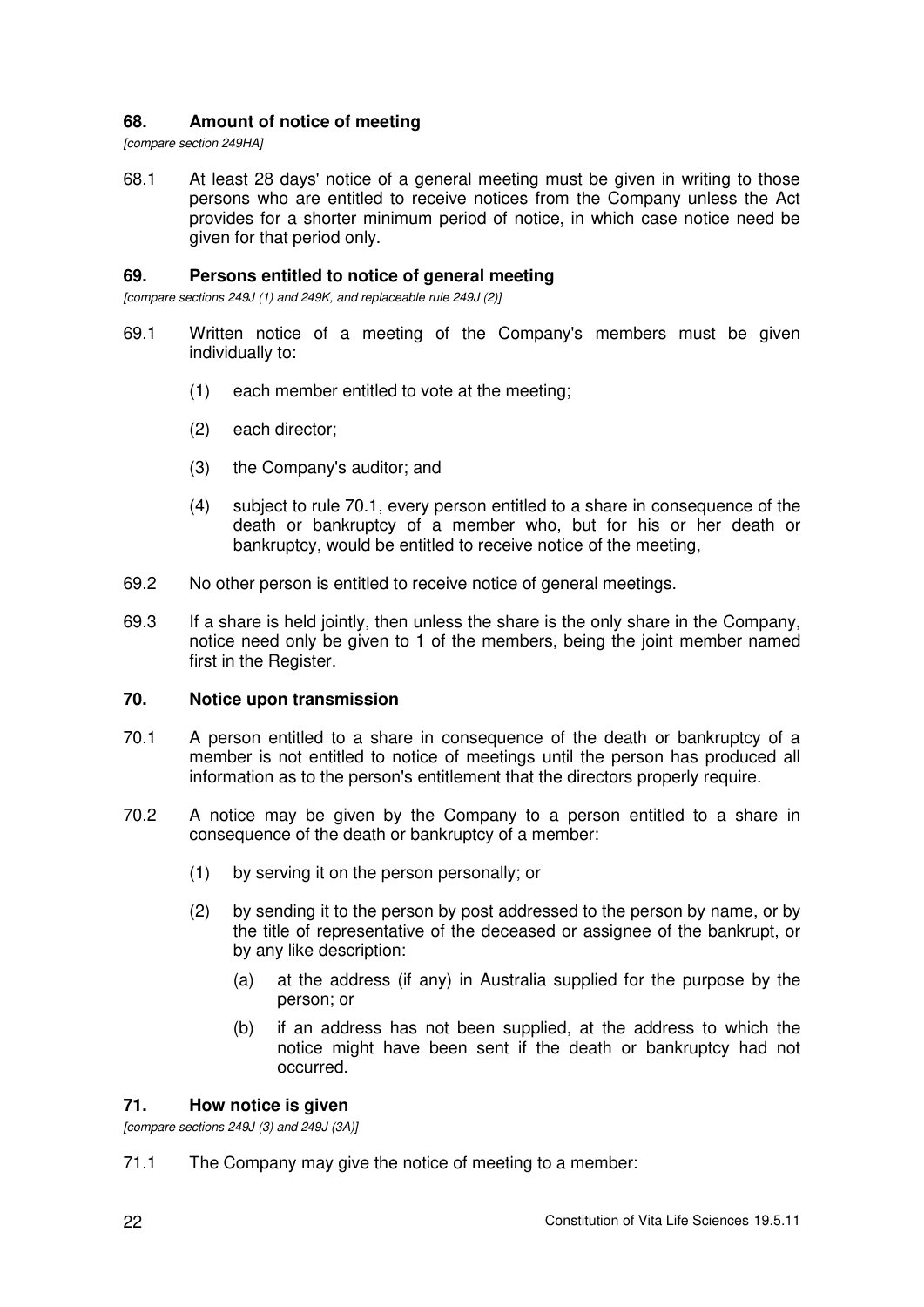- (1) personally;
- (2) by sending it by post to the address for the member in the Register or the alternative address (if any) nominated by the member;
- (3) by sending it to the facsimile number or electronic address (if any) nominated by the member;
- (4) by sending it by other electronic means (if any) nominated by the member; or
- (5) by notifying the member in accordance with rule 71.2.
- 71.2 If the member nominates:
	- (1) an electronic means (**nominated notification means**) by which the member may be notified that notices of meeting are available; and
	- (2) an electronic means (**nominated access means**) the member may use to access notices of meeting;

the Company may give the member notice of the meeting by notifying the member (using the nominated notification means):

- (1) that the notice of meeting is available; and
- (2) how the member may use the nominated access means to access the notice of meeting.

#### **72. When notice is given**

*[compare replaceable rules 249J (4) and 249J (5)]*

- 72.1 A notice of meeting sent by post is taken to be given on the 2nd business day after it is posted.
- 72.2 Except as provided by rule 72.3, a notice of meeting given to a member under rule 71.1(3) is taken to be given on the business day after it is sent.
- 72.3 A notice of meeting given to a member under rule 71.1(3) is not effective if:
	- (1) in the case of service by facsimile, the Company's facsimile machine issues a transmission report which shows that the transmission was unsuccessful;
	- (2) in the case of service by electronic mail, the Company's computer reports that delivery has failed; or
	- (3) in either case, the addressee notifies the Company immediately that the notice was not fully received in a legible form.
- 72.4 A notice of meeting given to a member under rule 71.1(5) is taken to be given on the business day after the day on which the member is notified that the notice of meeting is available.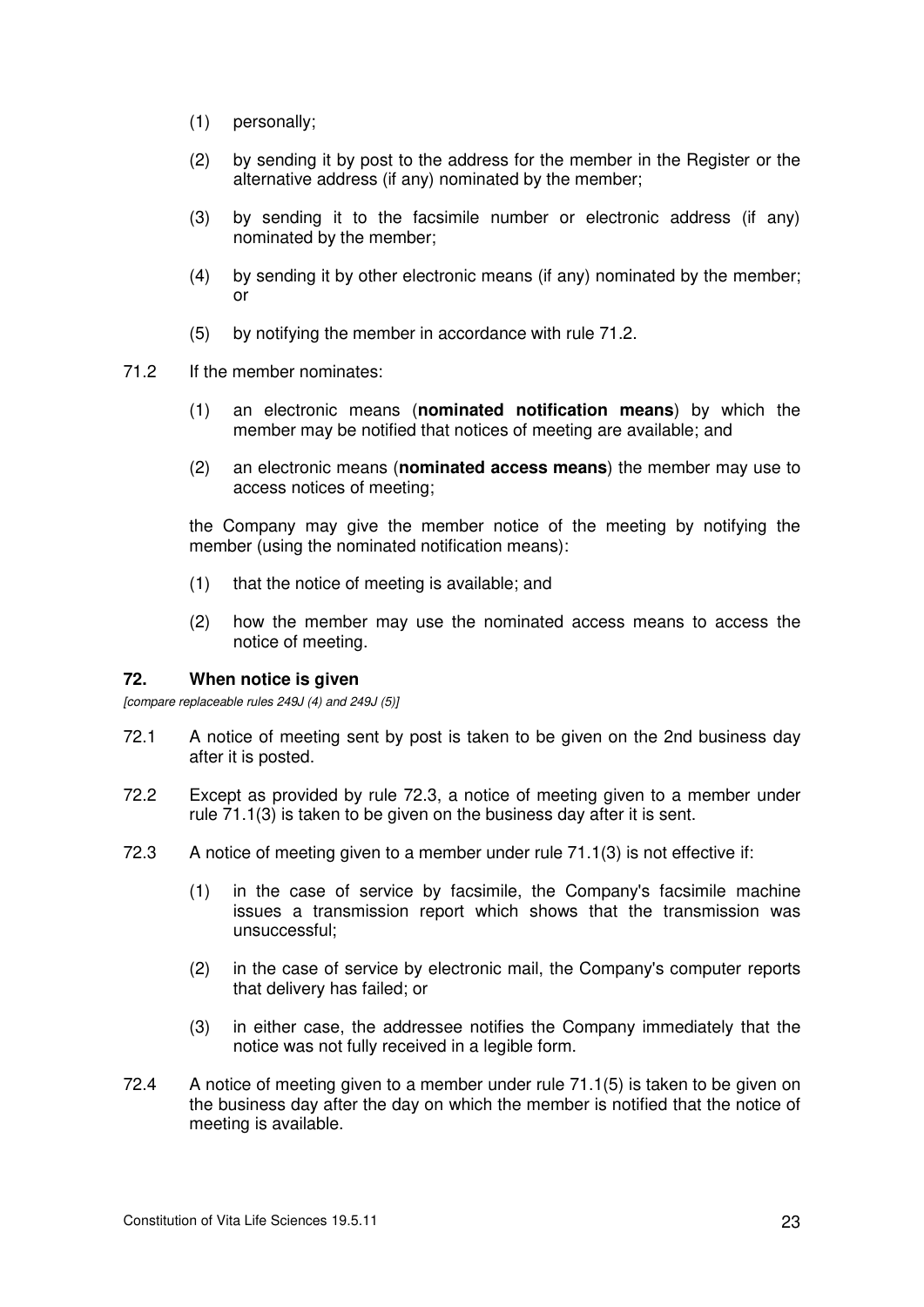72.5 A certificate signed by a manager, secretary or other officer of the Company that the notice was posted or given in accordance with this rule 72 is conclusive evidence of the matter.

# **73. Period of notice**

73.1 Subject to the Act and this constitution where a specified number of days' notice or notice extending over any period is required to be given, the day of service is excluded, and the day upon which the notice expires is included.

# **74. Contents of notice**

*[compare section 249L]* 

- 74.1 A notice of a general meeting must:
	- (1) set out the place, date and time for the meeting (and, if the meeting is to be held in 2 or more places, the technology that will be used);
	- (2) state the general nature of the meeting's business;
	- (3) if a special resolution is to be proposed at the meeting, set out an intention to propose the special resolution and state the resolution;
	- (4) be worded and presented in a clear, concise and effective manner; and
	- (5) contain a statement setting out the following information:
		- (a) that the member has a right to appoint a proxy;
		- (b) that the proxy need not be a member of the Company; and
		- (c) that a member who is entitled to cast 2 or more votes may appoint 2 proxies and may specify the proportion or number of votes each proxy is appointed to exercise.
- 74.2 if at the time notice of a general meeting is given the Company is admitted to the Official List, the Company must notify ASX of:
	- (1) the date of a meeting at which directors are to be elected, at least 5 business days before the closing date for receipt of nominations for election to the office of director; and
	- (2) the contents of any prepared announcement (including any prepared address by the chair) that will be delivered at a meeting of members, no later than the start of the meeting.
- 74.3 A notice must comply with any Listing Rule requirement for notices.

# **75. Constructive notice**

75.1 Every person who by operation of law, transfer or any other means becomes entitled to any share is bound by every notice in respect of the share which, before his or her name and address is entered on the Register, has been duly given to the person from whom he or she derives title or to any previous holder of the share.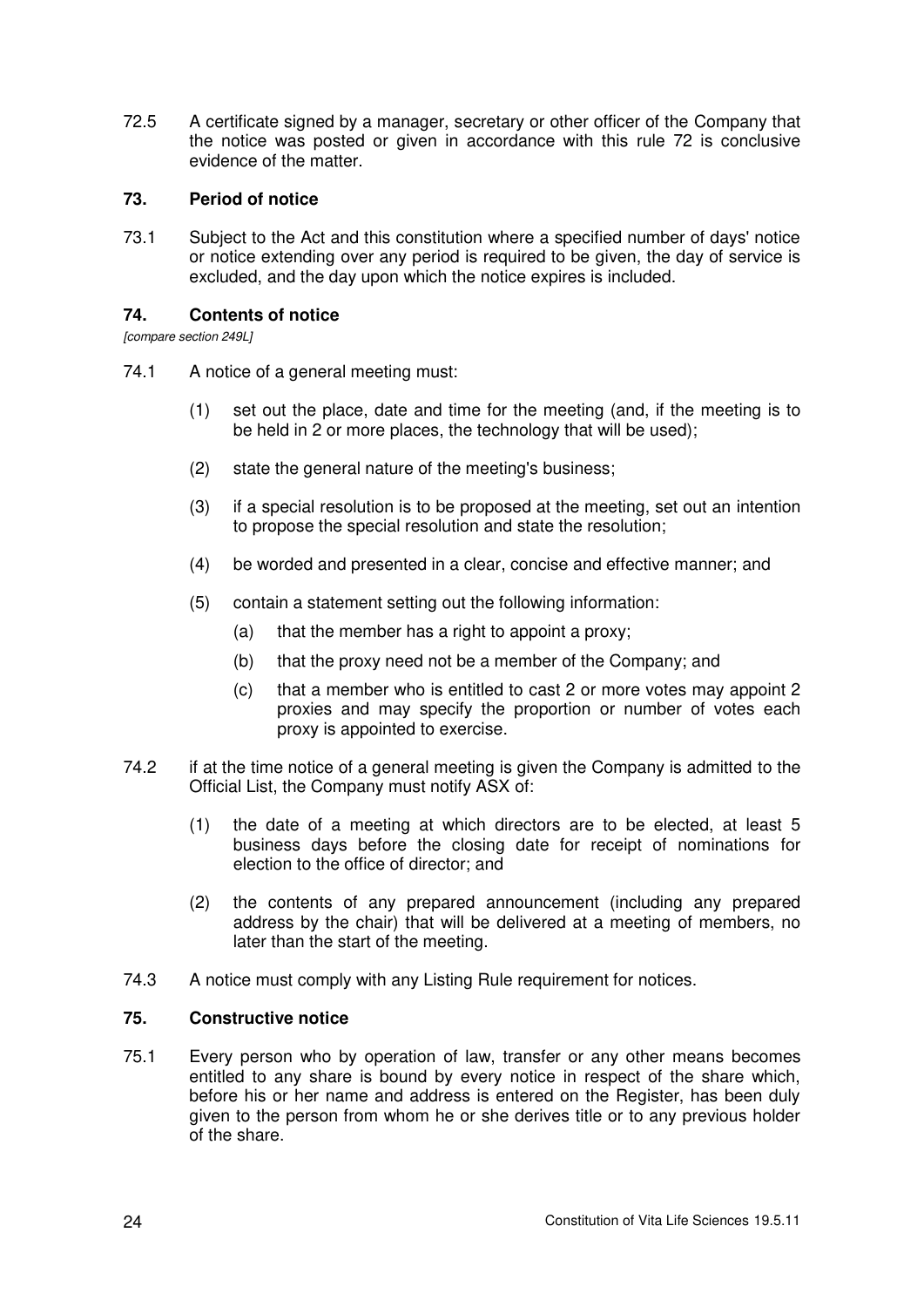# **76. Notice of adjourned meeting**

*[replaceable rule 249M]* 

76.1 When a meeting is adjourned, new notice of the resumed meeting must be given if the meeting is adjourned for 1 month or more.

# **77. Accidental omission to give notice**

*[compare section 1322(3)]* 

77.1 The accidental omission to give notice of any general meeting to or the nonreceipt of the notice by any person entitled to receive notice of a general meeting under this constitution or the accidental omission to advertise (if necessary) the meeting does not invalidate the proceedings at or any resolution passed at the meeting.

#### **78. Cancellation of general meeting**

- 78.1 Subject to rule 78.2, the directors may, by advertisement published in a newspaper circulating in each capital city of every Australian state or territory (and any other location the directors see fit based on the residence of shareholders on the Register), on or before the day of a proposed general meeting, cancel a proposed general meeting convened by them.
- 78.2 Where a proposed general meeting was requisitioned by shareholders pursuant to the Act, that meeting may only be cancelled by the directors pursuant to rule 78.1 if a written notice of withdrawal of the requisition signed by the requisitioning members has been deposited at the registered office of the Company.
- 78.3 The directors may, by advertisement published in a newspaper circulating in each capital city of every Australian state or territory (and any other location the directors see fit based on the residence of shareholders on the Register), on or before the day of a proposed general meeting called by members under the Act, cancel the meeting with the consent in writing of all members calling it.
- 78.4 Where a general meeting is cancelled:
	- (1) the directors must, in addition to publication of advertisements in accordance with rule 78.1, endeavour to notify each member of cancellation of a proposed general meeting by posting a notice to the address of each member as stated in the Register; and
	- (2) failure to post the notice to any member or the non-receipt of the notice by any member does not affect the validity of the cancellation of the proposed general meeting.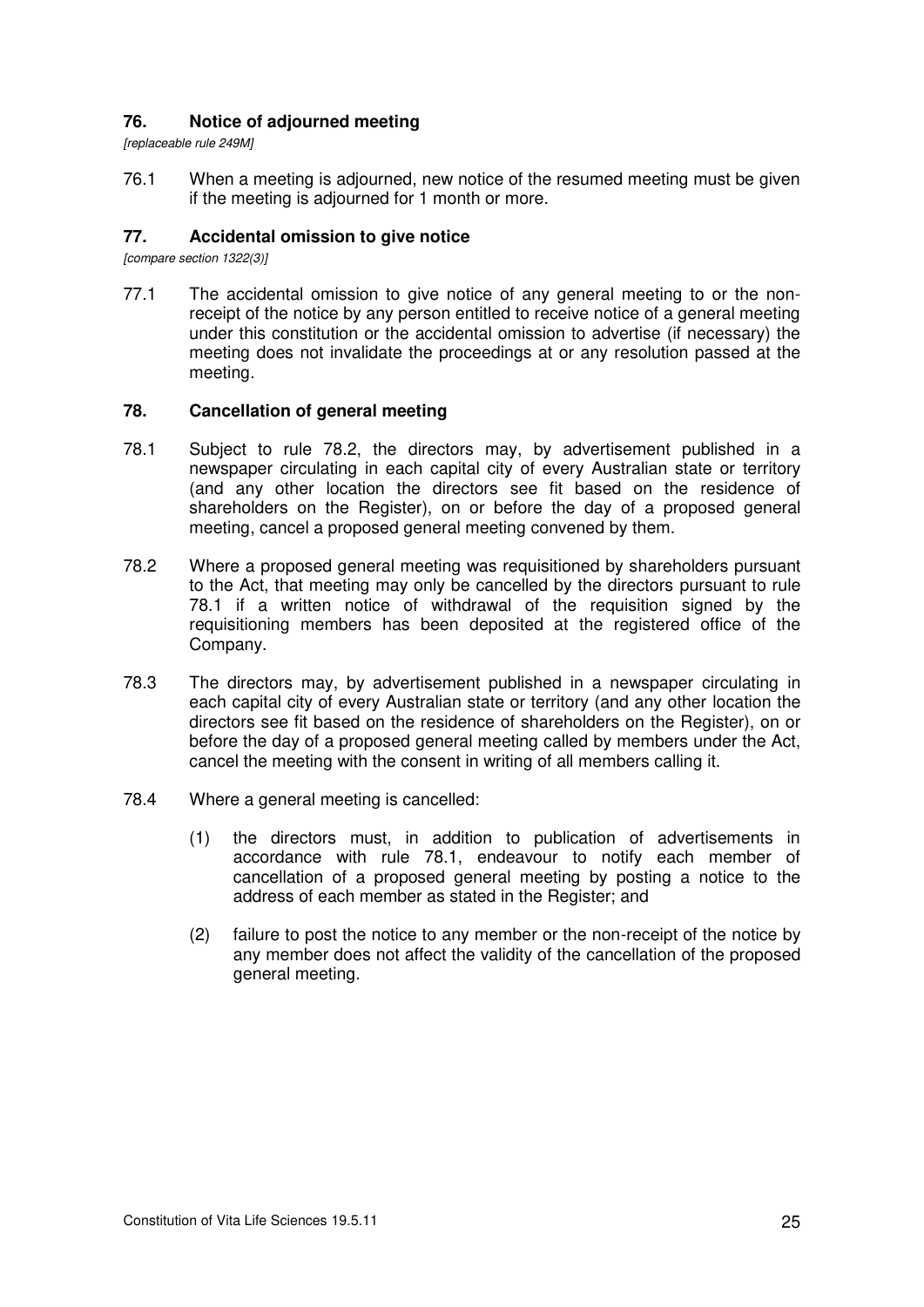# **79. Postponement of general meeting**

- 79.1 The directors may, by advertisement published in a newspaper circulating in each capital city of every Australian state or territory (and any other location the directors see fit based on the residence of shareholders on the Register), on or before the day of a proposed general meeting, postpone a proposed general meeting from time to time (for a period not exceeding 28 days) or vary the venue of the proposed general meeting, but no business may be transacted at any postponed meeting other than the business stated in the notice to members of the postponed general meeting.
- 79.2 Where a general meeting is postponed:
	- (1) the directors must, in addition to publication or advertisements in accordance with rule 79.1, endeavour to notify each member of postponement or variation of venue of a proposed general meeting by posting a notice to the address of each member as stated in the Register;
	- (2) the notice must include details of the day, time and place on and at which the postponed general meeting will be held or, in the case of variation of venue, details of the new venue; and
	- (3) failure to post the notice to any member or the non-receipt of the notice by any member does not affect the validity of the postponement or variation of venue of the proposed general meeting.
- 79.3 A proposed general meeting may not be postponed on more than 2 occasions.

# **80. Technology**

*[section 249S]* 

80.1 The Company may hold a meeting of its members at 2 or more venues using any technology that gives the members as a whole a reasonable opportunity to participate.

# **81. Quorum**

*[compare replaceable rule 249T]* 

- 81.1 The quorum for a meeting of the Company's members is 3 members and the quorum must be present at all times during the meeting.
- 81.2 In determining whether a quorum is present, individuals attending as proxies, attorneys or body corporate representatives are counted. However, if a member has appointed more than 1 proxy, attorney or representative, only 1 of them is counted. If an individual is attending both as a member and as a proxy, attorney or body corporate representative, the individual is counted only once.
- 81.3 If a quorum is not present within 30 minutes after the time for the meeting set out in the notice of meeting:
	- (1) where the meeting was called by the members or upon the requisition of members, the meeting is dissolved; or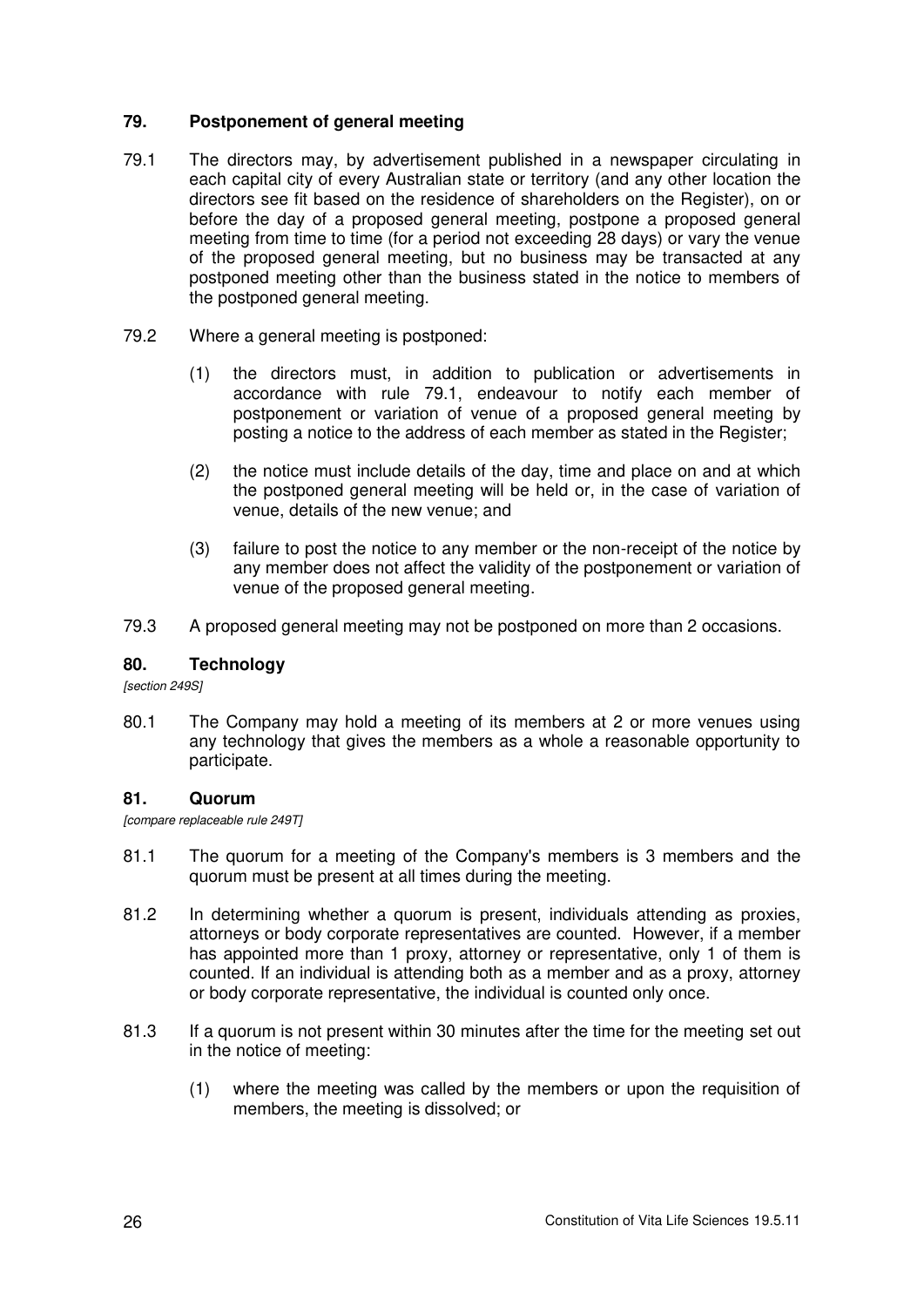- (2) in any other case, the meeting is adjourned to the date, time and place the directors specify. If the directors do not specify 1 or more of those things, the meeting is adjourned to:
	- (a) if the date is not specified the same day in the next week;
	- (b) if the time is not specified the same time; and
	- (c) if the place is not specified the same place.
- 81.4 If no quorum is present at the resumed meeting within 30 minutes after the time for the meeting, the meeting is dissolved.

#### **82. Chair at general meetings**

*[compare replaceable rule 249U]* 

- 82.1 If the directors have appointed 1 of their number as chair of their meetings, the person appointed presides as chair at every general meeting.
- 82.2 If the directors have appointed 1 of their number as deputy chair of their meetings, to act as chair in the absence of the chair, the person appointed presides as chair at every general meeting at which the chair is absent.
- 82.3 Where a general meeting is held and:
	- (1) a chair has not been appointed as referred to in rule 82.1, or a deputy chair as referred to in rule 82.2; or
	- (2) the chair or deputy chair is not present within 30 minutes after the time appointed for the holding of the meeting or is unwilling to act;

the directors present may appoint 1 of their number to be chair of the meeting and in default of their doing so the members present must appoint another director or if no director is present or willing to act then the members present may appoint any 1 of their number to be chair of the meeting.

- 82.4 The chair must adjourn a meeting of the Company's members if the members present with a majority of votes at the meeting agree or direct that the chair must do so.
- 82.5 The chair of the meeting is responsible for the general conduct of the meeting and for the procedures to be adopted at that meeting. The rulings of the chair of a meeting on all matters relating to the procedure and conduct of the meeting are final and no motion of dissent from those rulings may be accepted.
- 82.6 Any persons (including members) in possession of pictorial recording or sound recording devices, placards, banners or articles considered by the chair of a meeting to be dangerous, offensive or liable to cause disruption, or who refuse to produce or to permit examination of any articles in their possession or the contents of the articles, or who otherwise behave or threaten to behave in a dangerous, offensive or disruptive manner, may be refused admission to the meeting or may be required to leave and remain out of the meeting.
- 82.7 The chair of the meeting may in his or her absolute discretion refuse admission to, or require to leave and remain out of the meeting, any person who is not a member, director or auditor of the Company.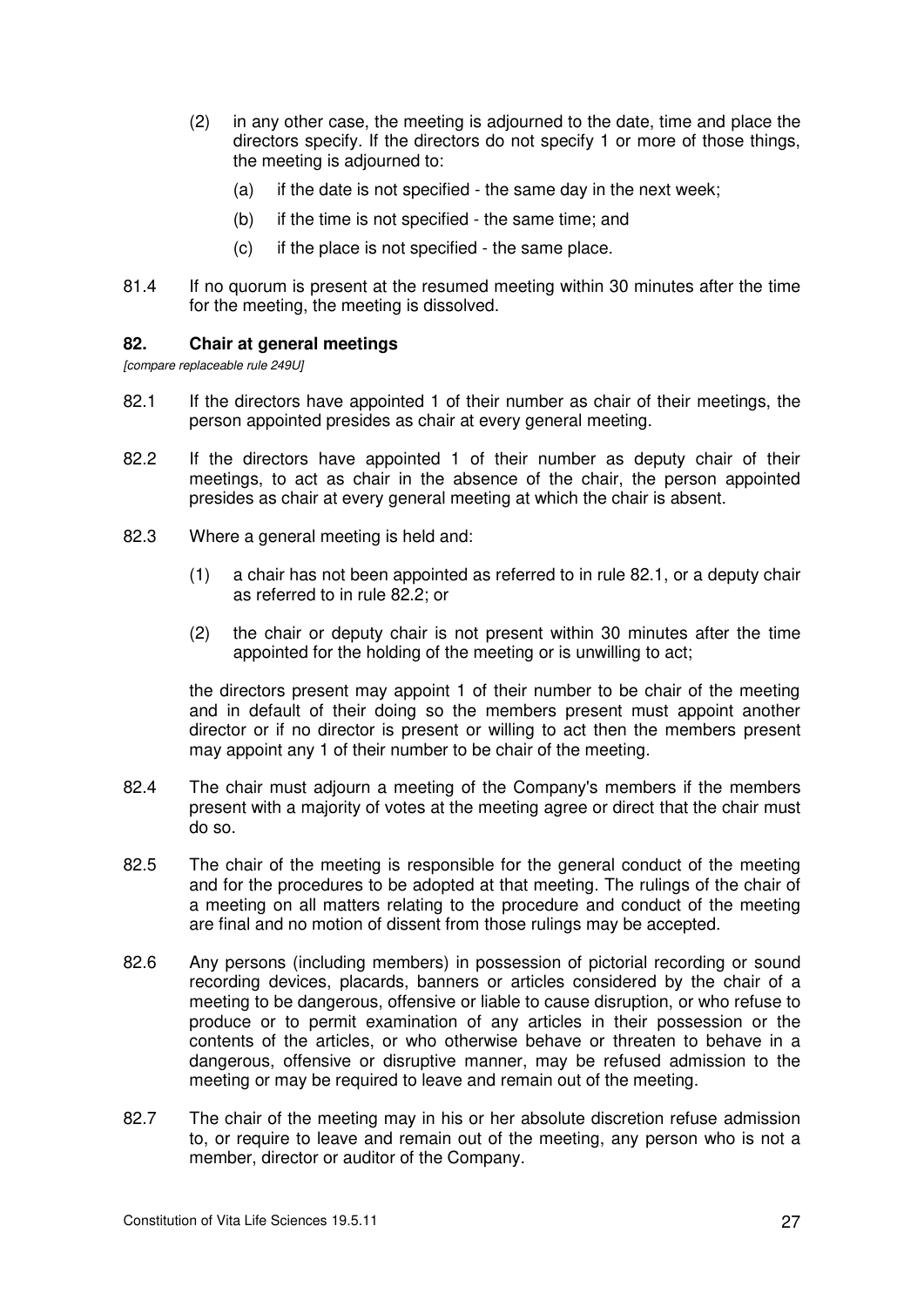- 82.8 (1) A director who is not a member is entitled to be present and to speak to any general meeting.
	- (2) A secretary who is not a member is entitled to be present and to speak at any general meeting.
	- (3) The auditor of the Company from time to time and any assistant of the auditor who is not a member is entitled to be present and to speak at any general meeting on any part of the meeting's business that concerns the auditor in the capacity as auditor of the Company.
	- (4) Any professional adviser of the Company (including, without limitation, a solicitor or financial adviser), at the request of any director, is entitled to be present and, at the request of the chair, to speak at any general meeting. However, subject to the Act and this constitution, the Company is not obliged to send a notice of meeting to any professional adviser.

# **83. Business at adjourned meetings**

*[replaceable rule 249W (2)]*

83.1 Only unfinished business is to be transacted at a meeting resumed after an adjournment.

# **Proxies and body corporate representatives**

#### **84. Who can appoint a proxy**

*[compare mandatory rule 249X]* 

- 84.1 A member who is entitled to attend and cast a vote at a meeting of the Company's members or at a meeting of the holders of a class of shares may appoint an individual or a body corporate as the member's proxy to attend and vote for the member at the meeting. The proxy need not be a member.
- 84.2 The appointment may specify the proportion or number of votes that the proxy may exercise.
- 84.3 If the member is entitled to cast 2 or more votes at the meeting, the member may appoint 2 proxies. If the member appoints 2 proxies and the appointment does not specify the proportion or number of the member's votes each proxy may exercise, each proxy may exercise half of the votes.
- 84.4 Any fractions of votes resulting from the application of rule 84.2 or rule 84.3 are disregarded.

#### **85. Rights of proxies**

*[compare section 249Y]* 

- 85.1 A proxy appointed to attend and vote for a member has the same rights as the member:
	- (1) to speak at the meeting;
	- (2) to vote (but only to the extent allowed by the appointment); and
	- (3) to join in a demand for a poll.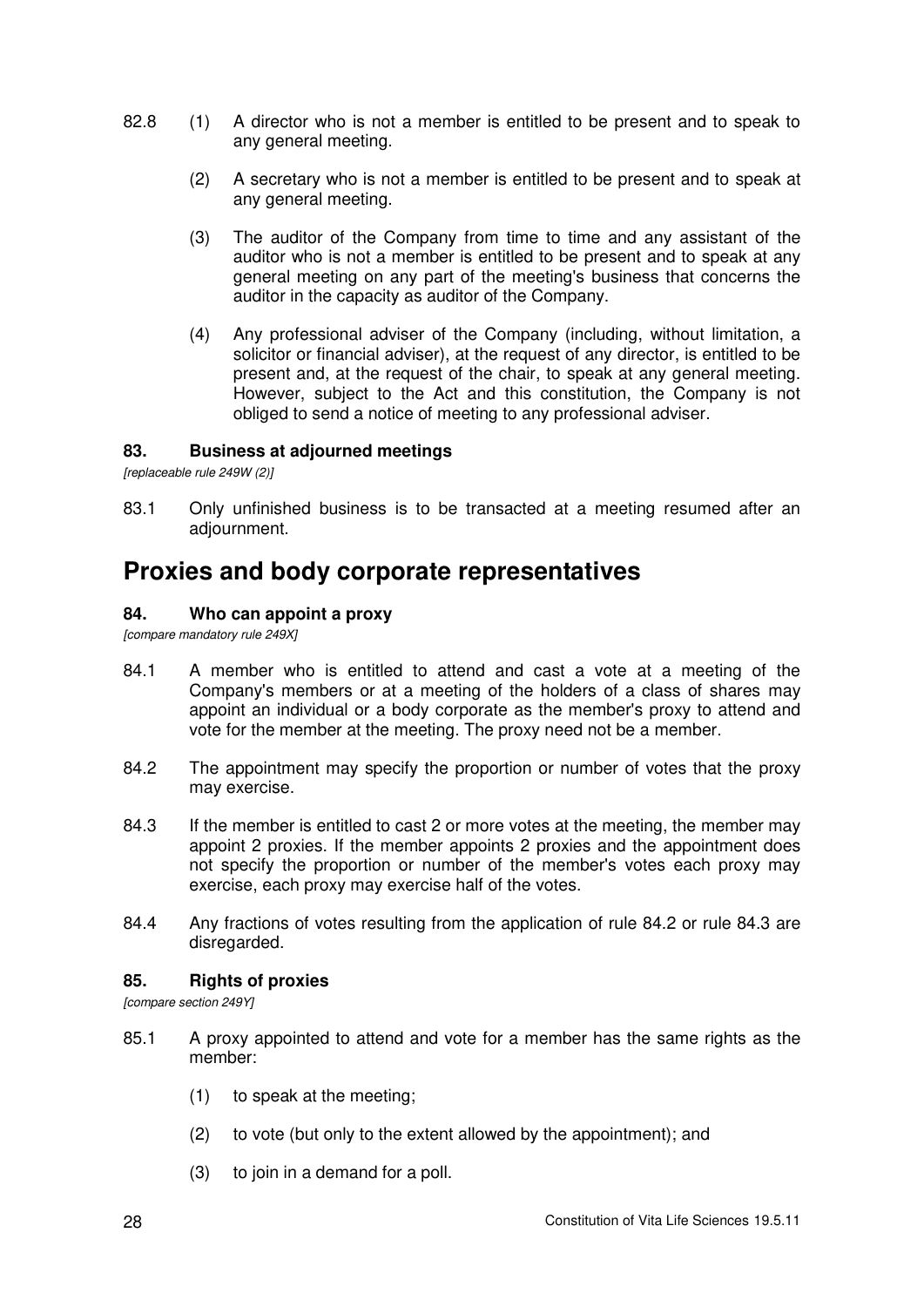- 85.2 If a proxy is only for a single meeting it may be used at any postponement or adjournment of that meeting, unless the proxy states otherwise.
- 85.3 A proxy's authority to speak and vote for a member at a meeting is suspended while the member is present at the meeting.
- 85.4 A proxy may be revoked at any time by notice in writing to the Company.

#### **86. When proxy form must be sent to all members**

*[section 249Z]* 

- 86.1 If the Company sends a member a proxy appointment form for a meeting or a list of persons willing to act as proxies at a meeting:
	- (1) if the member requested the form or list the Company must send the form or list to all members who ask for it and who are entitled to appoint a proxy to attend and vote at the meeting; or
	- (2) otherwise the Company must send the form or list to all its members entitled to appoint a proxy to attend and vote at the meeting.

#### **87. Appointing a proxy**

*[compare section 250A and Corporations Regulations 2001 reg 2G.2.01]* 

- 87.1 An appointment of a proxy is valid if it is signed or otherwise electronically authenticated (as referred to in regulation 2G.2.01 of the Corporations Regulations 2001 and in rules 87.2 and 87.3) by the member making the appointment and contains the following information:
	- (1) the member's name and address;
	- (2) the Company's name;
	- (3) the proxy's name or the name of the office held by the proxy; and
	- (4) the meetings at which the appointment may be used.

An appointment may be a standing one.

- 87.2 An electronically authenticated appointment of a proxy must in addition to rule 91.1:
	- (1) include a method of identifying the member; and
	- (2) include an indication of the member's approval of the information communicated.
- 87.3 If the electronically authenticated appointment of a proxy is done through either email or internet-based voting:
	- (1) the member must be identified by personal details such as the member's name, personal address and date of birth; and
	- (2) the member's approval must be communicated by a form of security protection (for example, the entering of a confidential identification number such as a shareholder registration number or holder identification number).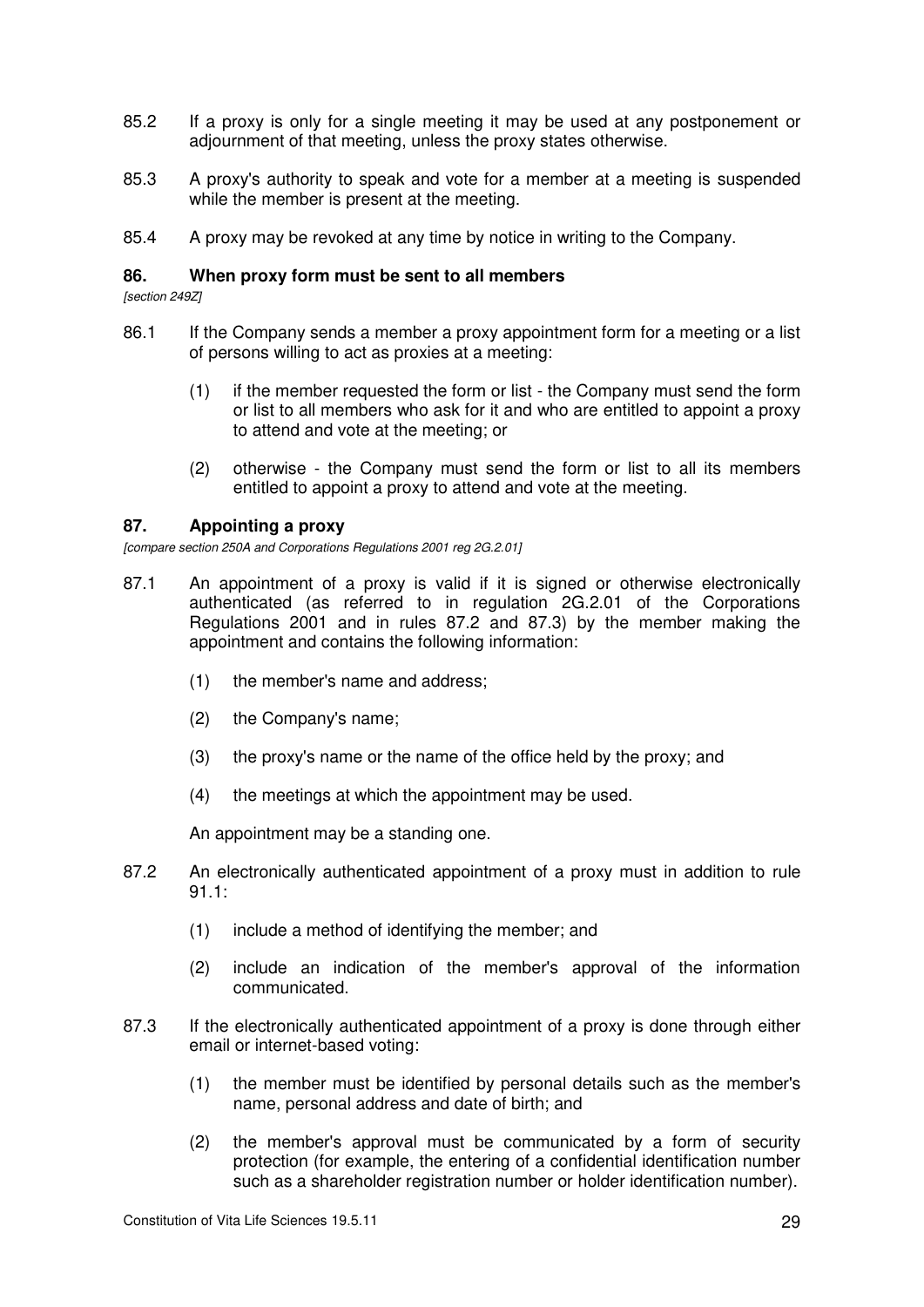- 87.4 An undated appointment is taken to have been dated on the day it is given to the Company.
- 87.5 An appointment may specify the way the proxy is to vote on a particular resolution. If it does:
	- (1) the proxy need not vote on a show of hands, but if the proxy does so, the proxy must vote that way;
	- (2) if the proxy has 2 or more appointments that specify different ways to vote on the resolution - the proxy must not vote on a show of hands;
	- (3) if the proxy is the chair the proxy must vote on a poll, and must vote that way; and
	- (4) if the proxy is not the chair the proxy need not vote on a poll, but if the proxy does so, the proxy must vote that way.

If a proxy is also a member, this rule 87.5 does not affect the way that the person can cast any votes the person holds as a member.

- 87.6 An appointment does not have to be witnessed.
- 87.7 A later appointment revokes an earlier one if both appointments could not be validly exercised at the meeting.
- 87.8 If a share is held jointly an appointment of proxy may be signed by any 1 of the joint holders, but if the Company receives more than 1 appointment for the same share:
	- (1) an appointment signed by all the joint holders is accepted in preference to an appointment signed by the member whose name appears first in the Register or by any other member holding the share jointly; and
	- (2) subject to rule 87.8(1) an appointment signed by the member whose name appears first in the Register is accepted in preference to an appointment signed by any other member or members holding the share jointly.

# **88. Form of proxy sent out by Company**

- 88.1 A form of proxy sent out by the Company may be in a form determined by the directors but must:
	- (1) enable the member to specify the manner in which the proxy must vote in respect of a particular resolution; and
	- (2) leave a blank for the member to fill in the name of the person primarily appointed as proxy.
- 88.2 The form may provide that if the member leaves it blank as to the person primarily appointed as proxy or if the person or persons named as proxy fails or fail to attend, the chair of the meeting is appointed proxy.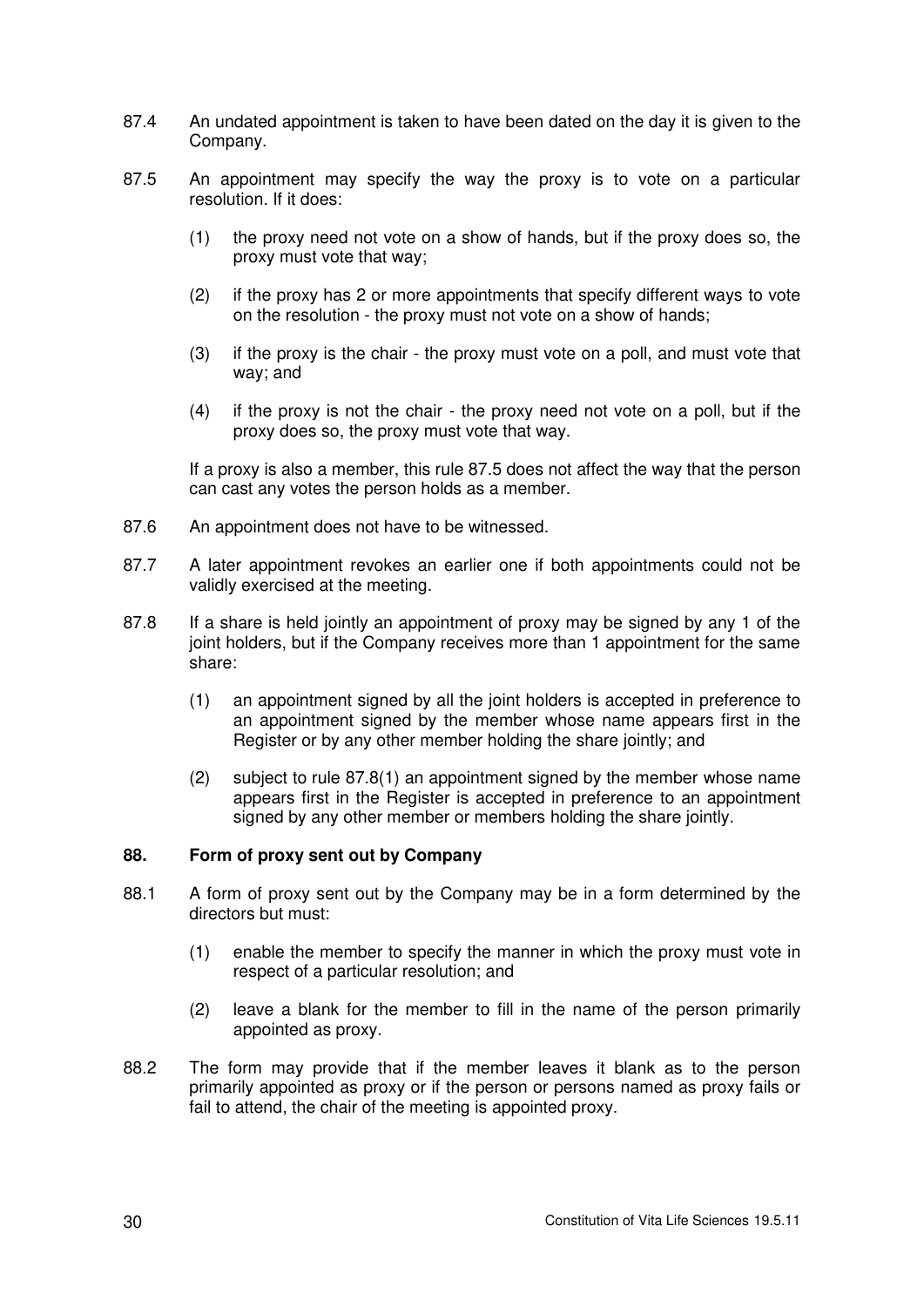88.3 If the Listing Rules require a notice of meeting to include a voting exclusion statement (as defined in the Listing Rules) the proxy form must, in the circumstances set out in Listing Rule 14.2.3, contain the statement provided for by that Listing Rule.

### **89. Receipt of proxy documents**

*[compare section 250B]* 

- 89.1 For an appointment of a proxy for a meeting of the Company's members to be effective, the following documents must be received by the Company at least 48 hours before the meeting:
	- (1) the proxy's appointment; and
	- (2) if the appointment is signed or otherwise authenticated by the appointor's attorney - the authority under which the appointment was signed or authenticated or a certified copy of the authority.
- 89.2 If a meeting of the Company's members has been adjourned, an appointment and any authority received by the Company at least 48 hours before the resumption of the meeting are effective for the resumed part of the meeting.
- 89.3 The Company receives an appointment or authority:
	- (1) when it is received at any of the following:
		- (a) the Company's registered office;
		- (b) a facsimile number at the Company's registered office; or
		- (c) a place, facsimile number or electronic address specified for the purpose in the notice of meeting; or
	- (2) if the notice of meeting specifies other electronic means by which a member may give the document - when the document given by those means is received by the Company and complies with rules 87.2 and 87.3.
- 89.4 The Company (being a listed company) in the notice of meeting for a meeting of members of the Company:
	- (1) must specify a place and a fax number; and
	- (2) may specify an electronic address;

for the purpose of receipt of proxy documents.

- 89.5 An appointment of a proxy is ineffective if:
	- (1) the Company receives either or both the appointment or authority at a facsimile number or electronic address; and
	- (2) a requirement (if any) in the notice of meeting that:
		- (a) the transmission be verified in a way specified in the notice; or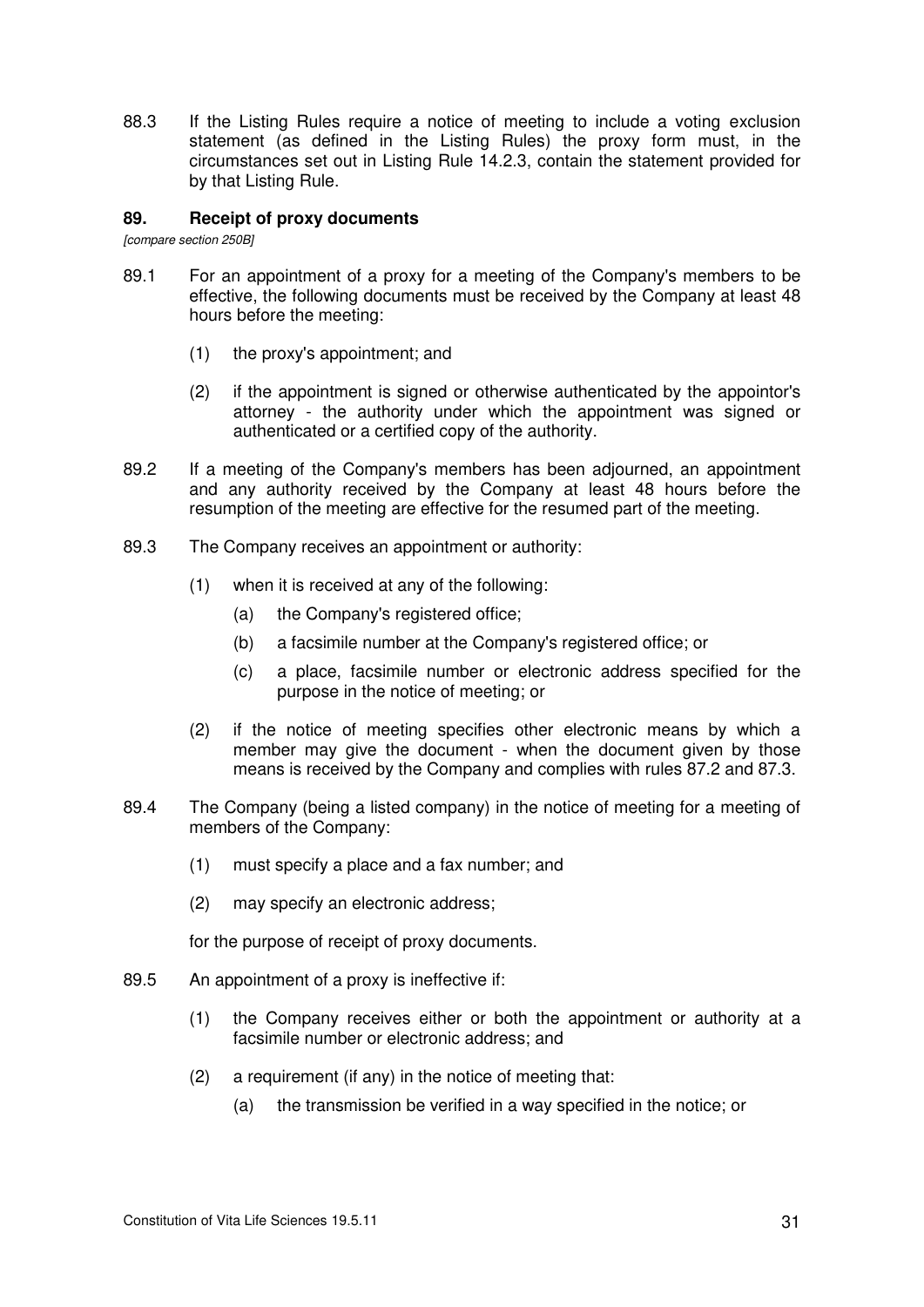(b) the proxy produce the appointment and authority (if any) at the meeting;

is not complied with.

### **90. Validity of proxy vote**

*[section 250C (1) and replaceable rule 250C (2)]*

- 90.1 A proxy who is not entitled to vote on a resolution as a member may vote as a proxy for another member who can vote if the appointment specifies the way the proxy is to vote on the resolution and the proxy votes that way.
- 90.2 A vote cast by a proxy is valid although, before the proxy votes:
	- (1) the appointing member dies;
	- (2) the member is mentally incapacitated;
	- (3) the member revokes the proxy's appointment;
	- (4) the member revokes the authority under which the proxy was appointed by a third party; or
	- (5) the member transfers the share in respect of which the proxy was given;

unless the Company receives written notice of that event before the start or resumption of the meeting at which the proxy votes.

### **91. Body corporate representative**

*[section 250D]* 

- 91.1 A body corporate may appoint an individual as a representative to exercise all or any of the powers the body corporate may exercise:
	- (1) at meetings of the Company's members;
	- (2) at meetings of creditors or debenture holders;
	- (3) relating to resolutions to be passed without meetings; or
	- (4) in the capacity of a member's proxy appointed under rule 84.

The appointment may be a standing one.

- 91.2 The appointment may set out restrictions on the representative's powers. If the appointment is to be by reference to a position held, the appointment must identify the position.
- 91.3 A body corporate may appoint more than 1 representative but only 1 representative may exercise the body's powers at any one time.
- 91.4 Unless otherwise specified in the appointment, the representative may exercise, on the body corporate's behalf, all of the powers that the body could exercise at a meeting or in voting on a resolution.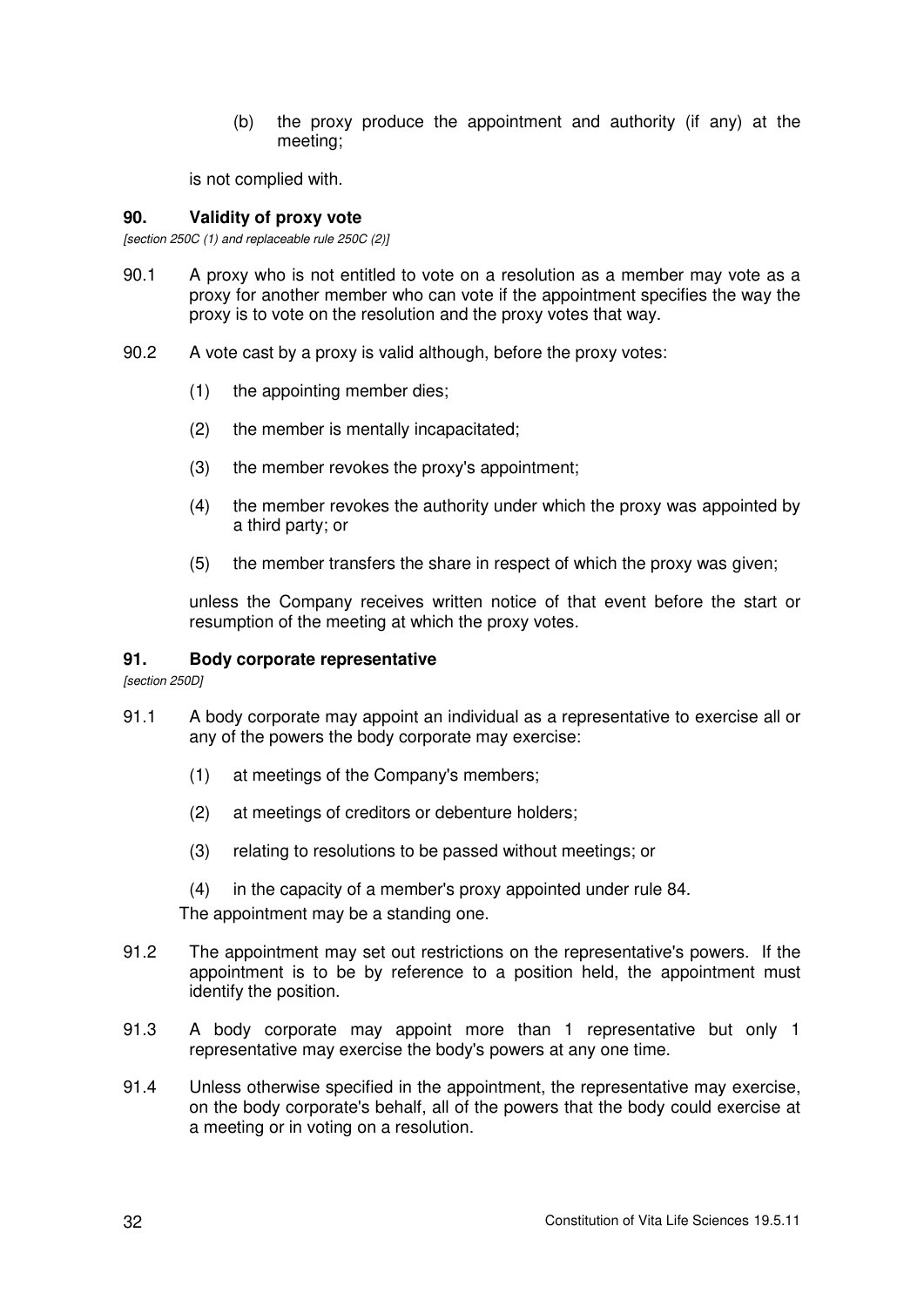### **92. Attorney of member**

92.1 An attorney for a member may do whatever the member could do personally as a member, but if the attorney is to vote at a meeting of members or a class of members the instrument conferring the power of attorney or a certified copy of it must be produced to the Company at least 48 hours before the meeting, in the same way as the appointment of a proxy.

# **Voting at meetings of members**

#### **93. How many votes a member has**

*[compare replaceable rule 250E]* 

- 93.1 Subject to any rights or restrictions attached to any class of shares and to this constitution, at a meeting of members:
	- (1) on a show of hands, each member has 1 vote; and
	- (2) on a poll, each member has 1 vote for each share the member holds.
- 93.2 The vote may be exercised in person or by proxy, body corporate representative or attorney.
- 93.3 Where there are partly-paid shares, on a poll every member present has 1 vote for each fully paid share and a fraction of a vote for each partly- paid share held by the member in the Company. The fraction must be equivalent to the proportion which the amount paid (not credited) is of the total amounts paid and payable (excluding amounts credited). In this rule 93.3 amounts paid in advance of a call are ignored when calculating the proportion.
- 93.4 The holder of a preference share (or preference security, as the term "security" is defined in the Listing Rules) has the right to vote in each of the following circumstances but not in others:
	- (1) during a period during which a dividend (or part of a dividend) in respect of the shares is in arrears;
	- (2) on a proposal to reduce the capital of the Company;
	- (3) on a resolution to approve the terms of a buy-back agreement;
	- (4) on a proposal that affects the rights attached to the share;
	- (5) on a proposal to wind up the Company;
	- (6) on a proposal for the disposal of the whole of the Company's property, business and undertaking; and
	- (7) during the winding up of the Company.

#### **94. Voting disqualification**

94.1 A holder of ordinary shares has no right to vote at a general meeting in respect of those shares if: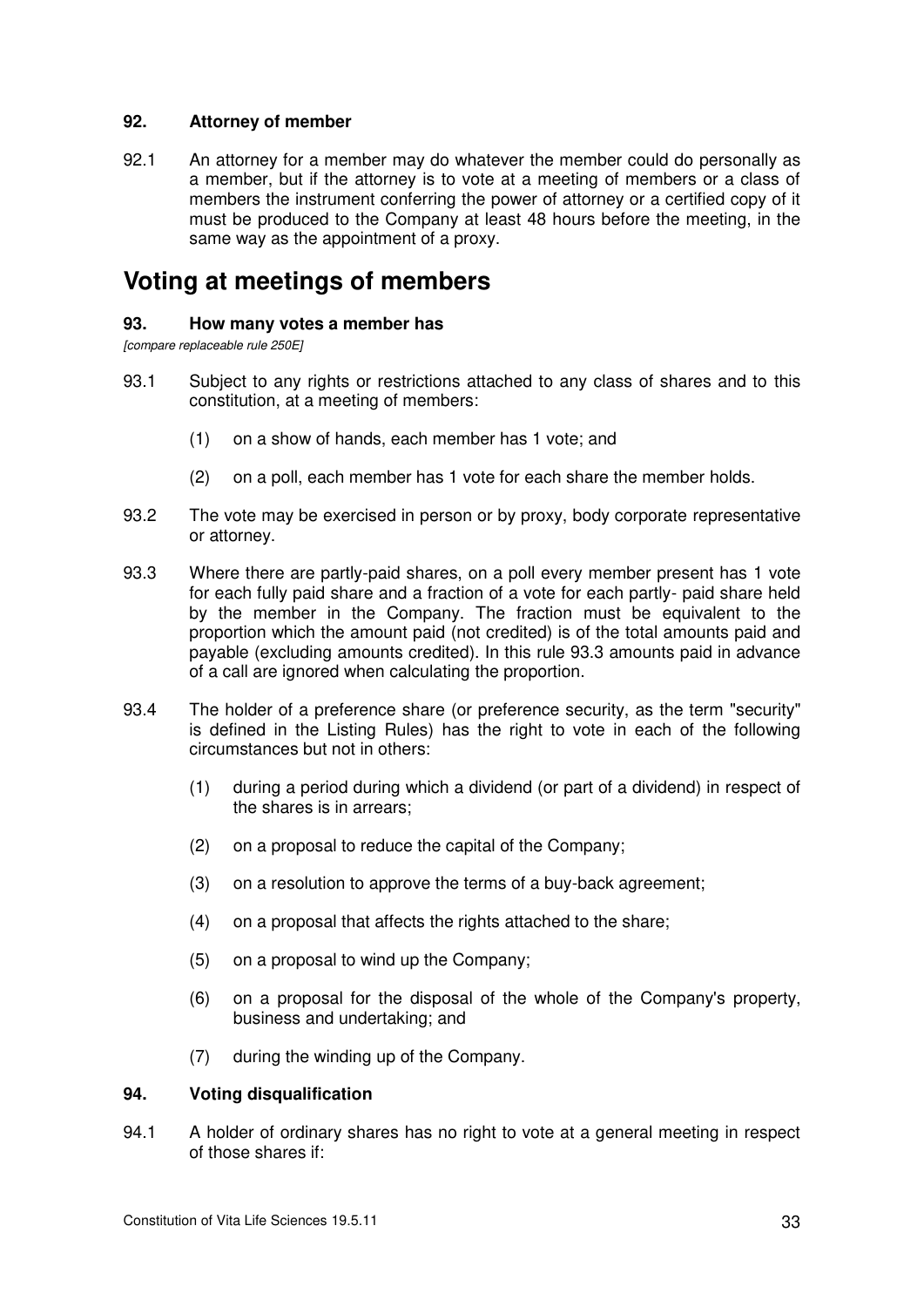- (1) calls due and payable on those shares have not been paid;
- (2) the person became a holder of the shares after the specified time (being not more than 48 hours prior to the date of the meeting) established by the Company in accordance with a law of a state or territory or of the Commonwealth for the purpose of voting at the meeting; or
- (3) the right is removed or changed under a court order.

#### **95. Jointly held shares**

*[compare replaceable rule 250F]* 

- 95.1 If a share is held jointly and more than 1 member votes in respect of that share, only the vote of the member whose name appears first in the Register counts.
- 95.2 Rule 95.1 applies whether the vote is cast in person or by proxy or by attorney.
- 95.3 Several executors or administrators of a deceased member are treated, for the purposes of rule 95.1, as joint holders.

### **96. Objections to right to vote**

*[compare replaceable rule 250G]* 

- 96.1 A challenge to a right to vote at a meeting of members:
	- (1) may only be made at the meeting; and
	- (2) must be determined by the chair, whose decision is final.
- 96.2 A vote not disallowed following the challenge is valid for all purposes.

#### **97. Votes need not all be cast in the same way**

*[section 250H]* 

- 97.1 On a poll a person voting who is entitled to 2 or more votes:
	- (1) need not cast all the votes; and
	- (2) may cast the votes in different ways.

#### **98. How voting is carried out**

*[compare replaceable rule 250J and section 251A]* 

- 98.1 A resolution put to the vote at a meeting of the Company's members must be decided on a show of hands unless a poll is demanded.
- 98.2 On a show of hands, a declaration by the chair is conclusive evidence of the result. Neither the chair nor the minutes need to state the number or proportion of the votes recorded in favour or against.
- 98.3 Unless otherwise required by this constitution or the Act, all resolutions of the Company are ordinary resolutions which are resolutions passed by more than 50% of the votes cast by members entitled to vote on the resolutions.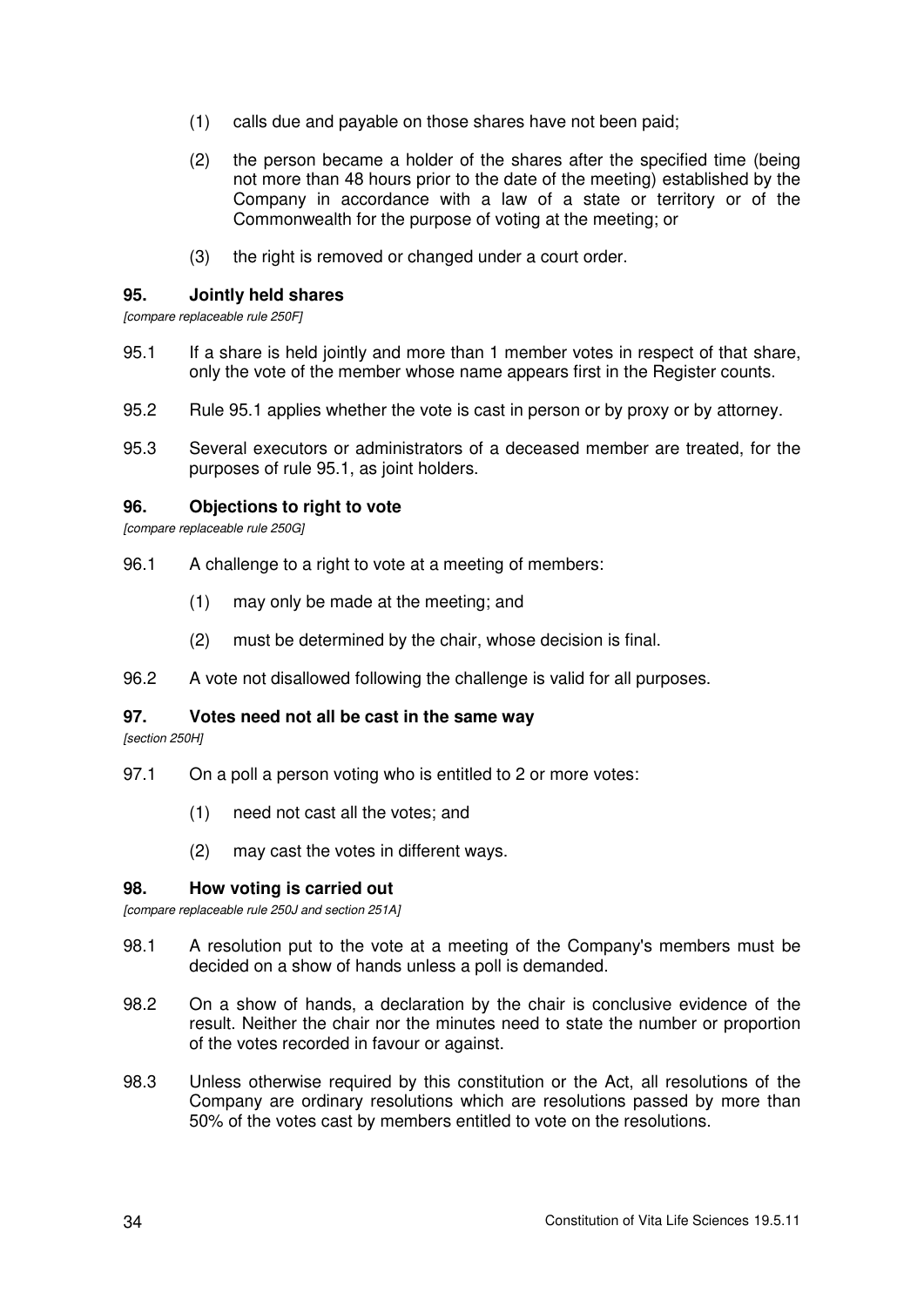# **99. Matters on which a poll may be demanded**

*[compare section 250K]* 

- 99.1 A poll may be demanded on any resolution.
- 99.2 A demand for a poll may be withdrawn.

### **100. When a poll is effectively demanded**

*[compare section 250L]* 

- 100.1 At a meeting of the Company's members, a poll may be demanded by:
	- (1) at least 5 members entitled to vote on the resolution;
	- (2) a member or members with at least 5% of the votes that may be cast on the resolution on a poll;
	- (3) a member or members holding voting shares on which the aggregate sum paid up is not less than 5% of the total sum paid up on all voting shares; or
	- (4) the chair.
- 100.2 The poll may be demanded:
	- (1) before a vote is taken;
	- (2) before the voting results on a show of hands are declared; or
	- (3) immediately after the voting results on a show of hands are declared.
- 100.3 The percentage of votes that members have is to be worked out as at the midnight before the poll is demanded.

#### **101. When and how polls must be taken**

*(compare replaceable rule 250M]* 

- 101.1 A poll demanded on a matter other than the election of a chair or the question of an adjournment must be taken when and in the manner the chair directs.
- 101.2 A poll on the election of a chair or on the question of an adjournment must be taken immediately.
- 101.3 The demand for a poll does not prevent the continuance of a meeting for the transaction of any business other than the question on which a poll has been demanded.
- 101.4 The result of the poll is the resolution of the meeting at which the poll was demanded.

# **102. Chair does not have a casting vote**

*[compare replaceable rule 250E (3)]* 

102.1 In the case of an equality of votes, whether on a show of hands or on a poll, the chair of the meeting does not have a casting vote.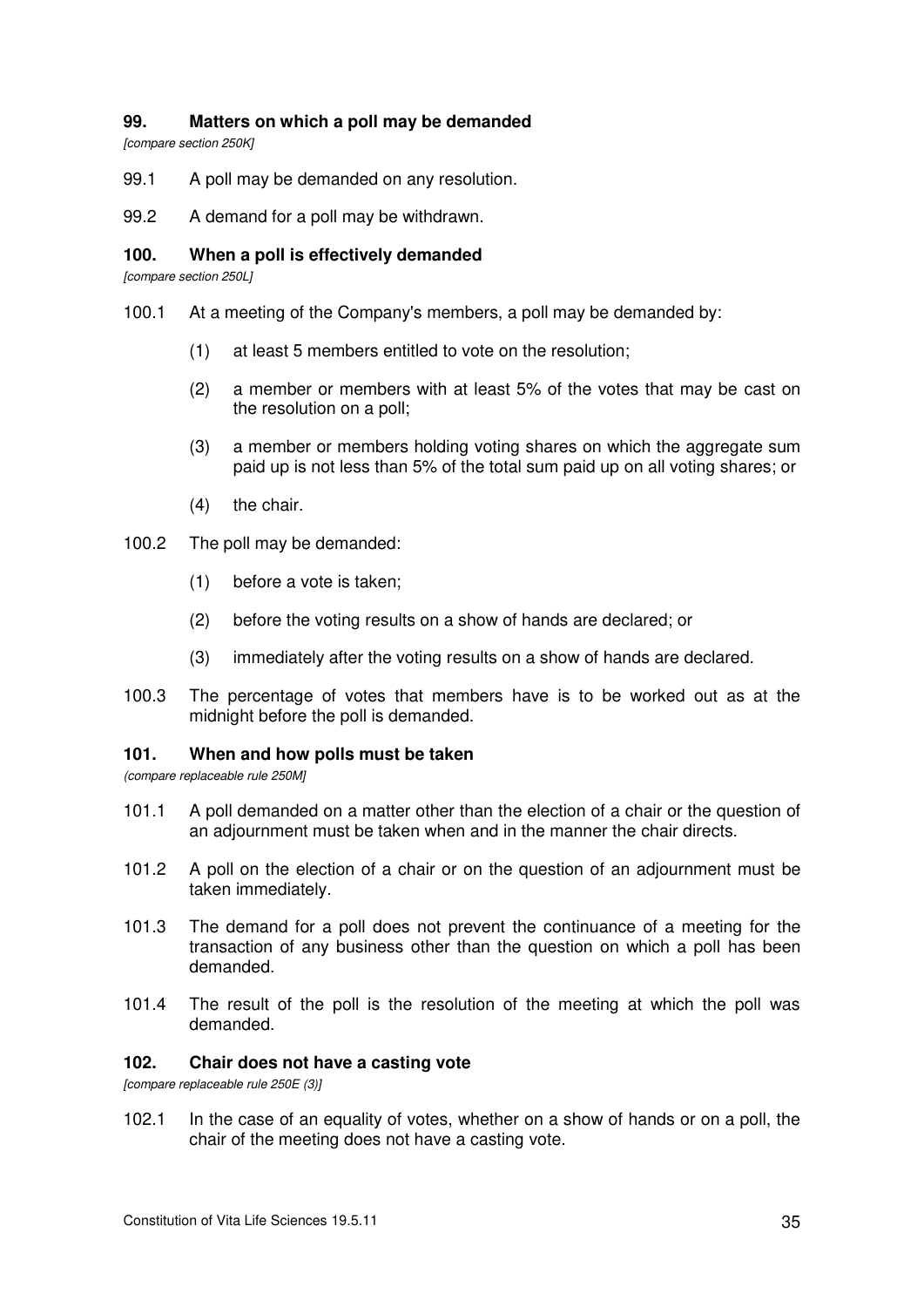### **103. Voting rights of persons entitled under transmission rule**

- 103.1 A person entitled under the transmission rule (rule 150) to any shares may not vote at a meeting or adjourned meeting in respect of the shares unless:
	- (1) 48 hours at least before the time of holding the meeting or adjourned meeting there is lodged at the registered office of the Company documentation of entitlement which satisfies the chair of the meeting or adjourned meeting of the entitlement; or
	- (2) the directors have previously admitted the person's right to vote at the meeting in respect of the shares.

# **Annual general meeting**

*[compare section 250N]* 

### **104. Business of an annual general meeting**

*[compare sections 250R, 250S and 250T]* 

- 104.1 The business of an annual general meeting may include any of the following, even if not referred to in the notice of meeting:
	- (1) the consideration of the annual financial report, directors' report and auditor's report;
	- (2) the election of directors;
	- (3) the appointment of the auditor; and
	- (4) the fixing of the auditor's remuneration.

All other business transacted at an annual general meeting and all business transacted at any other general meeting is special business.

- 104.2 The business of the annual general meeting also includes any other business which under this constitution or the Act ought to be transacted at an annual general meeting.
- 104.3 The chair of the annual general meeting must allow a reasonable opportunity for the members as a whole at the meeting to ask questions about or make comments on the management of the Company.
- 104.4 if the Company's auditor or the auditor's representative is at the meeting, the chair of an annual general meeting must allow a reasonable opportunity for the members as a whole at the meeting to ask the auditor or that representative questions relevant to the conduct of the audit and the preparation and content of the auditor's report.

#### **105. Resolutions proposed by members**

*[compare sections 249N and 249O]* 

105.1 A member may not at any meeting move any resolution relating to special business unless: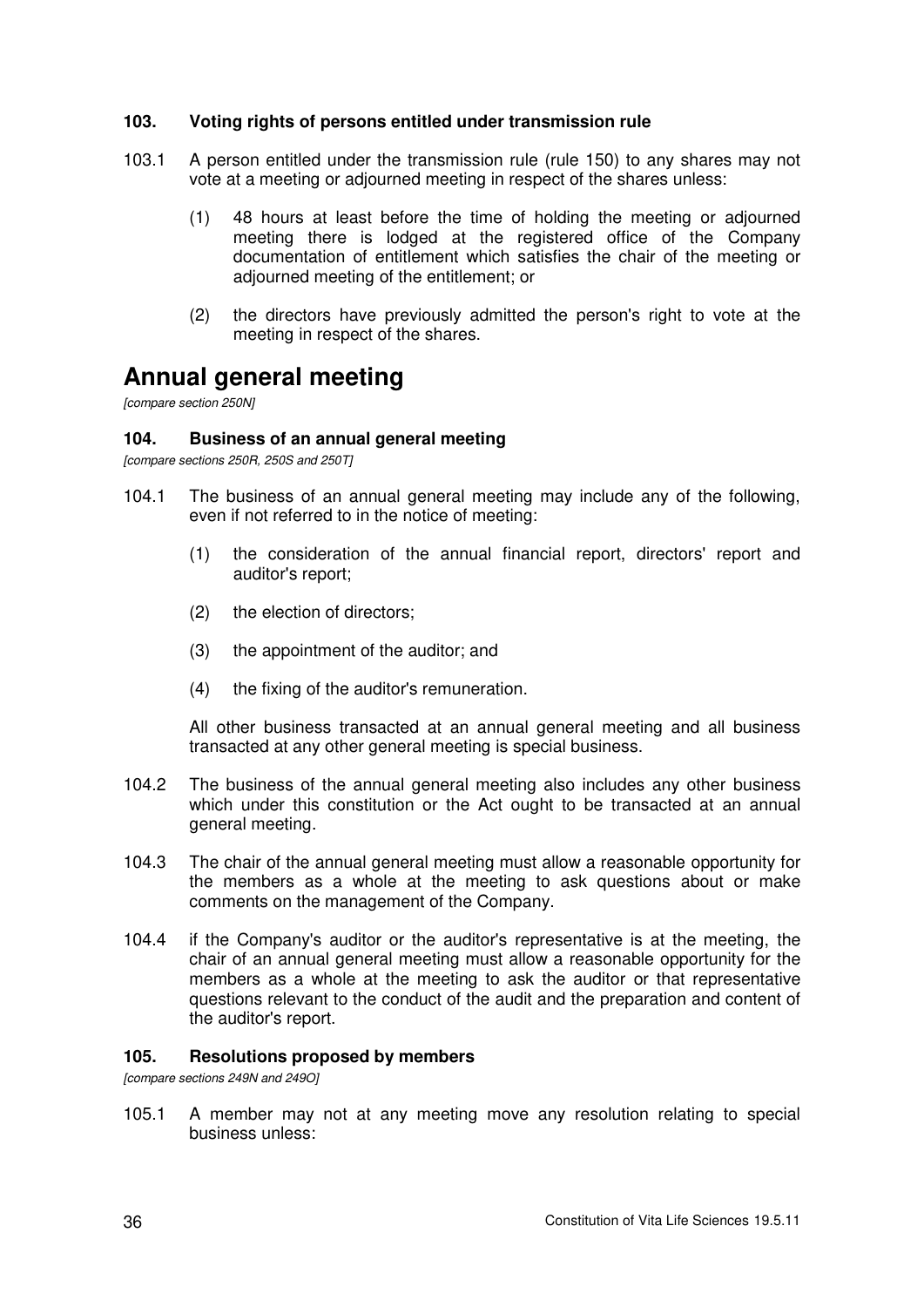- (1) members with at least 5% of the votes that may be cast on the resolution have given the Company notice of the resolution or the requirements of section 249N of the Act have otherwise been satisfied, and 2 months has elapsed since the notice was given; or
- (2) the resolution has previously been approved by the directors.

# **Meetings of members holding shares in a class**

### **106. Variation of class rights**

*[compare sections 246B and 246C]* 

- 106.1 Rights attached to shares in a class of shares may be varied or cancelled only:
	- (1) by special resolution of the Company; and
	- (2) either:
		- (a) by special resolution passed at a meeting of the members holding shares in the class; or
		- (b) with the written consent of members with at least 75% of the votes in the class,
- 106.2 Rule 106.1 applies whether or not the Company is being wound up.
- 106.3 The Company must give a notice in writing of the variation or cancellation of shares to members of the class affected within 7 days after the variation or cancellation.
- 106.4 The provisions of this constitution relating to general meetings apply so far as they are capable of application and with the necessary changes to every meeting of members holding shares in a class except that:
	- (1) a quorum is constituted by not less than 2 members who, between them, hold or represent 25% of the shares of the class; and
	- (2) any member who holds or represents shares of the class may demand a poll.

# **Minutes**

# **107. Minutes to be kept**

*[compare section 251 A]* 

- 107.1 The directors must keep minute books in which they record within 1 month:
	- (1) proceedings and resolutions of meetings of the Company's members;
	- (2) proceedings and resolutions of directors' meetings (including meetings of a committee of directors);
	- (3) resolutions passed by members without a meeting; and
	- (4) resolutions passed by directors without a meeting.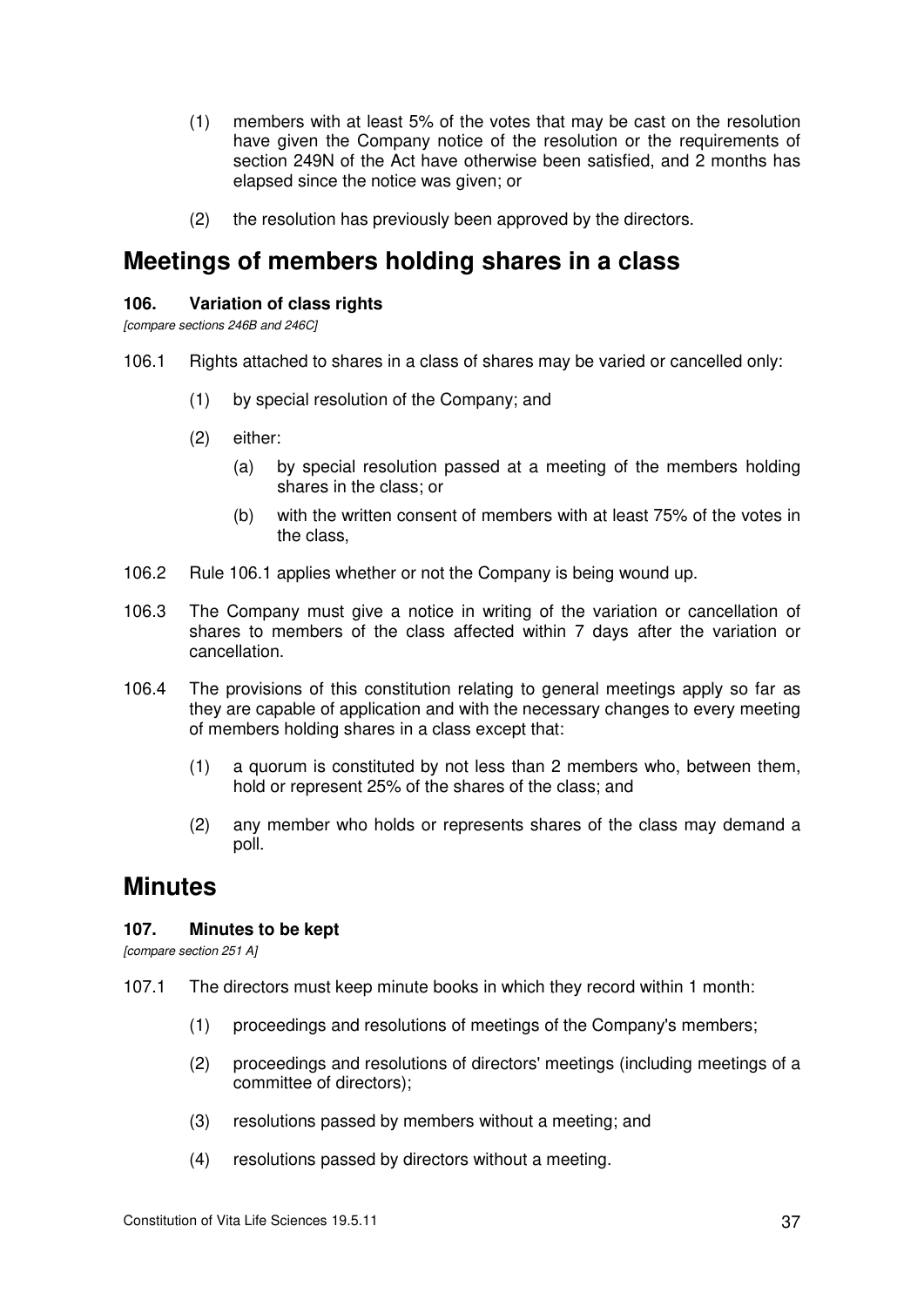- 107.2 The directors must ensure that minutes of a meeting are signed within a reasonable time after the meeting by 1 of the following:
	- (1) the chair of the meeting; or
	- (2) the chair of the next meeting.
- 107.3 The directors must ensure that minutes of the passing of a resolution without a meeting are signed by a director within a reasonable time after the resolution is passed.
- 107.4 Without limiting rule 107.1 the directors must record in the minute books:
	- (1) all appointments of officers;
	- (2) the names of the directors and alternate directors present at all meetings of directors and the Company;
	- (3) in the case of a technology meeting, the method by which the meeting was held;
	- (4) all orders resolutions and proceedings of general meetings and of meetings of the directors and of committees formed by the directors;
	- (5) proxy votes exercisable and exercised in respect of each resolution at a meeting; and
	- (6) all other matters required by the Act to be recorded in the minute books, including each notice and standing notice given by a director of a material personal interest in a matter that relates to the affairs of the Company.

# **Accounts, audit and records**

#### **108. Accounts**

*[compare sections 285-287, 314-317]*

- 108.1 The directors must cause proper accounting and other records to be kept in accordance with the Act.
- 108.2 The directors must distribute copies of every financial statement (including every document required by law to be attached to it) as required by the Act or Listing Rules.

#### **109. Audit**

*[compare sections 301, 327-331]*

- 109.1 A registered company auditor must be appointed.
- 109.2 The remuneration of the auditor must be fixed and the auditor's duties regulated in accordance with the Act.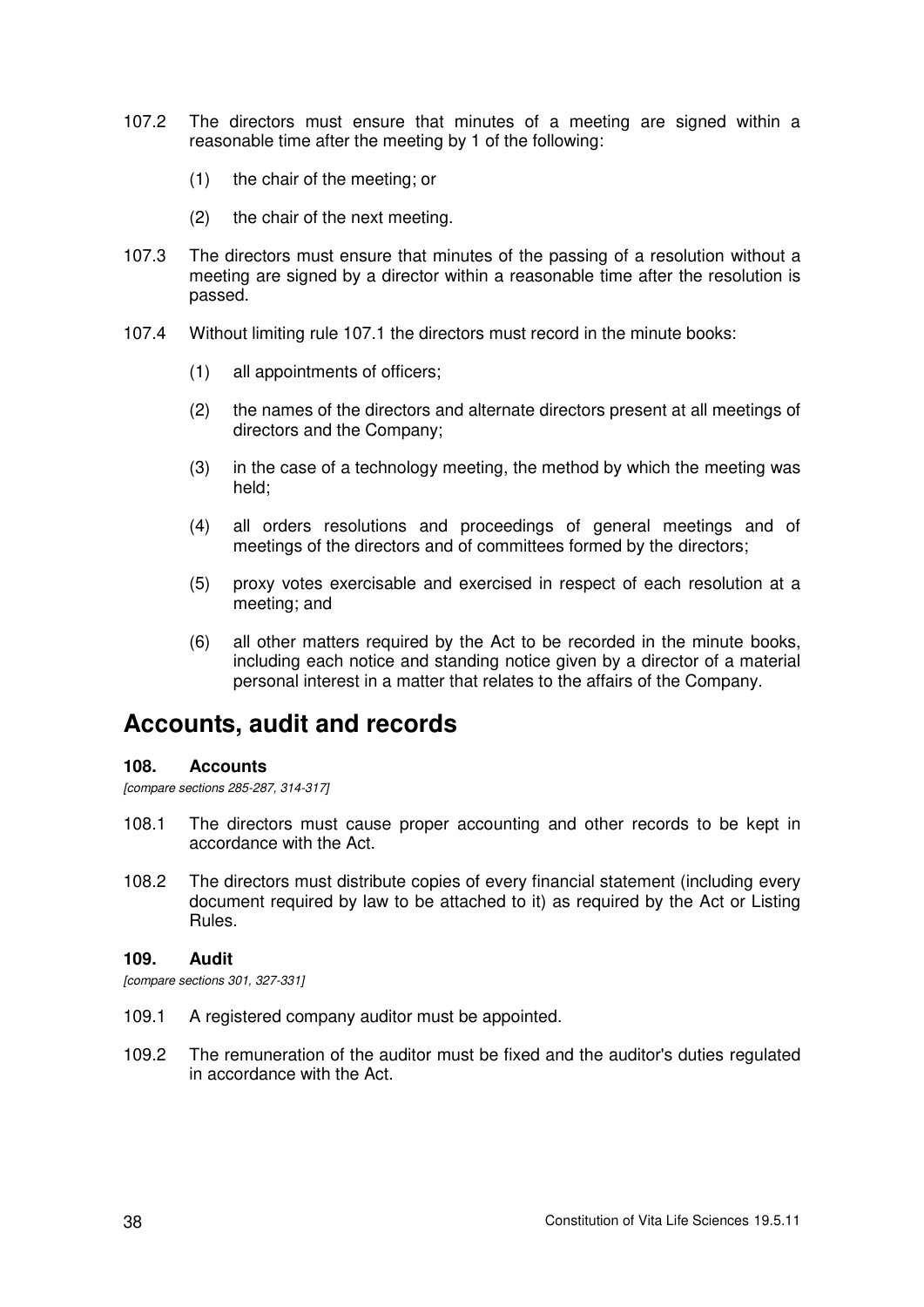# **Shares**

### **110. Control of issue of shares**

*[compare sections 254A and 254B]* 

- 110.1 Without prejudice to any special rights previously conferred on the holders of any existing shares or class of shares but subject to the Act and the Listing Rules, the issue of shares in the Company is under the control of the directors.
- 110.2 Subject to the Act and the Listing Rules, the directors may issue shares to persons at times and on terms and conditions and having attached to them preferred, deferred or other special rights or restrictions as the directors see fit.
- 110.3 Subject to the Act, any preference shares may, with the sanction of a resolution of the Company in general meeting, be issued on the terms that they are, or at the option of the Company are, liable to be redeemed.
- 110.4 Subject to the Listing Rules, the directors may grant to any person (including any director, officer or employee of the Company or a related body corporate of the Company) options or other securities with rights of conversion to shares or preemptive rights to any shares for any consideration and for any period.
- 110.5 Upon giving 7 days' notice in writing of its intention to do so, the Company may redeem all or any redeemable preference shares. The notice must be delivered or posted to the holder of the redeemable preference shares accompanied by a cheque for the amount paid up in respect of the shares to be redeemed. Redemption takes place 7 days after delivery or posting of the notice.
- 110.6 The Company must not in any way prevent, delay or interfere with the issue of securities following the exercise, conversion or paying up of any security quoted on ASX, except as permitted by the Listing Rules.

#### **111. Ordinary shares**

- 111.1 All shares of the Company which are not issued upon special terms and conditions are ordinary shares and confer on the holders:
	- (1) the right to attend and vote at meetings of the Company and on a show of hands to 1 vote and on a poll to 1 vote for each share held;
	- (2) the right to participate in dividends (if any) declared on the class of shares held; and
	- (3) on the winding up of the Company, the right to participate in the division of any surplus assets or profits of the Company in proportion to the number of shares held, irrespective of the amount paid or credited as paid on the shares (assuming, in the case of any shares that were partly paid up at the commencement of the winding up, that the amount required to be paid to make them fully paid has been contributed to the Company).

#### **112. Founder's share**

112.1 A founder's share may be issued upon incorporation of the Company, but only to the first member of the Company, upon the following terms and conditions: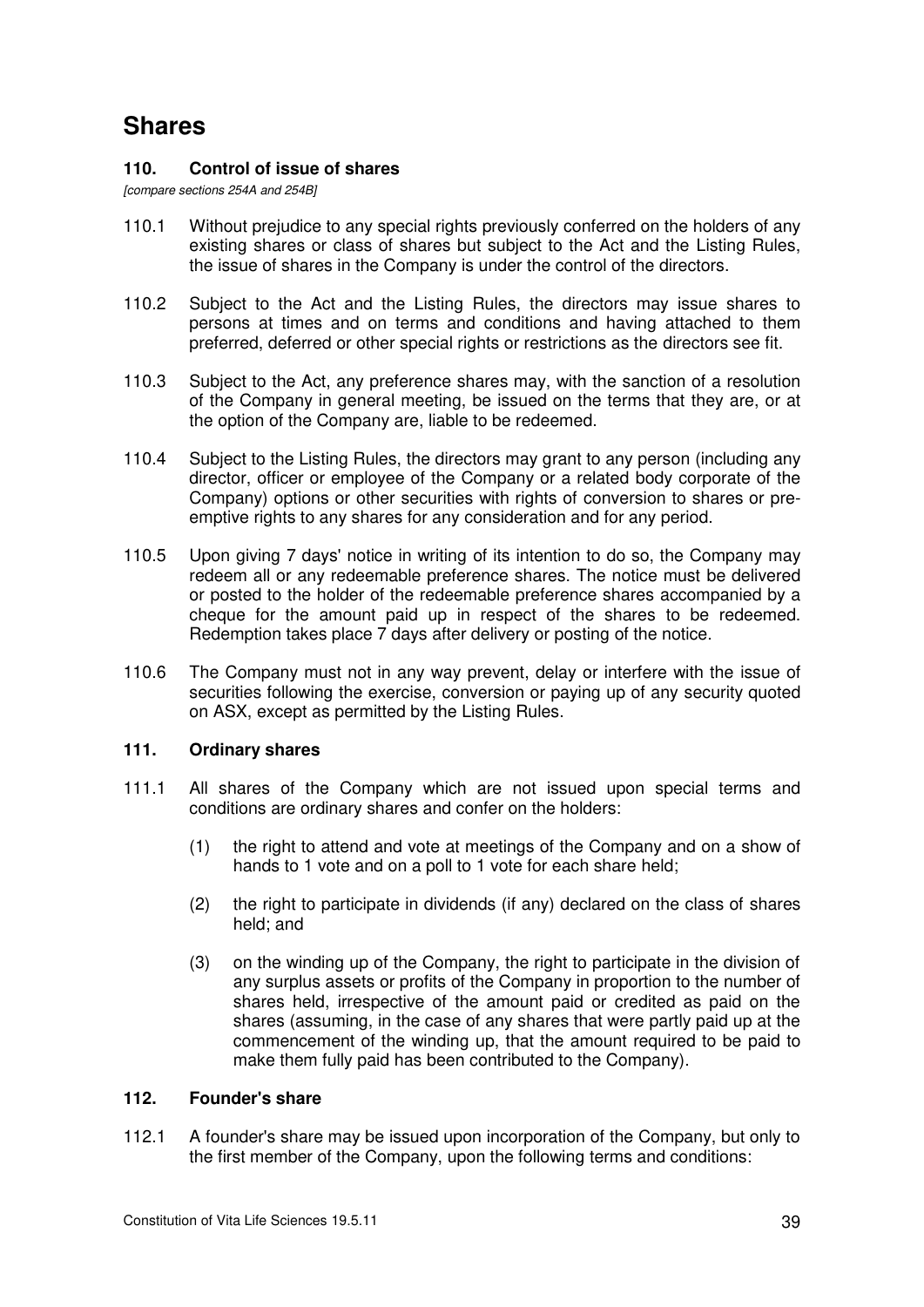- (1) it is a redeemable preference share redeemable at the issued value without any notice in the manner provided by the Act and upon redemption it is cancelled; and
- (2) until it is redeemed the holder has the same rights as the holders of ordinary shares with respect to the matters listed in section 254A (2) of the Act.

### **113. Conversion of shares**

*[compare section 254H]* 

- 113.1 The Company may convert all or any of its shares into a larger or smaller number of shares by resolution passed at a general meeting.
- 113.2 Rule 113.1 does not allow anything that the Listing Rules do not allow.
- 113.3 Any amount unpaid on shares being converted is to be divided equally among the replacement shares.
- 113.4 The resolution by which any share is subdivided may determine that as between the holders of the shares resulting from the subdivision 1 or more of the shares have some preference or special advantage as regards dividend, capital, voting or otherwise as compared with the others.
- 113.5 The Company must not subdivide its shares into shares of smaller amounts than, or reduce the amount paid on any of its shares below, the amount permitted under the Listing Rules.
- 113.6 All ordinary shares must have the same rights and obligations attached to them unless otherwise approved by ASX or permitted by the Listing Rules.

# **114. Calls on partly-paid shares**

*[compare section 254M]* 

- 114.1 If shares in the Company are partly-paid, the member is liable to pay calls on the shares in accordance with the terms on which the shares are on issue.
- 114.2 A call may be made payable by instalments.
- 114.3 A call may be revoked, postponed or extended as the directors determine.
- 114.4 A call must be treated as made at the time when the resolution of the directors authorising the call is passed.
- 114.5 Each member must pay the amount called on the member's shares according to the terms of the notice of call.
- 114.6 At least 30 business days before the due date for payment, the Company must send notices to all members on whom the call is made who are on the Register when the call is announced. The notice must include each of the following:
	- (1) the name of the member;
	- (2) the number of shares held by the member;
	- (3) the amount of the call;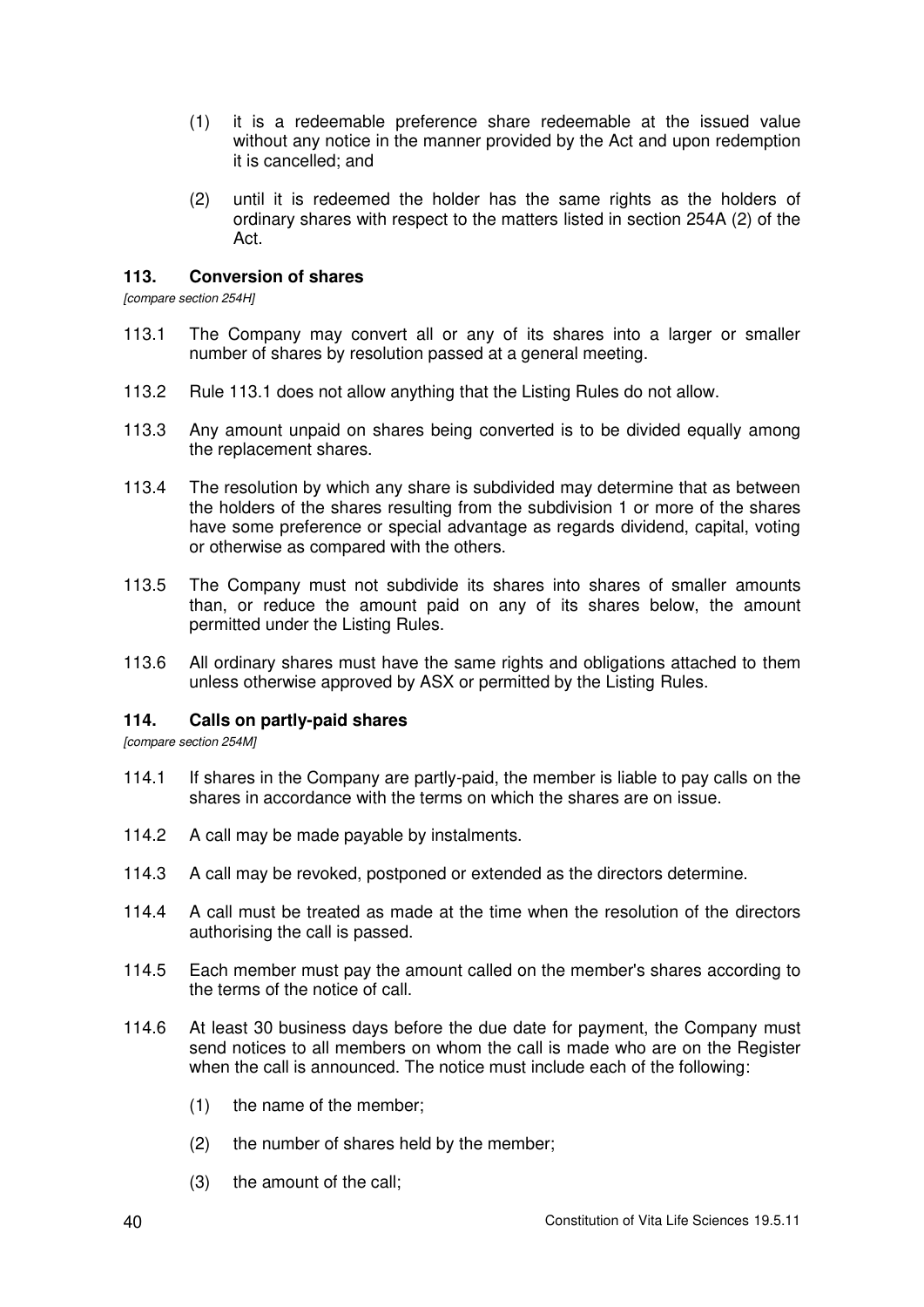- (4) the due date for payment of the call;
- (5) the consequences of non-payment of the call;
- (6) the last day for trading of partly-paid "call unpaid" shares;
- (7) the last day for acceptance by the Company's registry of lodgements of transfers of partly-paid "call unpaid" shares;
- (8) the latest available market price of the shares on which the call is being made before the date of issue of the call notice;
- (9) the highest and lowest market price of the shares on which the call is being made during the 3 months immediately before the date of issue of the call notice and the dates of those sales;
- (10) the latest available market price of the shares on which the call is being made immediately before the Company announced to ASX that it intended to make a call; and
- (11) if the Company has quoted shares of a higher paid-up value than the paidup value of the shares on which the call is being made, the information required by rules 114.6(8), 114.6(9) and 114.6(10) in respect of the shares having the higher paid-up value.
- 114.7 Every notice of any call in respect of CHESS Approved Securities must:
	- (1) specify any additional information required by the Listing Rules; and
	- (2) be given within such period as is required by the Listing Rules.
- 114.8 The non-receipt of a notice of a call by, or the accidental omission to give notice of a call to, any of the members does not invalidate the call.
- 114.9 On the trial or hearing of any action for the recovery of any money due for any call and in any circumstances where it is necessary to prove the right to forfeit or sell shares for non-payment of a call it is sufficient to prove:
	- (1) that the name of the member sued is entered in the Register as the holder or 1 of the holders of the shares in respect of which the call was made;
	- (2) that the resolution making the call is recorded in the minute book;
	- $(3)$  that:
		- (a) notice of the call was given to the registered holder of the shares in accordance with this constitution; or
		- (b) in the case of calls or instalments payable at fixed times by the terms of issue of any share or otherwise, those terms apply; and
	- (4) that the sum or call has not been paid.

Proof of the above matters is conclusive evidence of the debt and of the right to forfeit or sell shares for non-payment of a call and it is not necessary to prove the appointment of the directors who made the call or the passing of the resolution or anything else.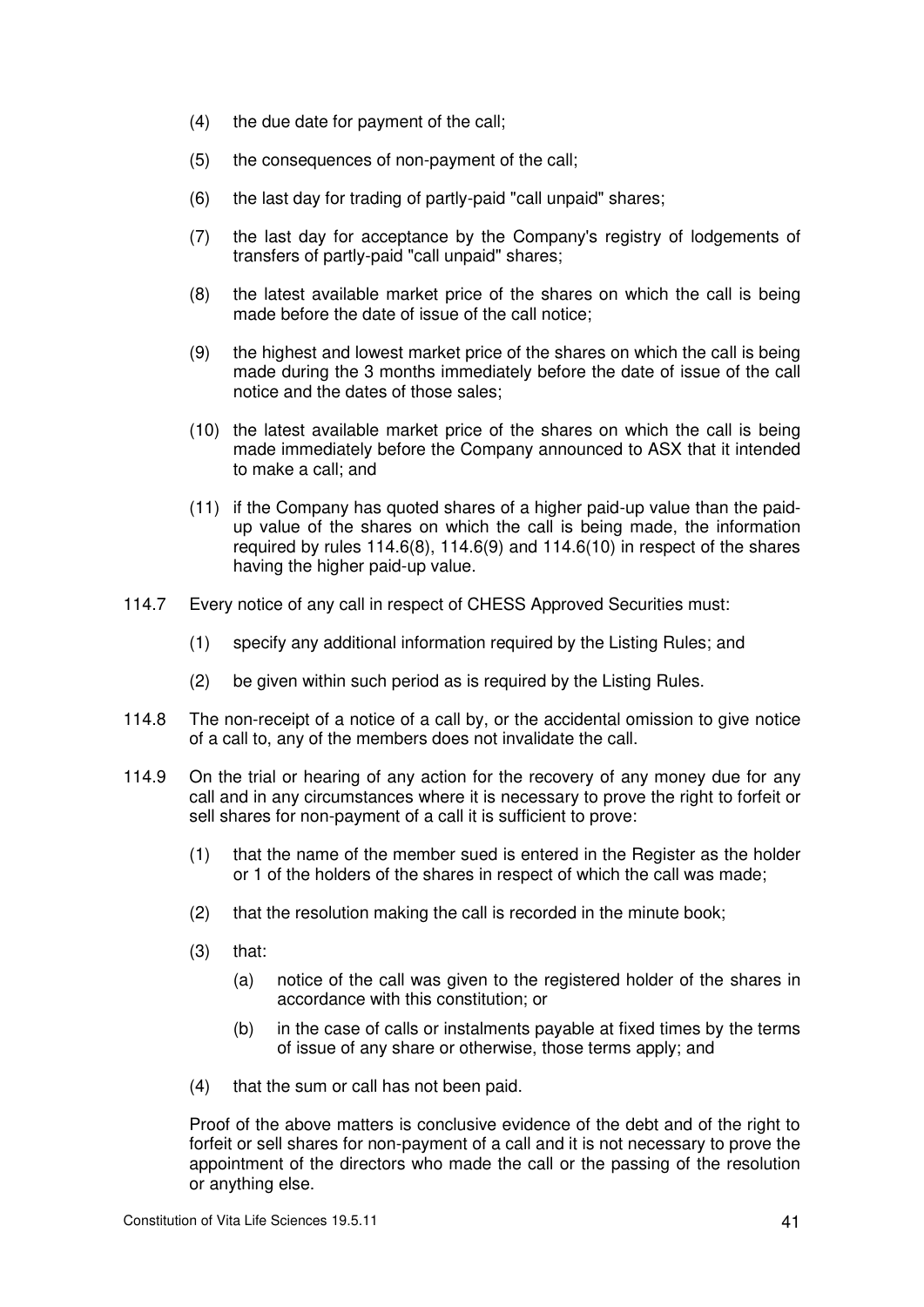- 114.10 The joint holders of a share are jointly and severally liable to pay all calls in respect of the share.
- 114.11 If a sum called is not paid on or before the date for payment, the person from whom the sum is due must pay interest on the sum (or on so much as remains unpaid) at the rate the directors determine calculated from the day payment is due till the time of actual payment. The directors may waive the interest in whole or in part.
- 114.12 Any sum that, by the terms of issue of a share, becomes payable on issue or at a fixed date, must be treated for the purposes of this constitution as a call duly made and payable on the date on which by the terms of issue the sum becomes payable. In case of non-payment, the provisions of this constitution as to payment of interest and expenses, forfeiture or otherwise apply as if the sum had become payable by virtue of a call duly made and notified.
- 114.13 The directors may, on the issue of shares, differentiate between the holders as to the amount of calls to be paid and the times of payment.
- 114.14 The directors may accept from a member the whole or a part of the amount unpaid on a share although no part of that amount has been called up. The directors may authorise payment by the Company of interest upon the whole or any part of an amount so accepted, until the amount becomes payable, at the rate agreed upon between the directors and the member paying the sum.
- 114.15 Any amount paid in advance of calls is not included or taken into account in ascertaining the amount of dividend payable upon the shares in respect of which the advance has been made.
- 114.16 The directors may at any time repay the amount so advanced upon giving to such member 1 month's notice in writing.
- 114.17 If a sum called in respect of a share is not paid before or on the due date for payment, the Company may recover the sum as a debt due with interest and expenses (if any), by action or otherwise but the exercise of this right is without prejudice to the right to forfeit the share of the member in arrears, and the directors may exercise either or both of these rights in their discretion.

# **115. Right to lien**

- 115.1 Subject to the Listing Rules and this rule 115 the Company has a first and paramount lien on every share (not being a fully paid share) for all money (whether presently payable or not) called or payable at a fixed time in respect of that share.
- 115.2 The Company also has a first and paramount lien on all shares registered in the name of a member (whether solely or jointly with others) for all money presently payable by the member or the member's estate to the Company.
- 115.3 The directors may at any time exempt a share wholly or in part from the provisions of this rule 115.
- 115.4 The Company's lien (if any) on a share extends to all dividends payable in respect of the share.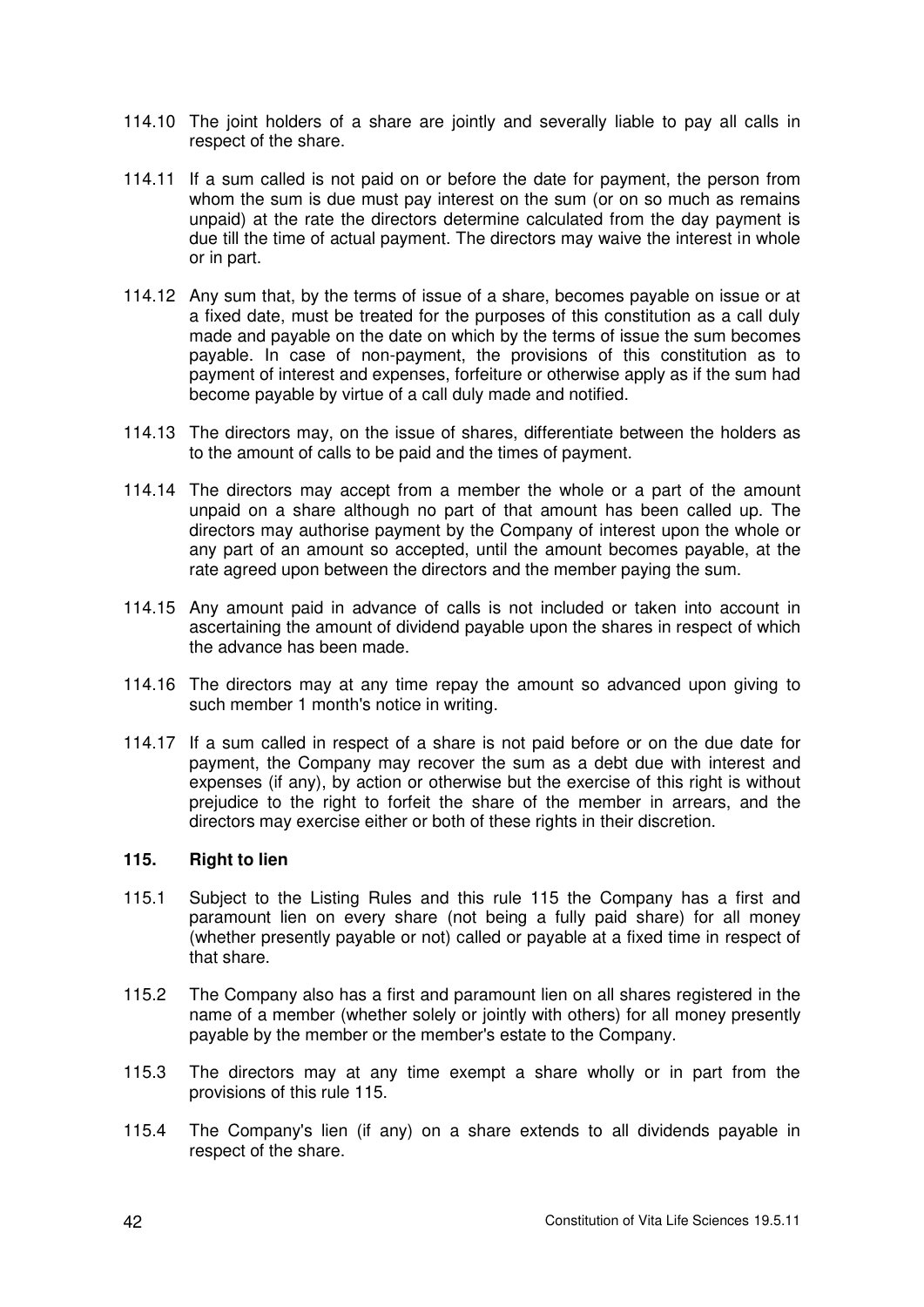- 115.5 The amount of the Company's lien is restricted to:
	- (1) unpaid calls and instalments upon the specific shares in respect of which calls or instalments are due and unpaid;
	- (2) if the shares were acquired under an employee incentive scheme an amount owed to the Company for acquiring them; and
	- (3) an amount that the Company is required by law to pay (and has paid) in respect of the shares of a member or deceased former member.
- 115.6 The Company's lien on a share extends to reasonable interest and expenses incurred because an amount referred to in rule 115.5 is not paid.
- 115.7 Unless otherwise agreed the registration of a transfer document operates as a waiver of the Company's lien (if any) on the shares transferred.
- 115.8 The Company may do everything necessary or appropriate under the ASTC Settlement Rules to protect any lien, charge or other right to which it is entitled under the Act or this constitution.
- 115.9 If the Company has a lien on securities in a CHESS Holding, the Company may give notice to ASTC, in the form required by ASTC from time to time requesting ASTC to apply a Holding Lock to that CHESS Holding.

# **116. Imposition of a liability**

- 116.1 This rule 116 applies where any law for the time being of any country, state or place:
	- (1) imposes or purports to impose any immediate or future or possible liability upon the Company to make any payment in respect of a member; or
	- (2) empowers any government or taxing authority or government official to require the Company to make any payment in respect of any shares registered in the Register as held either jointly or solely by a member or in respect of any dividends or other money which is or may become due or payable or is accruing due to the member by the Company on or in respect of the shares;

whether in consequence of:

- (3) the death of the member;
- $(4)$  the liability of the member for income tax or other tax;
- (5) the liability of the executor or administrator of the member or of the member's estate for any estate, probate, succession, death, stamp or other duty; or
- (6) anything else.
- 116.2 If any liability contemplated by rule 116.1 is imposed on the Company, the Company:
	- (1) must be fully indemnified by the member or the member's executor or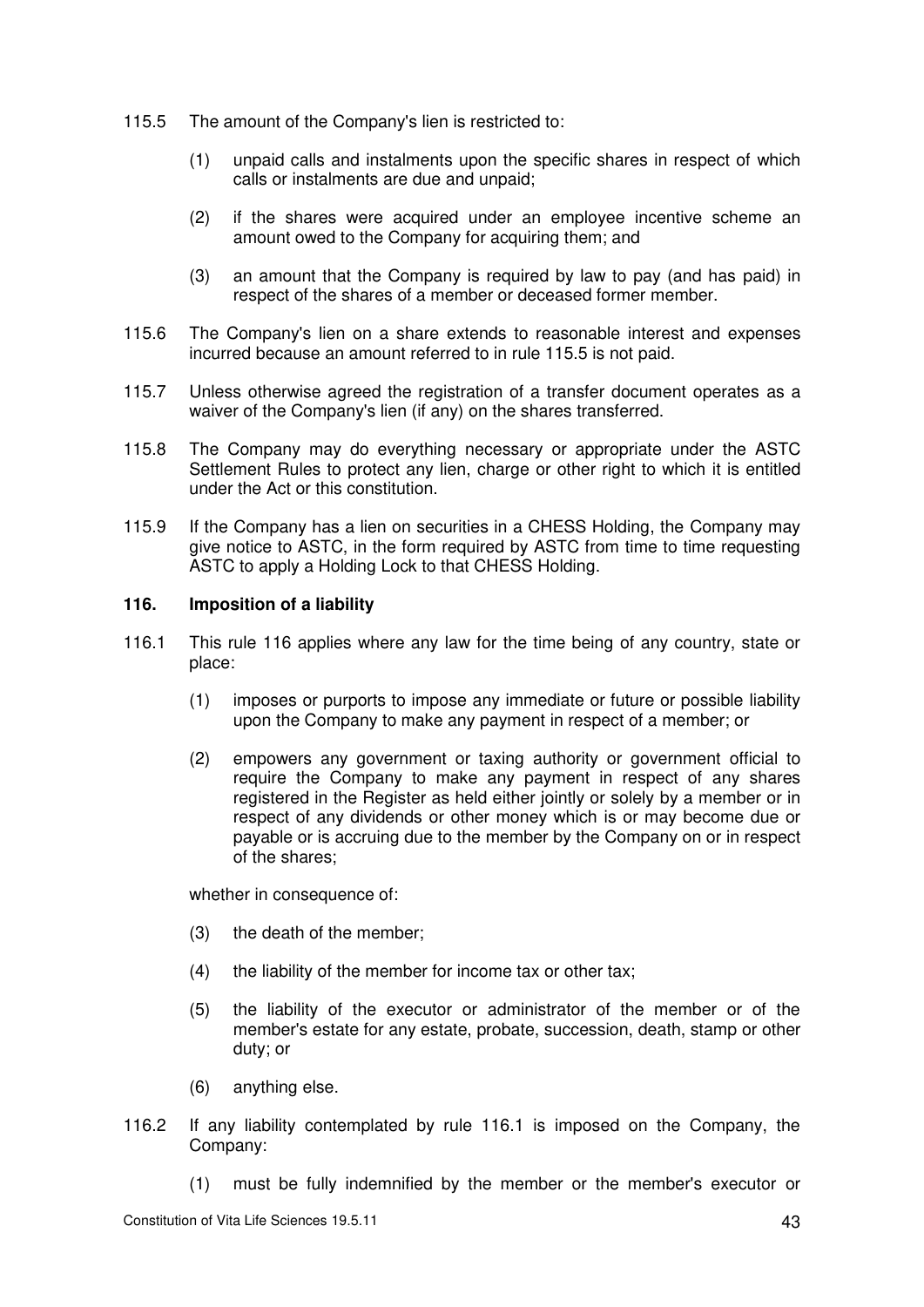administrator from all liability;

- (2) has a first and paramount lien upon all shares registered in the Register as held either jointly or solely by the member and upon all dividends and other money payable in respect of the shares for any liability arising under or in consequence of that law and for any amount paid in complete or partial satisfaction of the liability and for interest on any amount so paid at the rate per annum set by the directors from the date of payment to the date of repayment. The Company may deduct from or set off against the dividends or other money payable any money so paid or payable by the Company together with interest;
- (3) may recover as a debt due from the member or the member's executor or administrator wherever situated any money paid by the Company under or in consequence of that law and interest on the money at the rate and for the period referred to in rule 116.2(2) in excess of any dividend or other money then due or payable by the Company to the member; and
- (4) may, if the money is paid or payable by the Company under that law refuse to register a transfer of the shares by the member or the member's executor or administrator until the money with interest is set off or deducted or where that amount exceeds the amount of the dividend or other money then due or payable by the Company to the member, until the excess is paid to the Company.
- 116.3 This rule 116 does not prejudice or affect any right or remedy which that law may confer or purport to confer on the Company and the right or remedy is enforceable by the Company against the member and the member's executors, administrators and estate wherever situated whether or not the right or remedy is validly conferred.

# **117. Sale of shares the subject of lien**

- 117.1 Subject to rule 117.2, the Company may sell, in the manner the directors see fit, any shares on which the Company has a lien.
- 117.2 A share on which the Company has a lien may not be sold unless:
	- (1) a sum in respect of which the lien exists is presently payable; and
	- (2) the Company has, not less than 14 days before the date of the sale, given to the registered holder for the time being of the share or the person entitled to the share by reason of the death or bankruptcy of the registered holder a notice in writing setting out, and demanding payment of, the sum presently payable in respect of which the lien exists.
- 117.3 To give effect to a sale of shares under rule 117, the directors may authorise a person to transfer the shares sold to the purchaser of the shares.
- 117.4 The Company must register the purchaser as the holder of the shares comprised in the transfer and the purchaser is not bound to see to the application of the purchase money.
- 117.5 The title of the purchaser to the shares is not affected by any irregularity or invalidity in connection with the sale.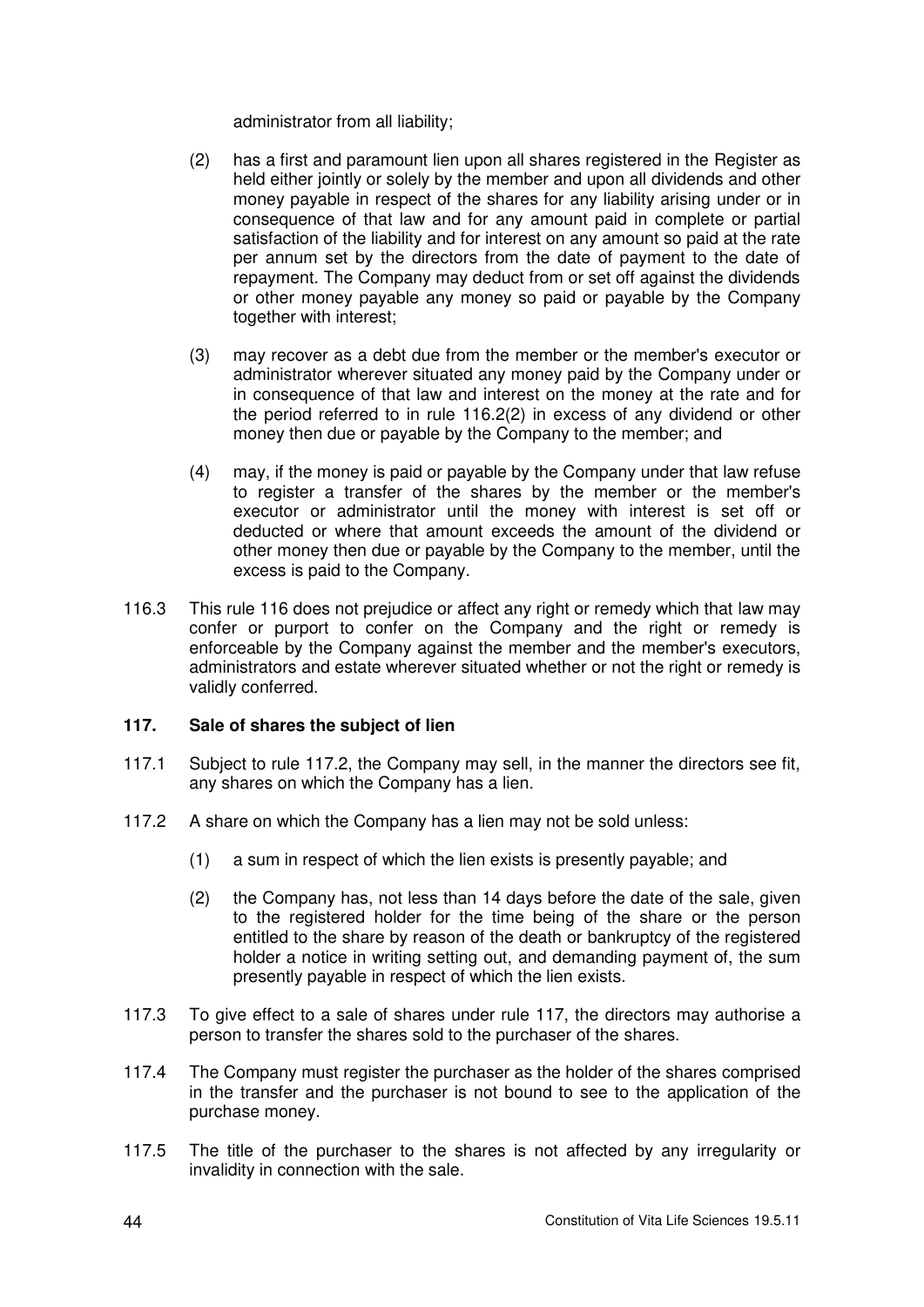- 117.6 The proceeds of a sale under rule 117 must be applied by the Company as follows:
	- (1) in payment of the sum presently payable in respect of which the lien existed;
	- (2) if there was a lien on the shares for sums not presently payable, the Company may retain any residue of the proceeds of sale and apply the residue to pay those sums when they become presently payable;
	- (3) subject to rule 117.6(2) the Company must pay the residue to the person entitled to the shares immediately before the sale.

#### **118. Surrender of shares**

118.1 The directors may accept the surrender of any paid-up share by way of compromise of any question as to the holder being properly registered in respect of the share. Any share so surrendered may be disposed of in the same manner as a forfeited share.

### **119. Power to capitalise and issue debentures to members**

*[compare section 254S]* 

- 119.1 The Company may capitalise profits. The capitalisation need not be accompanied by the issue of shares.
- 119.2 The directors, or the Company in general meeting on the recommendation of the directors, may apply profits, including reserves and sums otherwise available for distribution to members, to:
	- (1) pay up any amount unpaid on shares;
	- (2) issue shares, debentures or unsecured notes to members credited as fully paid up; or
	- (3) partly as mentioned in rule 119.2(1) and partly as mentioned in rule 119.2(2).
- 119.3 The amount applied under rule 119.2 must be applied for the benefit of members in the proportions in which the members would have been entitled to dividends if the amount applied had been distributed as a dividend or to employees of the Company under the terms of an employee incentive scheme.
- 119.4 For the purpose of rule 119.3 the directors may to the extent necessary to adjust the rights of the members among themselves:
	- (1) issue fractional certificates or make cash payments in cases where shares, debentures or unsecured notes become issuable in fractions;
	- (2) fix the value for distribution of any specific assets or any part of them;
	- (3) round down any payment to the nearest dollar; and
	- (4) vest any cash or specific assets in trustees upon trust for the persons entitled to the dividend or capitalised fund.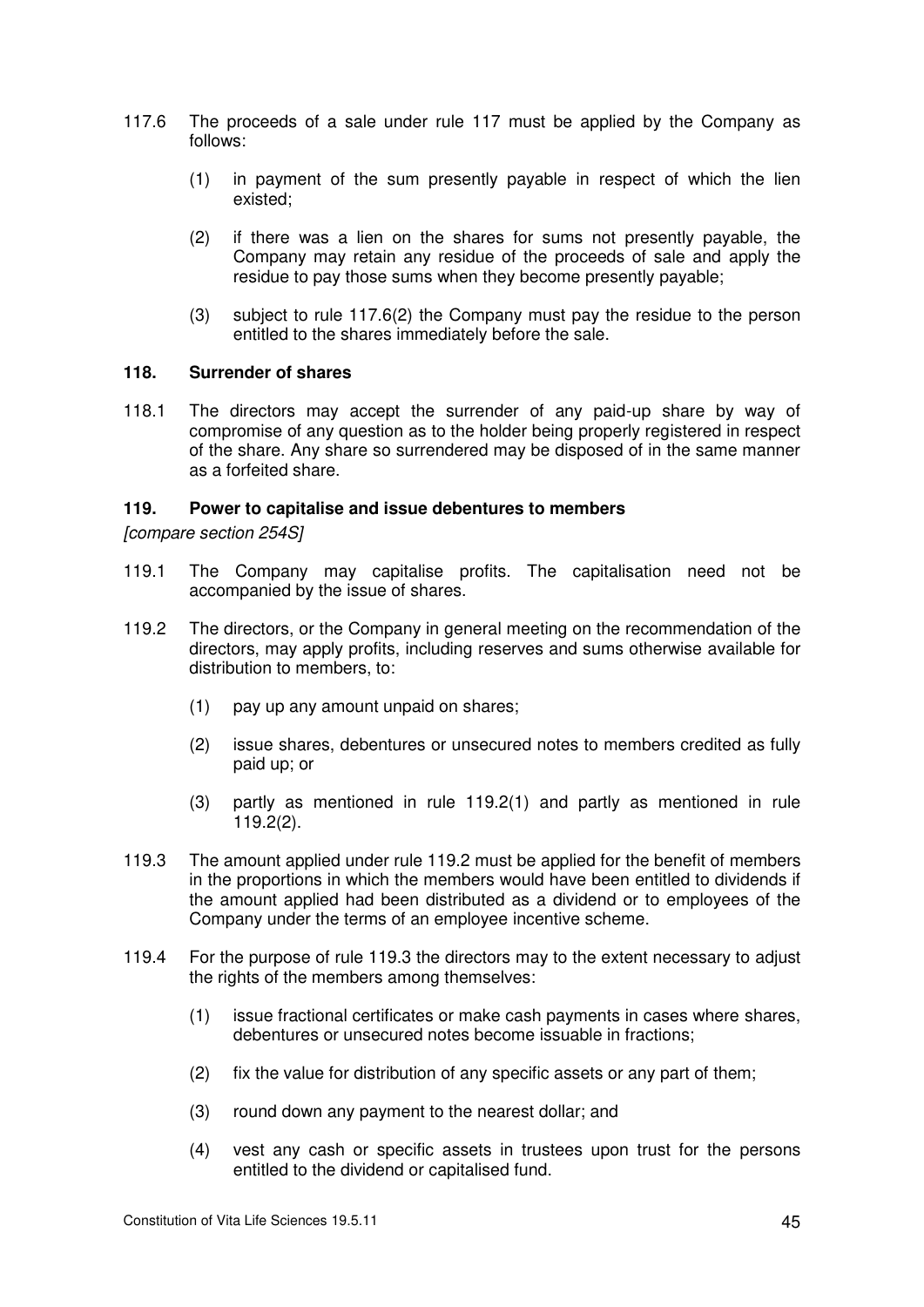### **120. Joint holders**

- 120.1 Where 2 or more persons are registered as the holders of a share, they must be treated as holding the share as joint tenants with benefits of survivorship subject to rule 120.2 and to the following:
	- (1) the Company is not bound to register more than 3 persons (not being the trustees, executors or administrators of a deceased holder) as the holder of the share;
	- (2) the joint holders of the share are liable severally as well as jointly in respect of all payments which ought to be made in respect of the share;
	- (3) on the death of any 1 of the joint holders, the survivor or survivors are the only person or persons recognised by the Company as having any title to the share, but the directors may require such evidence of death as they see fit;
	- (4) any 1 of the joint holders may give effective receipts for any dividend, bonus or return of capital payable to the joint holders; and
	- (5) only the person whose name stands first in the Register as 1 of the joint holders of the share is entitled to delivery of the certificate or statement of holdings relating to the share or to receive notices from the Company and a notice given to that person must be treated as notice to all the joint holders.
- 120.2 Where 3 or more persons are registered holders of a share in the Register (or a request is made to register more than 3 persons) only the first 3 named persons are regarded as holders of the share and all other named persons must be disregarded for all purposes except in the case of executors or trustees of a deceased shareholder.
- **120A.** Small Holding Sale Facility
- 120A.1 In this rule 120A:
	- (1) "Divestment Notice" means a notice given by the Company under rule 120A.2;
	- (2) "Small Holding" means shares in the Company the aggregate value of which, determined by the closing price of such shares on the stock market of ASX, is less than a marketable parcel of shares as provided under the Listing rules;
	- (3) "Notification Period" means a period of 6 weeks from the date a Divestment Notice is sent to a Small Holder; and
	- (4) "Small Holder" means a member who is the holder or a joint holder of a Small Holding.
- 120A.2 The Company may give a notice to a Small Holder stating:
	- (1) the number of shares in the Small Holding;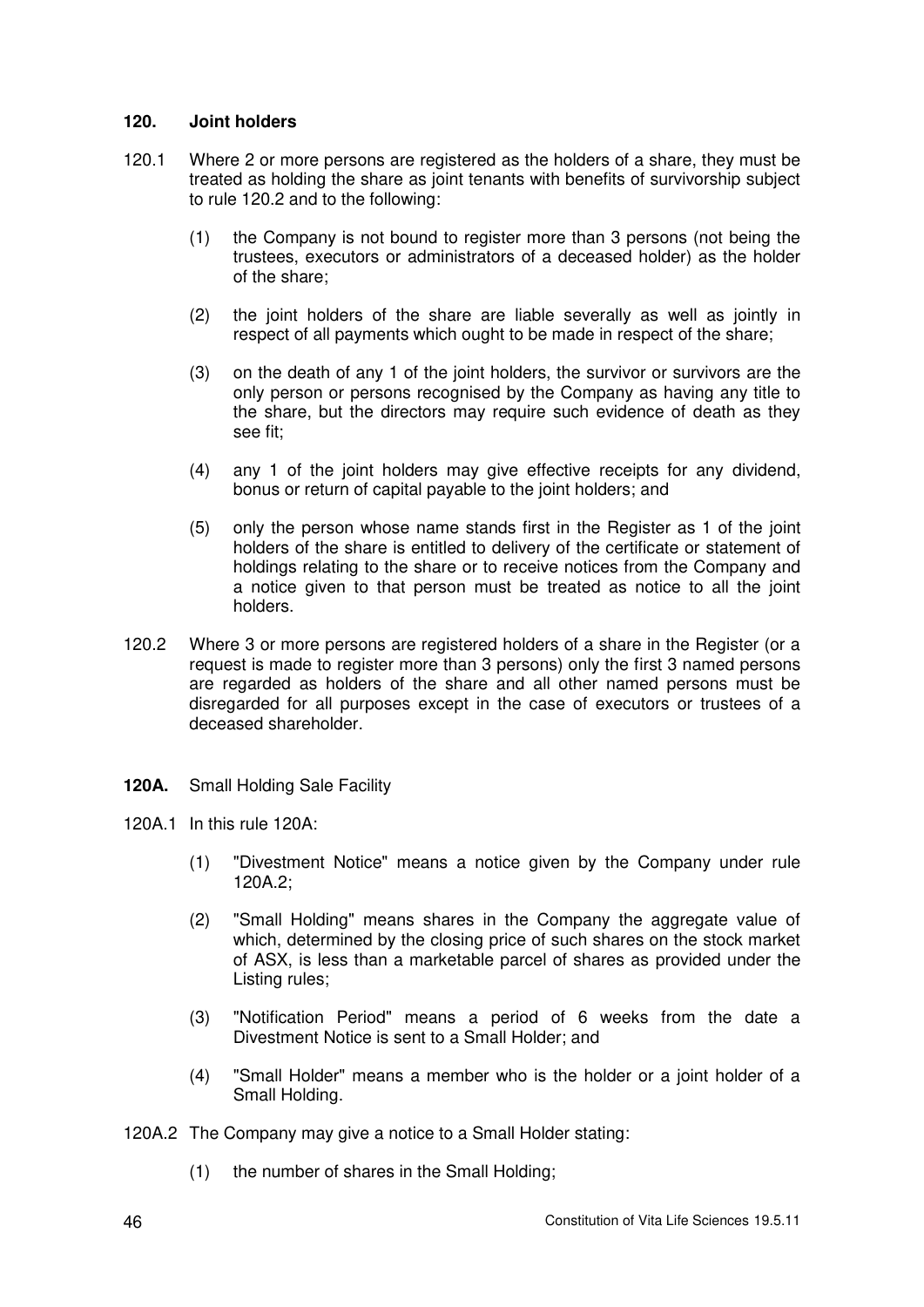- (2) that the Company intends to sell the Small Holding, as agent of the holder, unless within the Notification Period, the holder notifies the Company in writing that the Small Holding is to be retained; and
- (3) the general effect of this rule 120A.
- 120A.3 A Divestment Notice may not be given to a Small Holder:
	- (1) within 12 months after an earlier Divestment Notice was given to the holder (except as contemplated by this rule 120A.3); or
	- (2) if a takeover bid for shares in the Company has been announced, while the takeover bid remains current.

If a takeover bid is announced after a Divestment Notice is given and before sale of the relevant Small Holding, the Company's power to effect the sale ends. However, the procedures set out in this rule 120A may be started again after the close of the offers under the takeover bid and accordingly the Company may give a Divestment Notice to a Small Holder despite rule 120A.3 (a) and the fact that it may be less than 12 months since the Company gave a Divestment Notice to that member.

- 120A.4 If, at the end of the Notification Period, the Small Holder has not notified the Company in writing that the Small Holding is to be retained, the Company, as agent of the Small Holder, may (but is not obliged to) sell the Small Holding in the ordinary course of trading on the stock market of ASX or in any other way determined by the directors. The power of the Company, as agent, to sell is only exercisable during the period of 6 weeks from the expiration of the Notification Period.
- 120A.5 The powers of the Company, as agent of the Small Holder to which rule 120A.4 applies, include all powers necessary and appropriate to effect the sale and transfer of the Small Holding, including power to execute all necessary and incidental documents and, where shares are held in a ASTC facility holding, the power to initiate a holding adjustment to move those shares from that ASTC facility holding to an Issuer Sponsored Subregister holding or certified holding.
- 120A.6 The Company must, within 60 days after completion of the sale of a Small Holding (subject, in the case of a certified holding, to receipt of the certificates or satisfactory evidence of their loss or destruction), send the proceeds of sale (less any unpaid calls, if any, and interest payable thereon) to the member entitled to those proceeds at the member's registered address in a manner determined by the directors. The Company or the purchaser must pay the costs of the sale. Payment of any money under this rule 120A.6 is at the risk of the member to whom it is sent.
- 120A.7 Where a Small Holding is held by joint holders:
	- (1) any Divestment Notice must be sent to all of them at their respective registered addresses;
	- (2) notification in writing by any one of them that the Small Holding is to be retained will be as effective as if given by all of them; and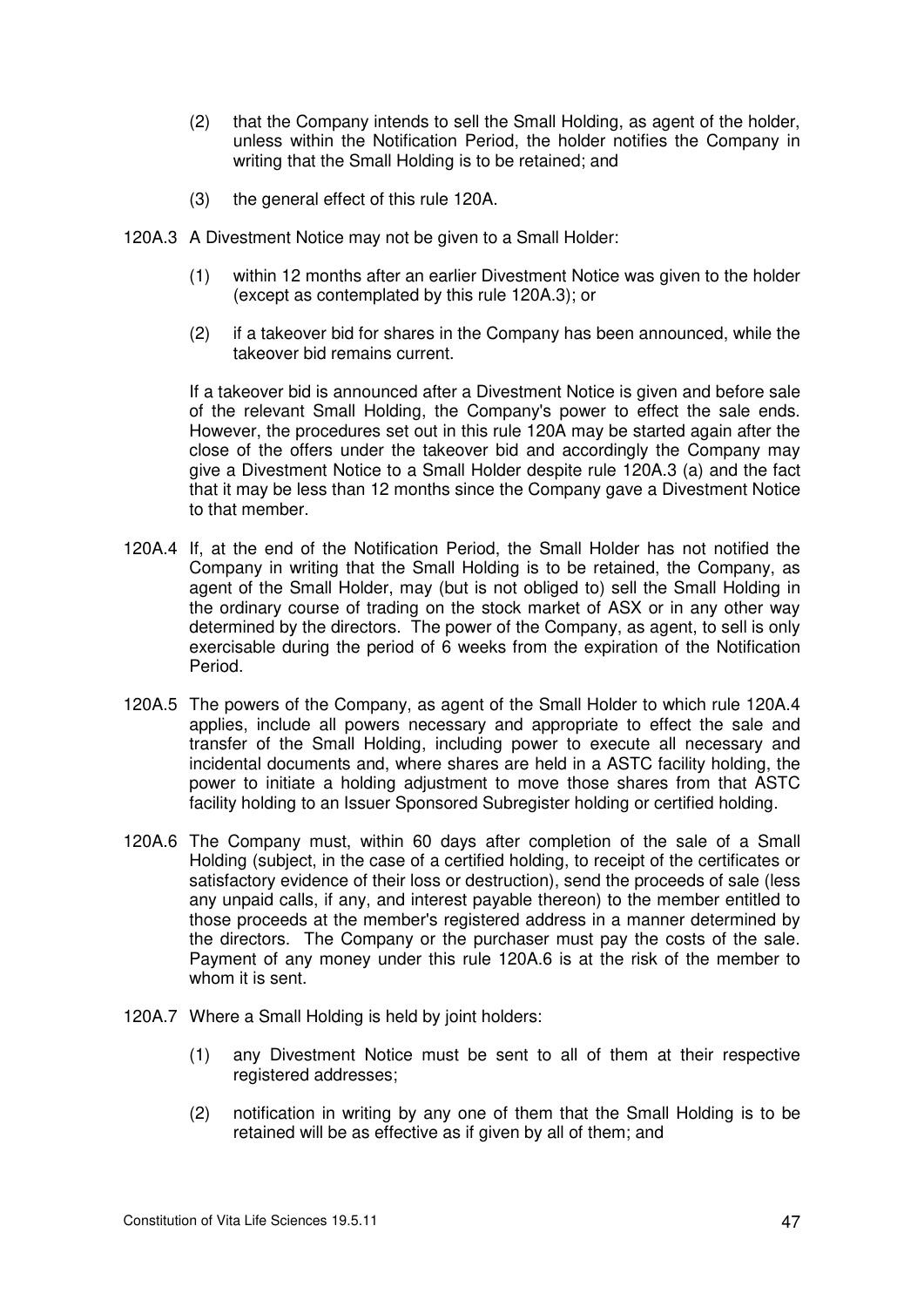- (3) if the directors determine to send the proceeds by way of cheque, any such cheque will be in favour of all of them but will be sent to the registered address of the first of them named in the Register.
- 120A.8 Unless the directors determine otherwise, where a Divestment Notice is given to a Small Holder in accordance with this rule 120A, then despite any other provision in this constitution, the rights to receive payment of dividends and to vote attached to the relevant shares of that member are suspended until those shares are transferred to a new holder or that member ceases to hold those shares.

Any dividends that would, but for this rule, have been paid to that member must be held by the Company and paid to that member within 60 days after the earlier of:

- (1) the date the relevant shares of that member are transferred; and
- (2) the date that the relevant shares of that member cease to be subject to a Divestment Notice.
- 120A.9 In the case of a Small Holding created by the transfer, on or after the date of adoption of this rule 120A, of shares which themselves constituted a Small Holding at the time a proper transfer was initiated in accordance with the ASTC Settlement Rules or at the time a paper based transfer was lodged, the Company may elect to apply the provisions of rule 120A.2 to 120A.8 inclusive with the following modifications:
	- (1) the reference to a period of 6 weeks in the definition of Notification Period in rule 120A.1(3) will be read as a reference to a period of 7 days;
	- (2) no provision is made for the holder of the Small Holding to notify the Company in writing that the Small Holding is to be retained and, if any such notification is given, it is of no effect for the purposes of rule 120A.4; and
	- (3) the Company may recoup and retain the reasonable costs of sale out of the proceeds of sale.
- 120A.10 The remedy of a member to whom this rule 120A applies, in respect of the sale of the shares of that member, is expressly limited to a right of action in damages against the Company to the exclusion of any other right, remedy or relief against any other person.

# **Obligations in relation to CHESS**

# **121. Complying with ASTC Settlement Rules**

121.1 The Company must comply with the ASTC Settlement Rules if any of its securities are CHESS Approved Securities.

# **122. Registers to be kept**

122.1 The Company must keep a Register in accordance with the Act.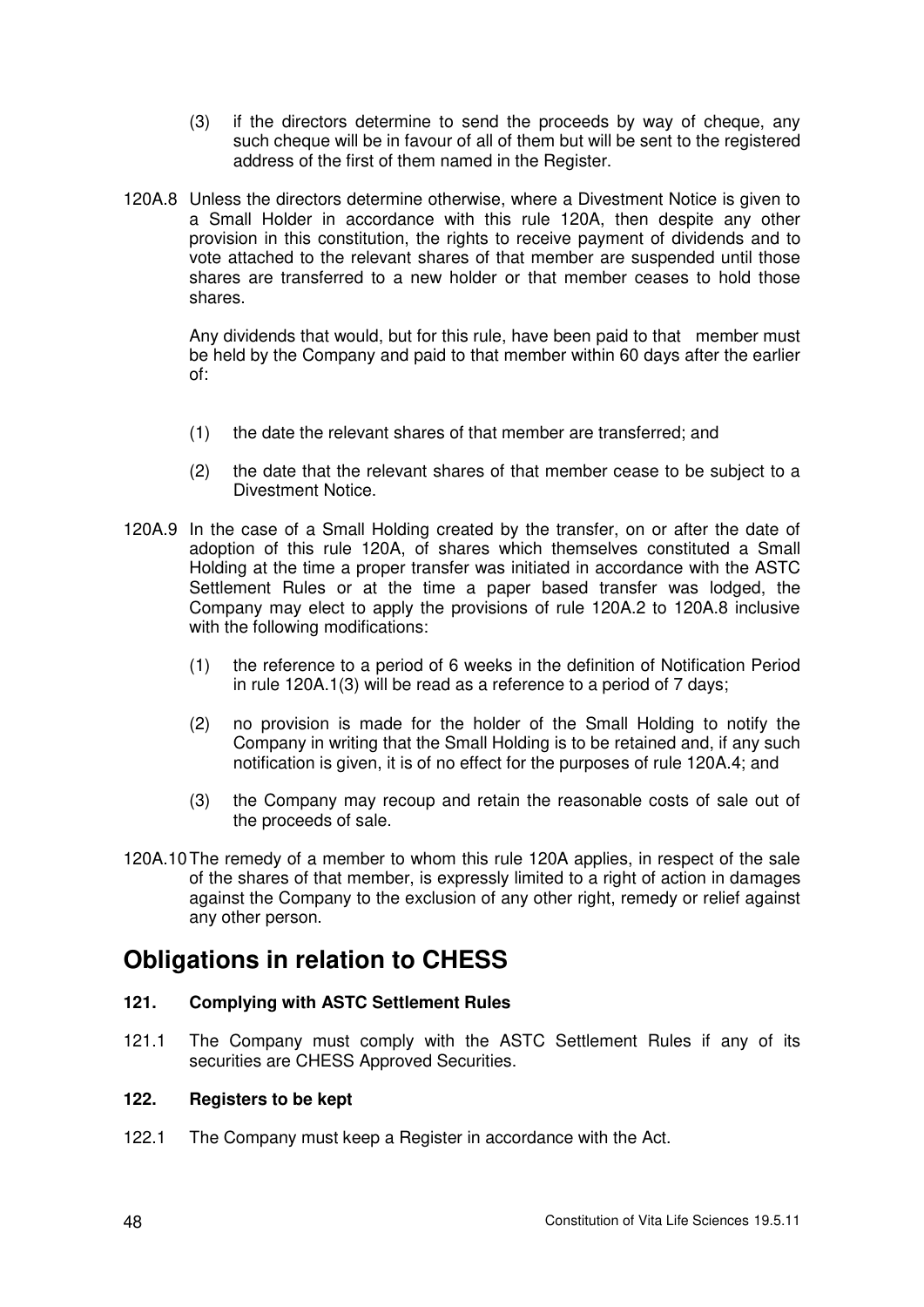- 122.2 If any of its securities are CHESS Approved Securities, in addition to the CHESS subregister administered by ASTC (which forms part of the Register), the Company must provide for an Issuer Sponsored Subregister, or a Certificated Subregister, or both.
- 122.3 If the Company has Restricted Securities on issue, it must operate a Certificated Subregister other than in relation to existing Restricted Securities that are quoted.
- 122.4 If the Company operates an Issuer Sponsored Subregister:
	- (1) the Company must allow holders of securities on the Issuer Sponsored Subregister to maintain more than 1 holding on that subregister;
	- (2) each holding must be identified by a unique SRN (shareholder reference number);
	- (3) each holding must be treated as a separate holding for determining benefits and entitlements; and
	- (4) when the Company creates a new holding on the Issuer Sponsored Subregister it must allocate a unique SRN for that holding.

# **Dividends and reserves**

# **123. Source(s) of dividends**

*[compare section 254T]* 

- 123.1 Except as permitted by the Act no dividend or bonus or payment by way of bonus is payable to members unless:
	- (1) the assets of the Company exceed its liabilities immediately before the dividend is declared and the excess is sufficient for the payment of the dividend;
	- (2) the payment of the dividend is fair and reasonable to the members as a whole; and
	- (3) the payment of the dividend does not materially prejudice the ability of the Company to pay its creditors.
- 123.2 Assets and liabilities are to be calculated for the purposes of rule 123.1 in accordance with accounting standards in force at the relevant time (even if the standard does not otherwise apply to the financial year of the Company).
- 123.3 The directors may resolve to declare or determine a dividend out of any available account (including the capital of the Company) to the extent permitted by the Act.
- 123.4 A determination by the directors as to the financial position of the Company and the amount available to be declared and paid out by way of dividends for the purposes of rule 123.1 is conclusive evidence of the amount so available.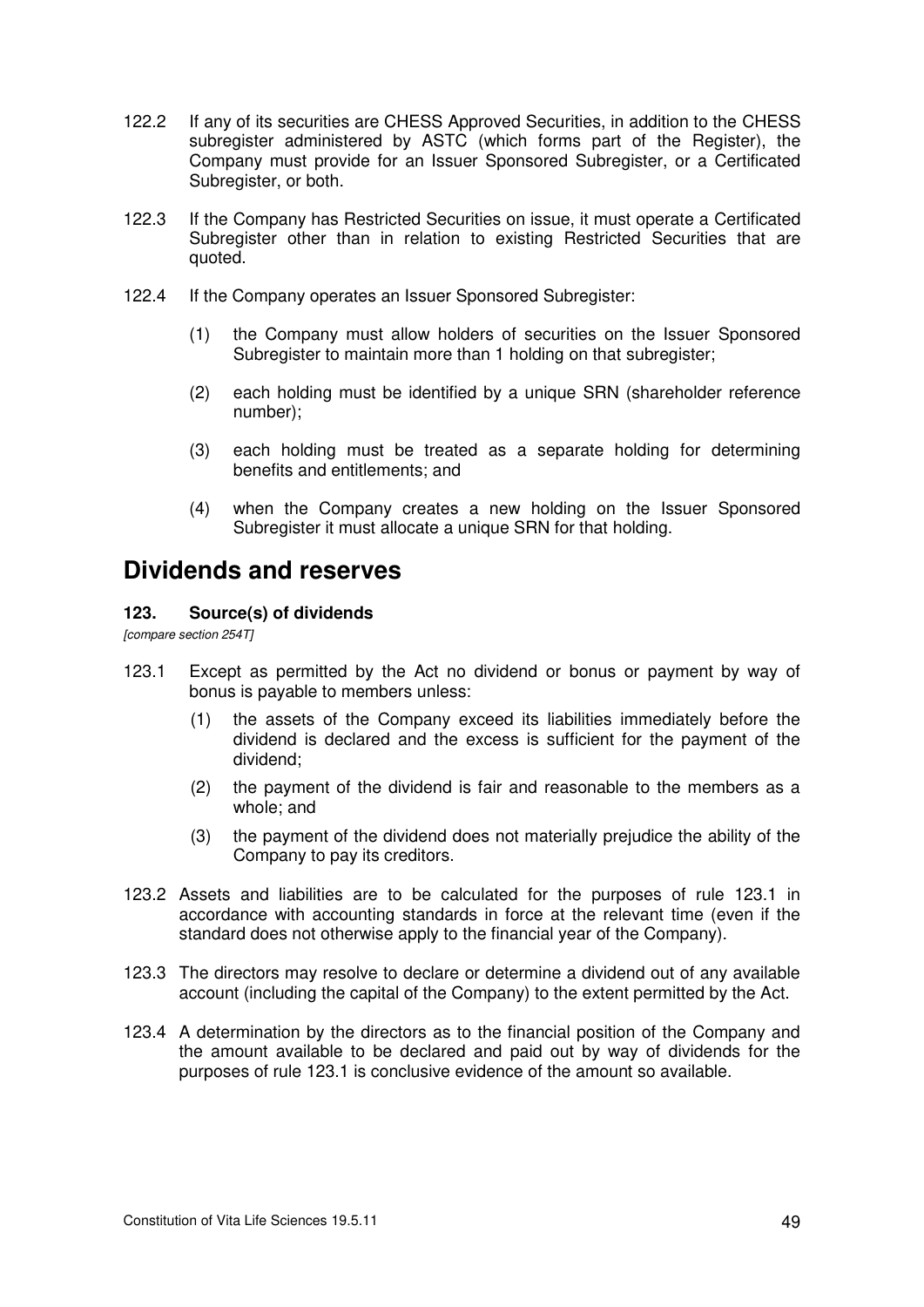# **124. Determination of dividends**

*[compare replaceable rules 254U and 254W]* 

- 124.1 The directors may determine that a dividend is payable and fix:
	- (1) the amount;
	- (2) the time for payment; and
	- (3) the method of payment.
- 124.2 The Company in general meeting may determine a dividend, but may do so only if the directors have recommended a dividend.
- 124.3 A dividend determined by the Company in general meeting must not exceed the amount recommended by the directors.
- 124.4 Interest is not payable on a dividend.

### **125. Power to employ reserves**

- 125.1 The directors may, before recommending or determining any dividend, set aside out of the profits of the Company those sums they think proper as reserves, to be applied, at the discretion of the directors, for any purpose to which the profits of the Company may be properly applied.
- 125.2 Pending the application of reserves under rule 125.1, the reserves may, at the discretion of the directors, be used in the business of the Company or be invested as the directors see fit.
- 125.3 The directors may carry forward so much of the profits remaining as they consider ought not to be distributed as dividends without transferring those profits to a reserve.

# **126. Crediting of dividends**

- 126.1 Subject to the rights of persons (if any) entitled to shares with special rights as to dividend and to this rule 126, all dividends are apportioned and paid equally on each share.
- 126.2 If a share is issued on terms that it will rank for dividend as from a particular date, that share ranks for dividend only from that date.
- 126.3 Despite any other provision of this rule 126 the holder of a partly-paid share is not entitled to a greater proportion of the dividend than the proportion which the amount paid (not credited) is of the total amounts paid and payable (excluding amounts credited). In this rule 126.3 amounts paid in advance of a call are ignored when calculating the proportion.

# **127. Dividends where different classes of shares**

- 127.1 If there is more than 1 class of shares, any dividend whether interim or otherwise may be paid on the shares of any 1 or more class or classes to the exclusion of the shares of any other class or classes.
- 127.2 If at any meeting dividends are declared on more than 1 class, the dividend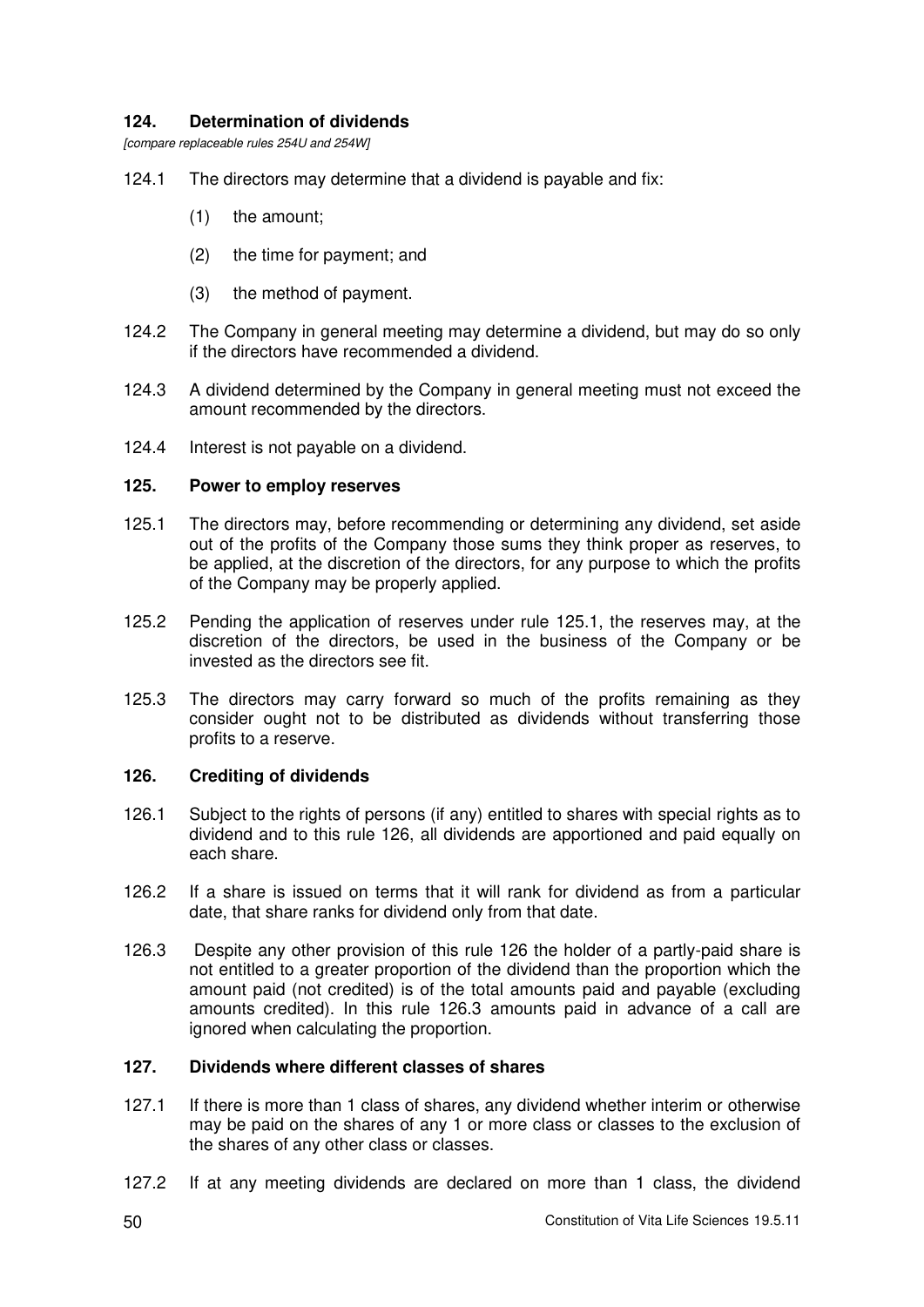declared on the shares of 1 class may be at a higher or lower rate than or at the same rate as the dividend declared on the shares of another class, but the shares within each class must share equally in any dividend declared in respect of that class.

- 127.3 An objection may not be raised to any resolution which:
	- (1) declares a higher rate of dividend on the shares of any class than the dividend declared on the shares of any other class; or
	- (2) declares a dividend on the shares of any class to the exclusion of the shares of any other class;

on the ground that:

- (1) the resolution was passed by the votes of the holders of the shares of a class to receive the higher rate of dividend or to receive the dividend (as the case may be); or
- (2) the resolution was opposed by the holders of the shares of a class to receive the lower rate of dividend or to be excluded (as the case may be).

# **128. Deductions from dividends**

128.1 The directors may deduct from any dividend payable to a member all sums of money (if any) presently payable by the member to the Company on account of calls or otherwise in relation to shares in the Company.

#### **129. Unclaimed dividends**

129.1 Unclaimed dividends may be invested or otherwise made use of by the directors for the benefit of the Company until claimed.

#### **130. Entitlement to dividends**

130.1 Unless otherwise specified in the resolution determining the dividend, all dividends are payable to the members on the Register on the day the resolution declaring the dividend is passed or on the date fixed for payment, as applicable.

# **131. Payment of dividends on transmission**

131.1 The directors may retain the dividends or bonuses payable on any share to which rule 150 applies until the person entitled to elect to be registered as holder of the share or to transfer the share does so.

#### **132. Payment of dividends by asset distribution**

- 132.1 Any general meeting or the directors determining a dividend may, by resolution, direct payment of the dividend wholly or partly by the distribution of specific assets, including paid up shares in, or debentures of, the Company or any other body corporate, and the directors must give effect to that resolution.
- 132.2 Where a difficulty arises in regard to a distribution of specific assets referred to in rule 132.1, the directors may resolve the difficulty as they see fit.
- 132.3 The directors may: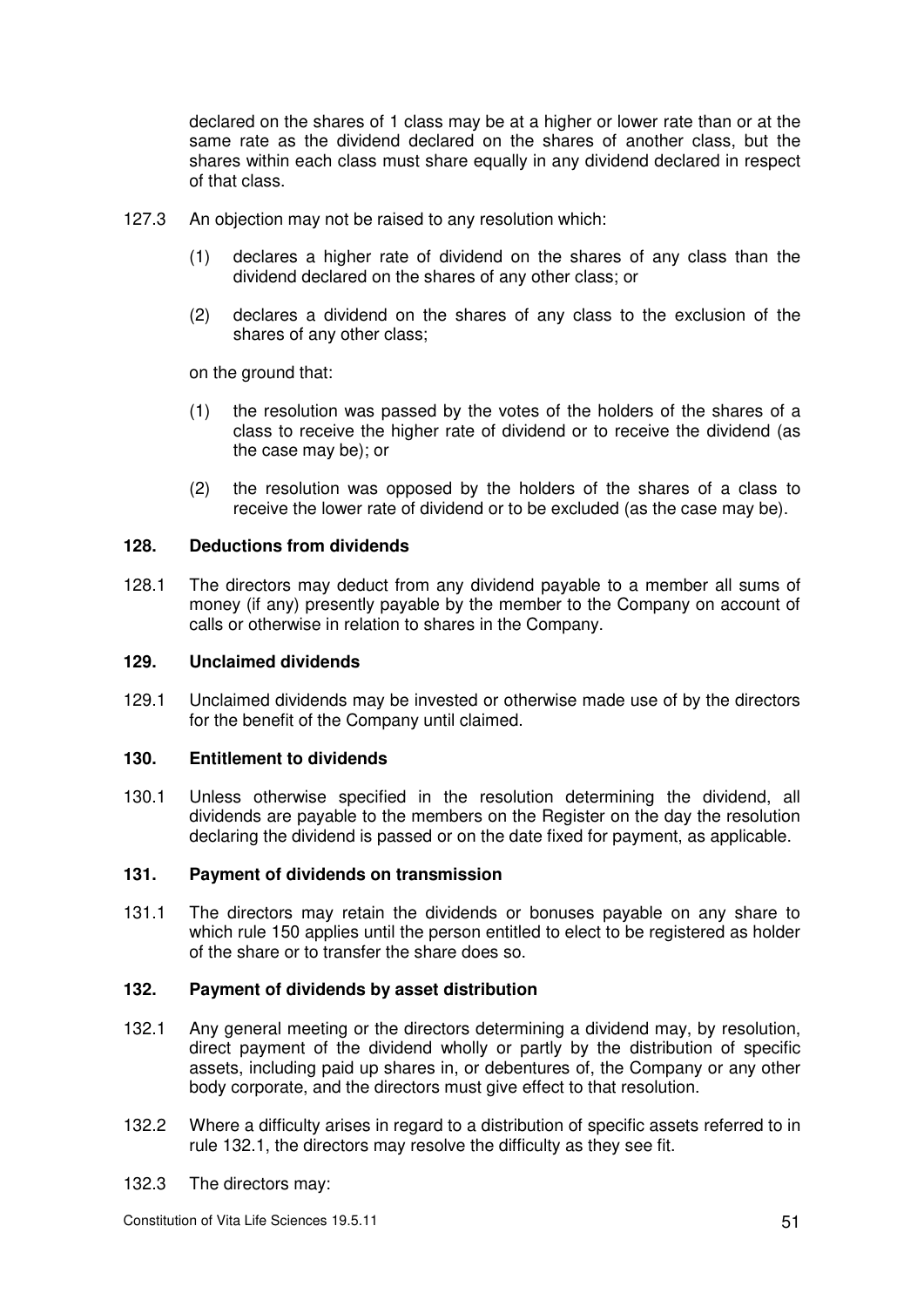- (1) fix the value for distribution of the specific assets or any part of those assets;
- (2) determine that cash payments will be made to any members on the basis of the value so fixed in order to adjust the rights of all parties; and
- (3) vest any of those specific assets in trustees;

as the directors see fit.

### **133. Manner of payment of dividends**

- 133.1 Any dividend, interest or other money payable in cash in respect of shares may be paid:
	- (1) directly into an account, with a bank or some other financial institution, as directed in writing by the holder or joint holders; or
	- (2) by cheque sent through the post directed to:
		- (a) the address of the holder as shown in the Register, or in the case of joint holders, the address shown in the Register as the address of the joint holder first named in the Register; or
		- (b) any other address as directed in writing by the holder or joint holders.

### **134. Power to make concurrent call**

134.1 The directors, when declaring a dividend, may make a call on the members of such amount as they see fit, not exceeding the dividend payable to the member, and payable at the same time as the dividend, with the dividend to be set off against the call.

#### **135. Dividend reinvestment, bonus share and employee incentive plans**

- 135.1 A general meeting of the Company or the directors may:
	- (1) establish 1 or more plans under which some or all members may elect in terms of 1 or more of the following for a period or periods as provided in the plan:
		- (a) that dividends to be paid in respect of some or all of the shares held by the members may be satisfied by the issue of fully paid ordinary shares; and
		- (b) that dividends are not to be declared or paid in respect of some or all of the shares held by the members, but that the members are to receive an issue of fully paid ordinary shares; and
	- (2) vary, suspend or terminate the plan.
- 135.2 A general meeting of the Company or the directors may:
	- (1) establish a plan under which securities may be offered or issued to some or all of the officers or employees of the Company or any related body corporate of the Company whether or not for consideration; or
	- (2) vary, suspend or terminate a plan established under rule 135.2(1),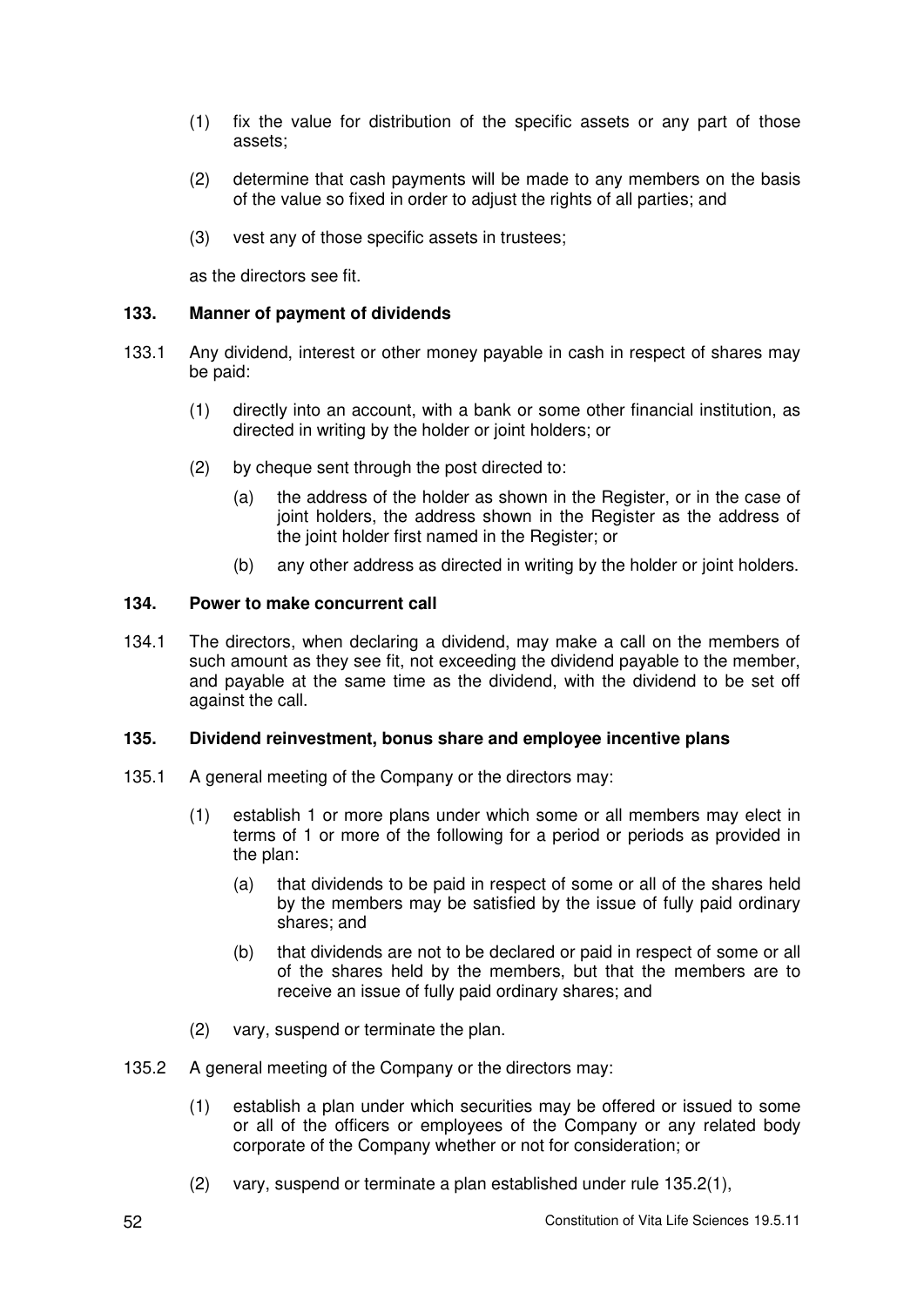- 135.3 Any plan has effect in accordance with its terms and the directors must do all things necessary or convenient for the purpose of implementing the plan, including the making of each necessary allotment of securities.
- 135.4 For the purpose of giving effect to any plan:
	- (1) the directors may make any lawful appropriation, capitalisation, application, payment or distribution; and
	- (2) the powers of the directors may be exercised even if only some of the members or holders of securities of any class participate in the appropriation, capitalisation, application, payment or distribution.
- 135.5 In offering opportunities to members, officers or employees to participate in any plan, the directors may give any information that in their opinion may be useful to assist members, officers or employees in assessing the opportunity and making requests to their best advantage. The directors, the Company and its officers are not responsible for, nor are they obliged to provide, any legal, taxation or financial advice in respect of the choices available to members, officers or employees.
- 135.6 The directors are under no obligation:
	- (1) to admit any member, officer or employee as a participant in any plan; or
	- (2) to comply with any request made by a member, officer or employee who is not admitted as a participant in any plan.
- 135.7 In establishing and maintaining any plan, the directors must act in accordance with the Listing Rules and this constitution, and may exercise the powers conferred on them by the terms of the plan, by this constitution and by the Act.
- 135.8 Nothing in this rule 135 affects or restricts in any way the rights or powers of the directors under rule 110.

# **Transactions affecting share capital**

#### **136. Brokerage or commission**

*[compare section 258C]* 

- 136.1 The Company may pay brokerage or commission to a person in respect of that person or another person agreeing to take up shares in the Company.
- 136.2 Payments by way of brokerage or commission may be satisfied:
	- (1) by the payment of cash;
	- (2) by the issue of fully or partly paid shares or other securities; or
	- (3) partly by the payment of cash and partly by the issue of fully or partly paid shares or other securities.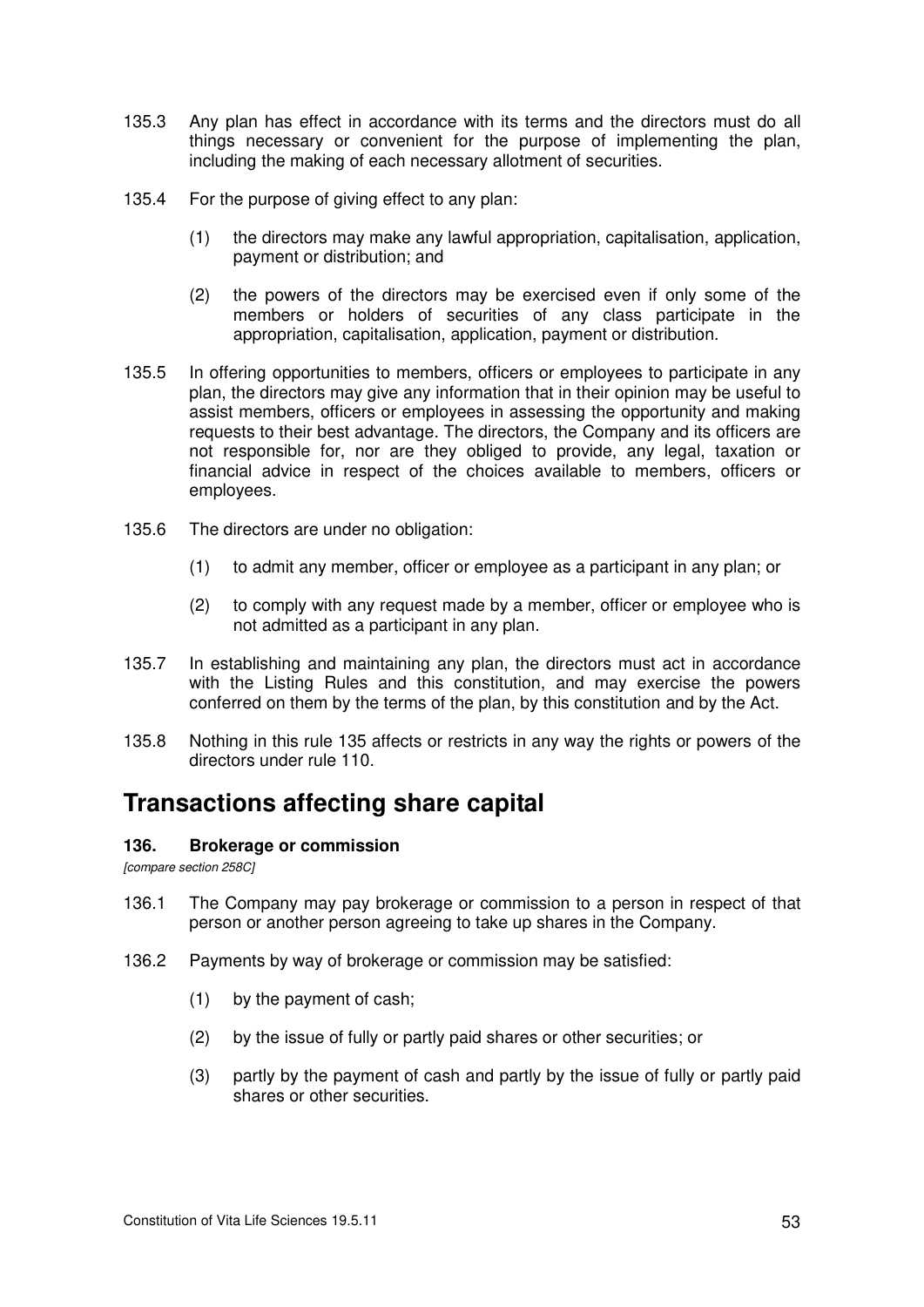# **Title to and transfer of shares**

# **137. Entitlement to share and option certificates or statement of holdings and CHESS statements**

*[compare sections 1070B and 1070C]* 

- 137.1 The Company must issue to each member and option holder in the absolute discretion of the directors, either:
	- (1) 1 or more certificates for the securities held by the person; or
	- (2) a statement of holdings as required by the ASTC Settlement Rules.
- 137.2 Where securities are held jointly by several persons the Company is not bound to issue more than 1 certificate or statement of holdings.
- 137.3 Delivery of a certificate or statement of holdings of securities may be effected by delivering it personally to the holder or by posting it in a prepaid envelope addressed to the holder at the address shown in the Register or by delivering or posting the certificate or statement in accordance with the written instructions of the holder. Delivery of a certificate or statement to 1 of several joint holders is sufficient delivery to all of them.
- 137.4 A certificate must state:
	- (1) the name of the Company and the fact that it is registered under the Act;
	- (2) the number of the certificate;
	- (3) the number and class of shares for which the certificate is issued;
	- (4) the amount unpaid on the shares; and
	- (5) any other information required by rule 137.6.
- 137.5 On or before the last date permitted by the Listing Rules or the ASTC Settlement Rules, or if not applicable, within 5 business days after the allotment of securities of the Company or registration of a new holder of securities of the Company, the Company must dispatch a statement of holdings or certificate (as applicable) to the holder of the securities.
- 137.6 The statement or certificate must show:
	- (1) the name of the Company;
	- (2) the jurisdiction of incorporation or registration of the Company;
	- (3) the name, address and telephone number of the Company's principal security registry with a statement that full terms and conditions of the Company's securities can be obtained from that registry; and
	- (4) any other information required by the Listing Rules or the ASTC Settlement Rules to be provided to the holder of the securities.
- 137.7 The Company must issue: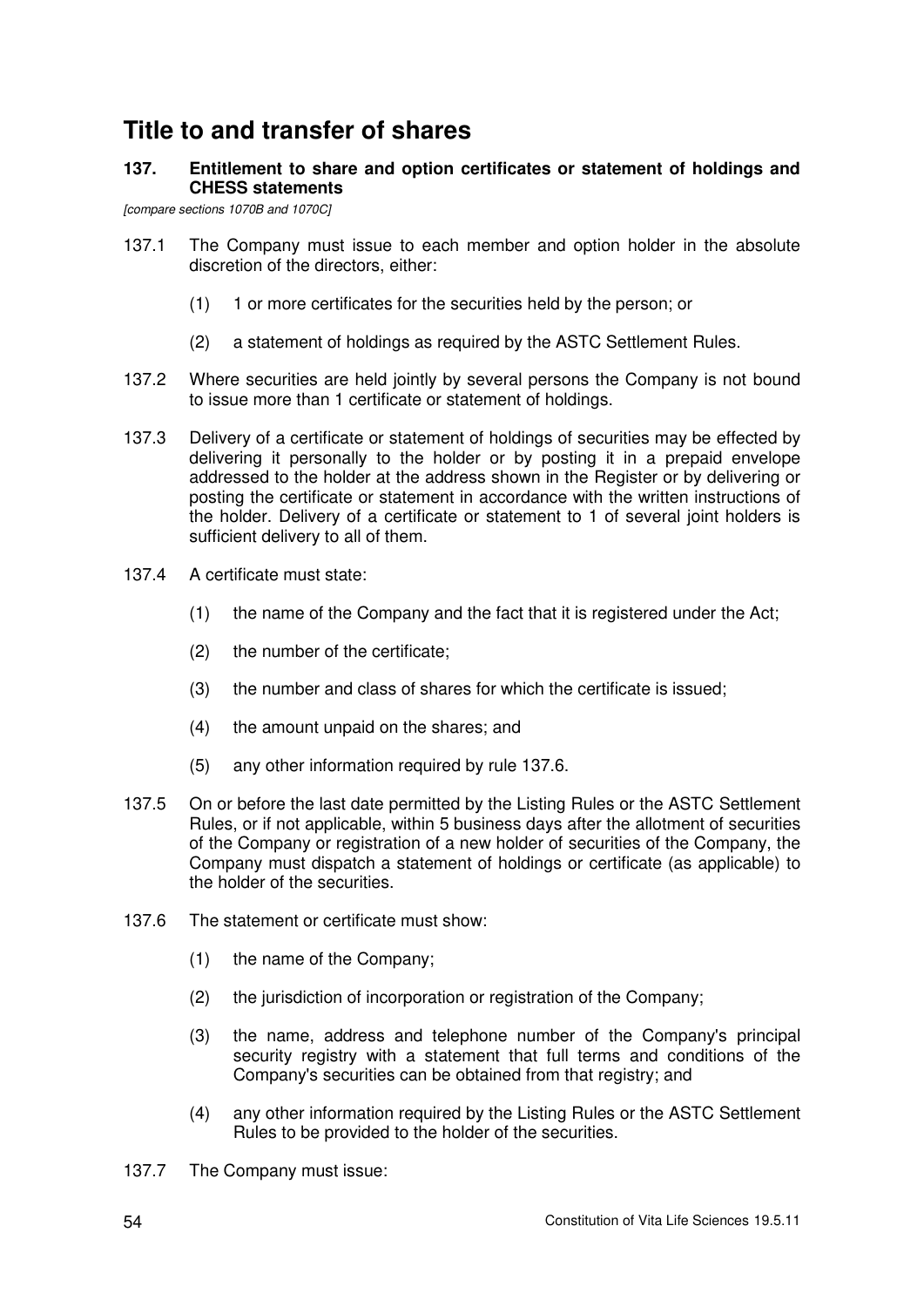- (1) certificates for all Restricted Securities; and
- (2) new certificates after a reorganisation of capital of the Company;

at the times and in the manner required by the Listing Rules.

### **138. Issuer sponsored holding statements**

*[compare Listing Rules 8.6 and 8.7]* 

- 138.1 If a member on the Issuer Sponsored Subregister asks, the Company must send the member a special transaction statement, and the SRN for the holding. The statement must set out any changes to the holding since the last routine transaction statement. The Company may require a reasonable payment for a special transaction statement. The statement must be sent within 3 business days after receiving the written request and any payment that is required.
- 138.2 The Company must send a member on the Issuer Sponsored Subregister a statement for a new holding on that subregister within 5 business days after the holding is created. The statement must include the opening balance of the holding and the SRN for the holding.
- 138.3 The Company must send each member on the issuer Sponsored Subregister a routine transaction statement which sets out the changes to the holding since the last routine transaction statement (or opening balance statement) and the SRN for the holding. The statement must be sent within 5 business days after the end of the month in which there is a change.

### **139. Replacement of certificates**

*[compare section 1070D]* 

- 139.1 Subject to the Listing Rules and the ASTC Settlement Rules, if any certificate or other document of title to shares is worn out or defaced, the directors must, upon production to them of the certificate or document, order it to be cancelled and issue within 3 business days after receipt of the worn out or defaced certificate or document a new certificate or document in its place upon the conditions prescribed by the Act.
- 139.2 Subject to the Listing Rules and the ASTC Settlement Rules, if:
	- (1) satisfactory evidence is received by the directors that any certificate or other document of title to shares has been stolen, lost or destroyed and has not been pledged, sold or otherwise disposed of;
	- (2) an indemnity and undertaking which the directors think adequate is given; and
	- (3) any other steps (including advertising) which the directors think necessary are taken;

a new certificate or document must be issued to the party entitled to the stolen, lost or destroyed certificate or document within 5 business days after those conditions are satisfied. The Company is entitled to charge for each new certificate or document issued a fee not exceeding the maximum amount permitted by the Act. The new certificate or document must be clearly endorsed with the words "Issued in replacement of certificate [or document]: number" or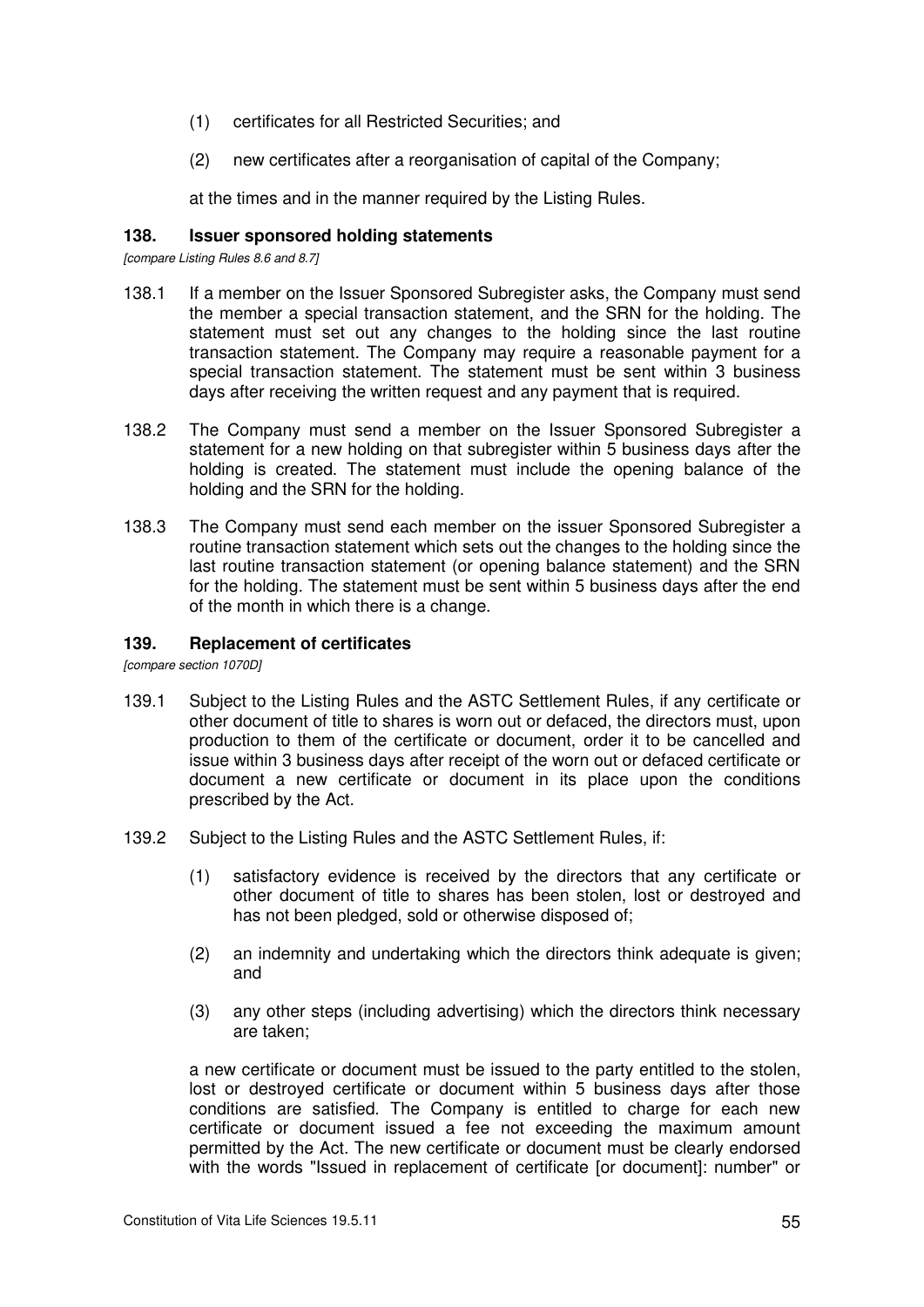such other words as may from time to time be prescribed by the Listing Rules or permitted by ASX.

# **140. Recognition of ownership**

- 140.1 Except as required by law, the Company is not bound to recognise a person as holding a share upon any trust.
- 140.2 The Company is not bound to recognise any equitable, contingent, future or partial interest or any other right in respect of a share except an absolute right of ownership in the registered holder.
- 140.3 Rule 140.2:
	- (1) applies whether or not the Company has notice of the interest or right; but
	- (2) does not apply where the Company is bound to recognise the interest or right by another provision of this constitution or by law.

### **141. Participation in transfer schemes**

- 141.1 The Company at any time and from time to time may participate in any computerised or electronic share transfer registration or stock market settlement system introduced by or acceptable to ASX or as provided for by the Act or the ASTC Settlement Rules.
- 141.2 Despite any other provision of this constitution, during any period of participation in a system or scheme referred to in this rule 141:
	- (1) the Company, in respect of securities for the time being subject to the system or scheme:
		- (a) may cancel any existing securities certificate; and
		- (b) is not obliged to issue or replace any securities certificate;
	- (2) securities may be transferred and transfers may be registered, in any manner required or permitted by law, the Listing Rules and the ASTC Settlement Rules applying in relation to the system or scheme; and
	- (3) the Company must apply and give effect to the Act, the Listing Rules and the ASTC Settlement Rules.

#### **142. Right to transfer**

- 142.1 Except where required or permitted by law, the Listing Rules, the ASTC Settlement Rules or this constitution, there is no restriction on the transfer of shares.
- 142.2 Subject to rules 143.1 and 145 the Company and the directors must not in any way prevent, delay or interfere with the generation of a proper ASTC transfer or the registration of a paper-based transfer in registrable form of any securities.

# **143. Holding Lock**

143.1 The Company may ask ASTC to apply a Holding Lock to prevent a proper ASTC transfer, or refuse to register a paper-based transfer, in any of the following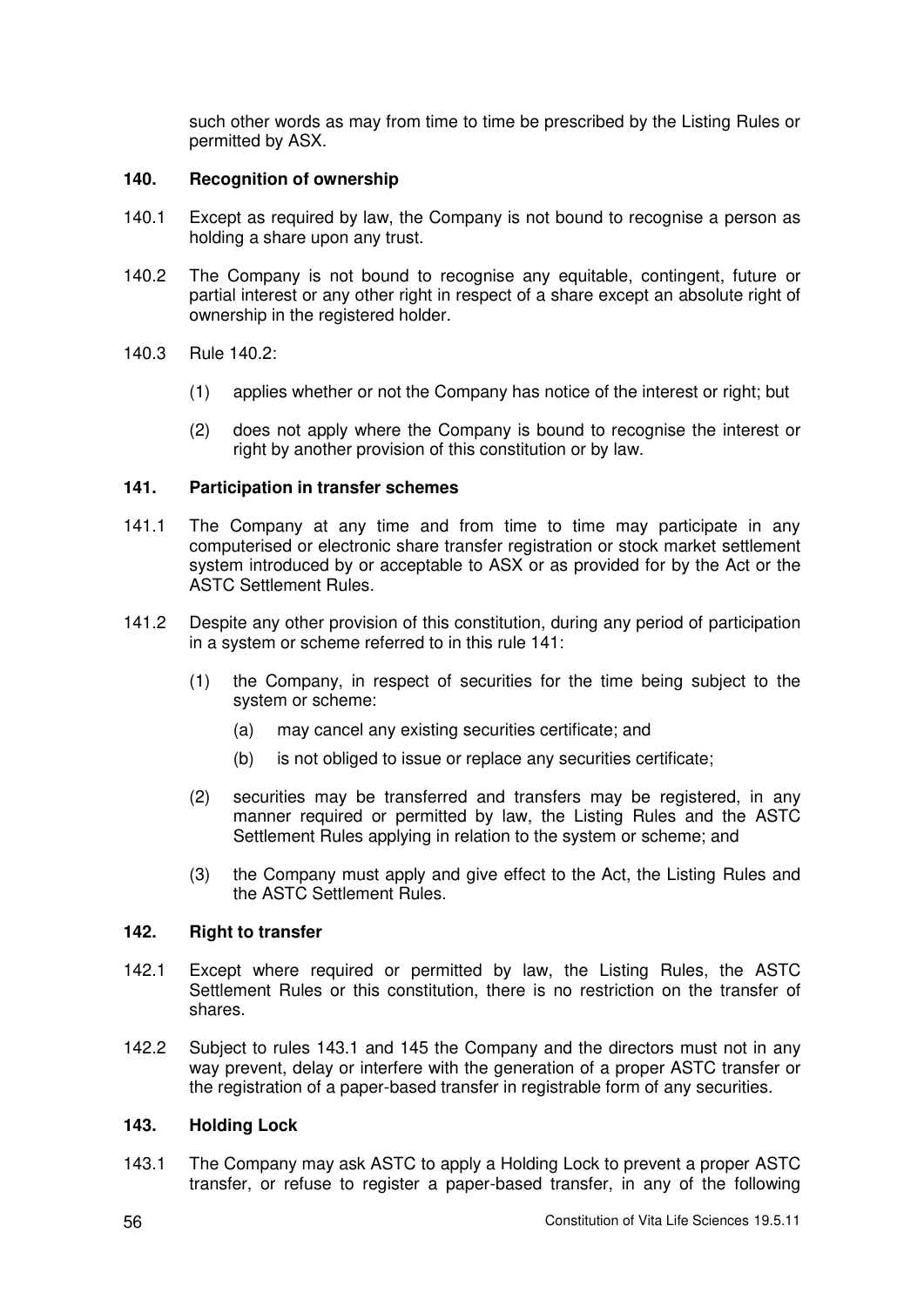circumstances:

- (1) the Company has a lien on the securities;
- (2) the Company is served with a court order that restricts the holder's capacity to transfer the securities;
- (3) registration of the transfer may break an Australian law and ASX has agreed in writing to the application of a Holding Lock or that the Company may refuse to register a transfer. The application of the Holding Lock must not breach an ASTC Settlement Rule;
- (4) during the escrow period of Restricted Securities;
- (5) if the transfer is paper-based, the Company is obliged or allowed to refuse to register it under rule 145;
- (6) if the transfer is paper-based, a law related to stamp duty prohibits the Company from registering it;
- (7) the transfer does not comply with the terms of an employee incentive scheme or plan of the Company;
- (8) the holder has agreed in writing to the application of a Holding Lock. The application of the Holding Lock must not breach an ASTC Settlement Rule; or
- (9) the Company is otherwise permitted to do so by the Listing Rules.
- 143.2 If the Company refuses to register a paper-based transfer under rule 143.1 it must tell the lodging party in writing of the refusal and the reason for it. The Company must do so within 5 business days after the date on which the transfer was lodged.
- 143.3 If the Company asks ASTC to apply a Holding Lock under rule 143.1 the Company must tell the holder of the securities in writing of the Holding Lock and the reason for it. It must do so within 5 business days after the date on which it asked for the Holding Lock.

# **144. No documentary evidence required**

144.1 The Company must not require a statutory declaration or other document in connection with ownership restrictions of its securities before it will register a paper-based transfer or authorise a proper ASTC transfer.

#### **145. Refusal to register a transfer**

- 145.1 Where the Company issues new certificates under rule 137.7(2) after a reorganisation of capital, the Company must reject a transfer accompanied by a certificate issued before ASX recognised the reorganisation, as not being in registrable form.
- 145.2 The Company must refuse to register a paper-based transfer if some or all of the securities involved are reserved for a bidder because the holder has accepted an off-market bid. However, the Company must register the transfer if: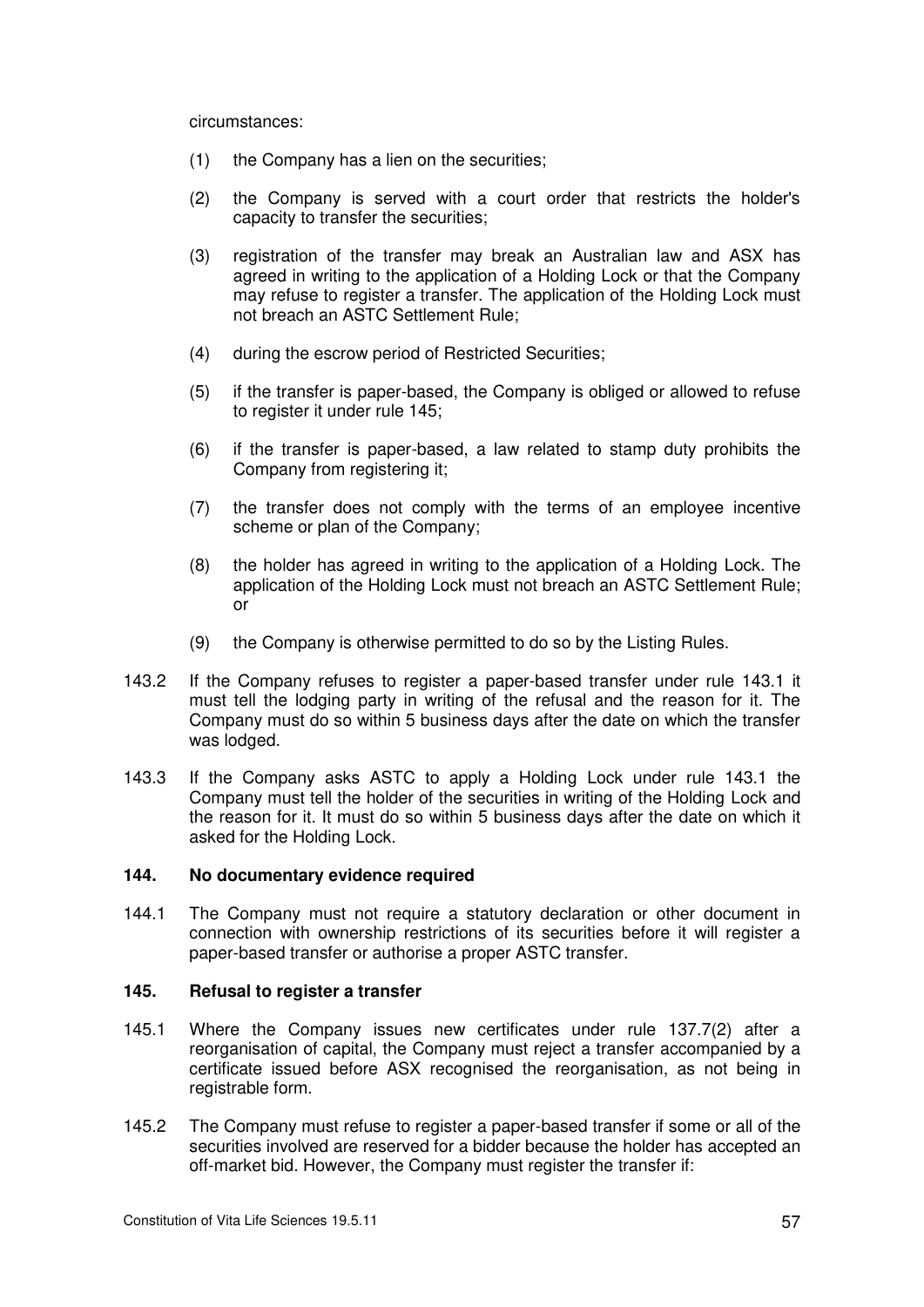- (1) the off-market bid is not, or is no longer subject to a defeating condition; and
- (2) the transfer is to or at the direction of the bidder.

# **146. Transfer documents and processing**

- 146.1 The transfer document of any security must be in writing in any usual or common form or in any other form which the directors may approve or in such form as is required under the ASTC Settlement Rules and may be comprised of more than 1 document. If the transfer is a proper ASTC transfer the transfer document must be in a form the directors approve, subject to the ASTC Settlement Rules.
- 146.2 The transfer document of a security must be effected or validated by or on behalf of the transferor and, except where the transferee is treated by the Act, this constitution, the Listing Rules or the ASTC Settlement Rules as having accepted the shares transferred, must also be effected by the transferee. The transfer document must be treated as signed by the transferor where it has been validated by the stamp of the transferor's broker in accordance with the Act, and the transfer document must be treated as signed by the transferee where it has been validated by the stamp of the transferee's broker in accordance with the Act.
- 146.3 All powers of attorney granted by members which may be used for the purpose of transferring shares and which are lodged produced or exhibited to the Company must be treated as between the Company and the grantor of the powers as remaining in full force and may be acted upon until express notice in writing of their revocation or of the death of the grantor is lodged at the Company's registered office or at the Company's share registry.
- 146.4 The transferor must be treated as remaining the holder of the security until the name of the transferee is entered in the Register in respect of the security and subject to rule 146.6, the date of transfer is governed by the ASTC Settlement Rules.
- 146.5 Subject to the ASTC Settlement Rules all transfer documents which are registered must be retained by the Company but any transfer document which the directors decline to register, except on the grounds of fraud, must upon demand in writing be returned to the party presenting it.
- 146.6 If the Company receives a paper-based transfer in registrable form on or after the date on which securities in that class became CHESS Approved Securities, the Company must register the transfer in its Issuer Sponsored Subregister as an uncertificated security holding within 5 business days after the transfer is lodged.
- 146.7 Despite rule 146.6, if the Company provides a Certificated Subregister, and the securities are securities for which the Listing Rules allow a Certificated Subregister to be provided, the Company may register the transfer on the Certificated Subregister, and must send the certificate to the transferee within 3 business days after the transfer is lodged.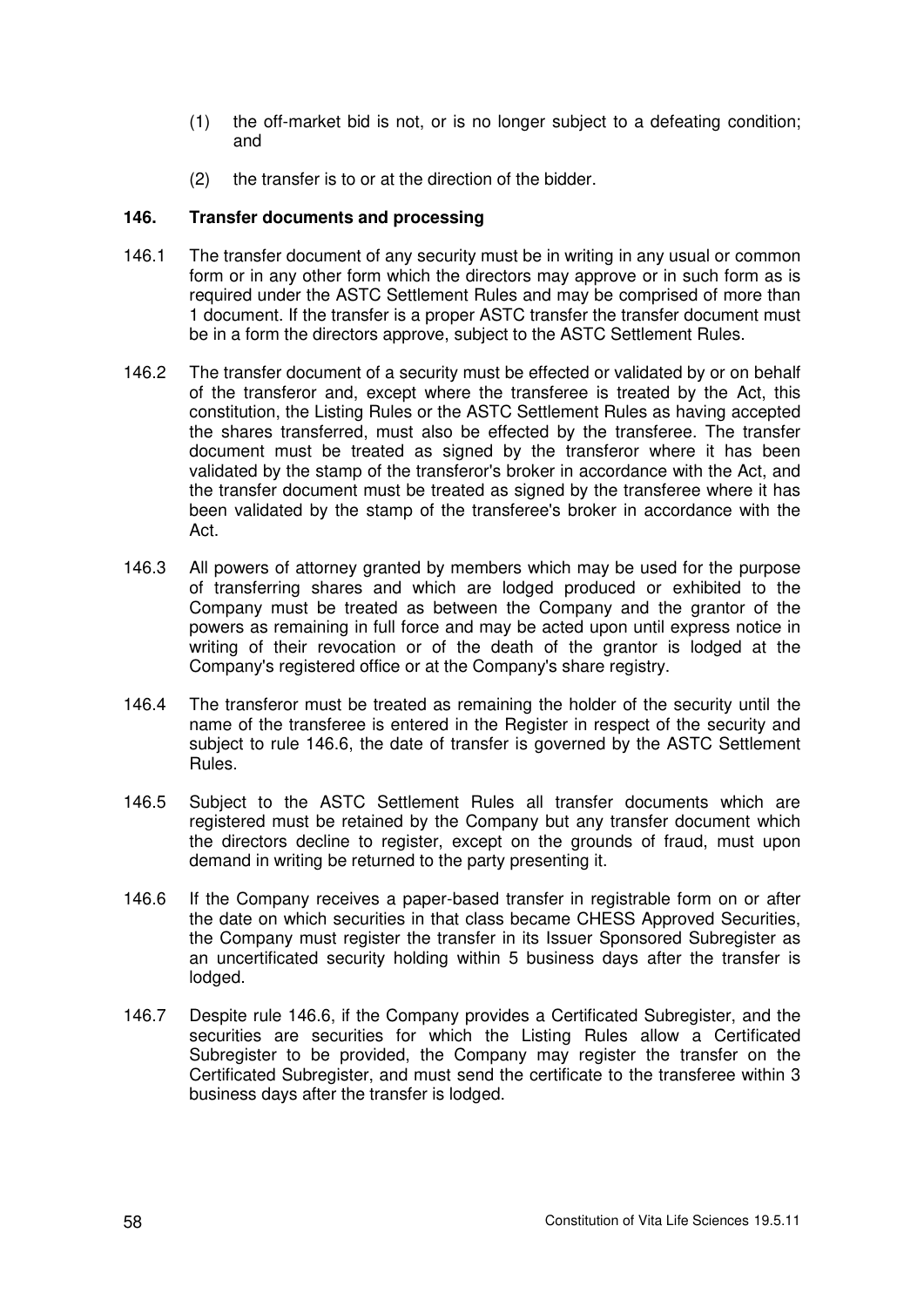# **147. Fees for registration**

*[compare Listing Rule 8.14]* 

147.1 The Company must not charge a fee for:

- (1) registering proper ASTC transfers;
- (2) registering paper-based transfer in registrable form; or
- (3) noting transfer forms.
- 147.2 Despite rule 147.1, the Company may charge a reasonable fee for marking a transfer form or marking a renunciation and transfer form, within 2 business days after the form is lodged,

### **148. Period of closure of Register**

148.1 Subject to the Listing Rules, the transfer books and the Register may be closed during such times as the directors see fit and the Listing Rules and the ASTC Settlement Rules allow.

### **149. Unmarketable parcels**

- 149.1 In this rule  $149<sup>1</sup>$ 
	- (1) **Marketable Parcel** of the relevant securities has the meaning ascribed by the Listing Rules;
	- (2) **Minimum Sale Price** means the weighted average sale price of the relevant securities sold on ASX during a period of 5 consecutive trading days immediately preceding the relevant

Notice Date, rounded off to the nearest half cent or, if there are no sales of the relevant securities on ASX during that period the sale price which in the opinion of the directors is a fair and reasonable sale price for the relevant securities immediately prior to the relevant Notice Date;

- (3) **Minority Member** means the holder of less than a Marketable Parcel of the relevant securities;
- (4) **Notice** means the written notice given to Minority Members in accordance with rule 149.2;
- (5) **Notice Date** means the date of the Notice sent by the Company to a Minority Member advising that the Company intends to sell that Minority Member's securities on that member's behalf under rule 149.2;
- (6) **Purchaser** means the person or persons (including a member or members) to whom the relevant securities are disposed or sold in accordance with rule 149.2; and
- (7) **Sale Consideration** means the proceeds of any sale or other disposal of the relevant securities of a Minority Member pursuant to this rule 149.
- 149.2 Subject to the Listing Rules, the Company is entitled to sell securities of a Minority Member on the following conditions: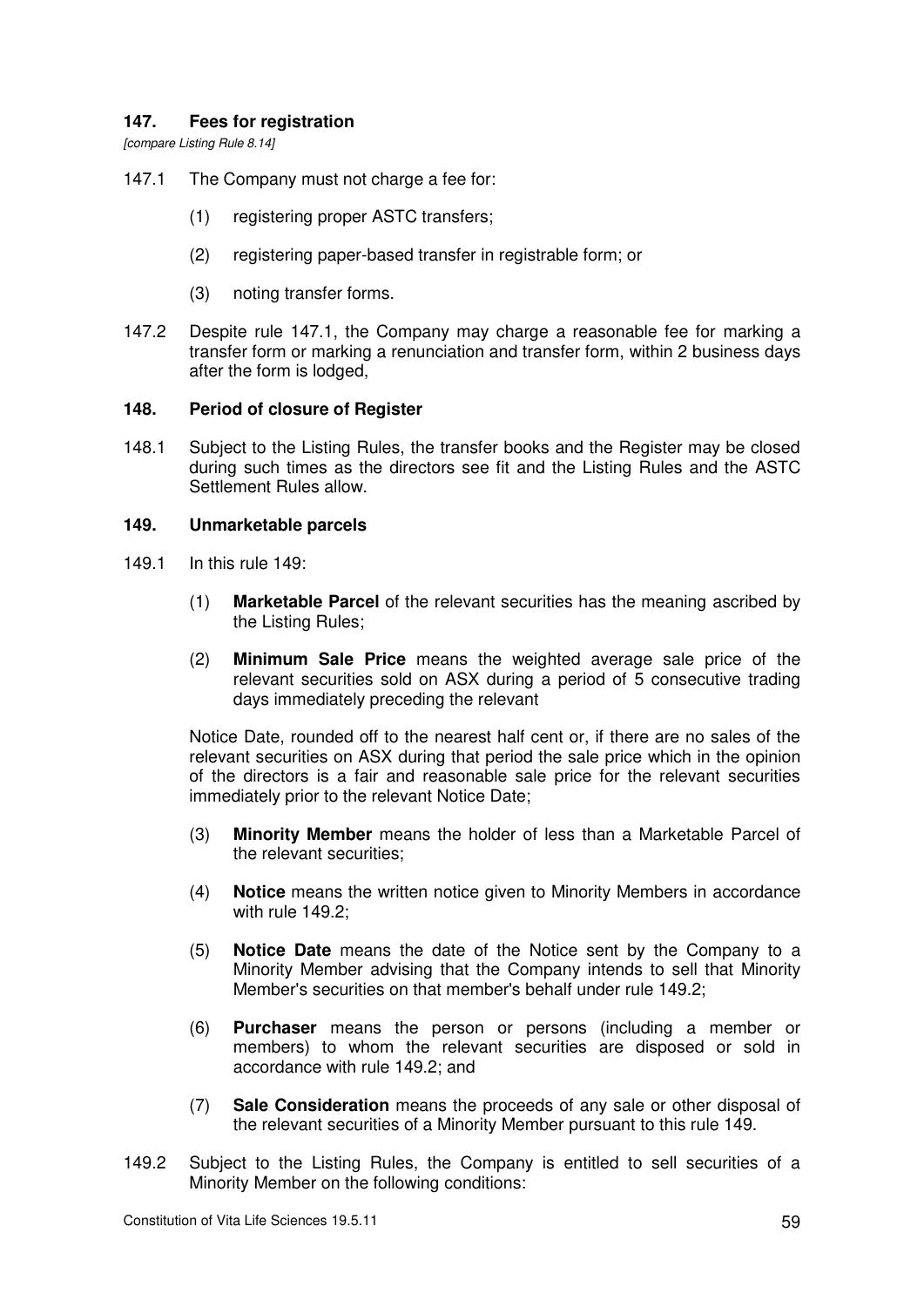- (1) the Company must give to the Minority Member a Notice that the Company intends to invoke the power of sale contained in this rule 149;
- (2) the Minority Member must be given at least 6 weeks from the Notice Date in which to advise the Company that the member wishes to retain the member's security holding;
- (3) if the Minority Member advises the Company under rule 149.2(2) that the member wishes to retain the member's security holding, the Company must not sell it; and
- (4) subject to rule 149.2(3), at the expiry of the 6 week period, the Company is entitled to sell any security holding of the Minority Member which is, at the date of sale, less than a Marketable Parcel.
- 149.3 For the purposes of the sale of securities under this rule 149 each Minority Member:
	- (1) appoints the Company as the Minority Member's agent to sell, as soon as practicable after the expiry of the 6 week period after the Notice Date, all of the Minority Member's relevant securities at a price or for a consideration which in the opinion of the directors, has a value not less than the Minimum Sale Price and to receive the Sale Consideration on behalf of the Minority Member; and
	- (2) appoints the Company and each of its directors jointly and severally as the Minority Member's attorneys in that member's name and on that member's behalf to effect all transfer documents, deeds or other documents or instruments necessary to transfer the relevant securities from the Minority Member to the Purchaser.
- 149.4 The Company must bear all costs of and incidental to the sale of security holdings under this rule 149.
- 149.5 The Purchaser is not bound to see to the regularity of the actions and proceedings of the Company under this rule 149 or to the application of the Sale Consideration in respect of a Minority Member's relevant securities. After the Purchaser's name is entered in the Register in respect of the relevant securities the validity of the sale or other disposal may not be impeached by any person and the remedy of any person aggrieved by the sale or other disposal is in damages only and against the Company exclusively. The title of the Purchaser is not affected by any irregularity or invalidity in connection with the sale or disposal of the relevant securities to the Purchaser.
- 149.6 Subject to this rule 149, with respect to the receipt and payment of the Sale Consideration:
	- (1) the Sale Consideration must be received by the Company and paid by the Company to the Minority Member or as that member may direct;
	- (2) the Sale Consideration received by the Company must be paid into a bank account opened and maintained by the Company for that purpose only;
	- (3) the Company must hold the Sale Consideration in trust for the Minority Members whose securities are sold under this rule 149 pending distribution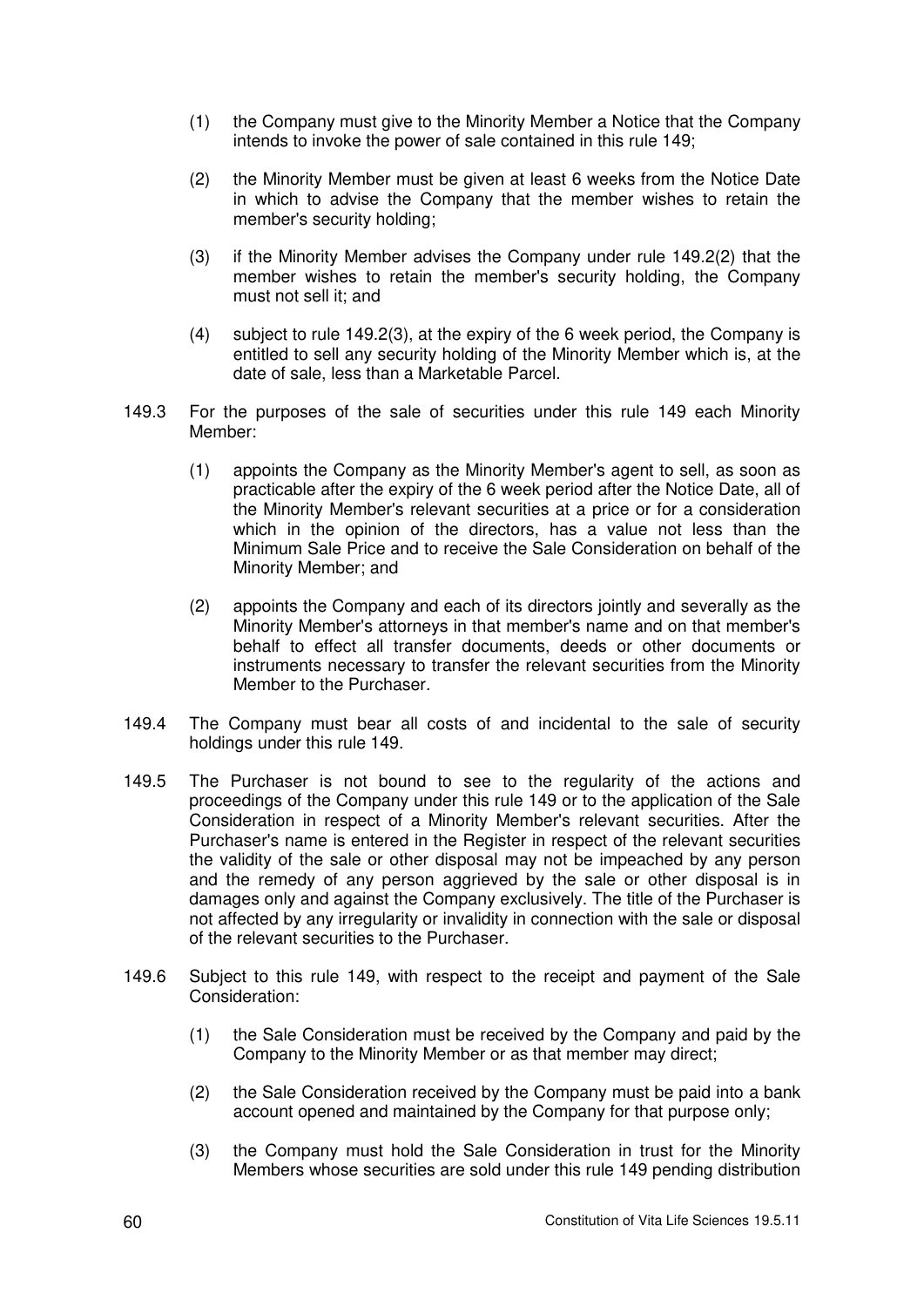of the Sale Consideration;

- (4) the Company must as soon as practicable after the sale of securities of Minority Members, and to the extent that it may reasonably do so, distribute the Sale Consideration; and
- (5) the provisions of the Act and any other applicable legislation dealing with unclaimed money apply to any Sale Consideration unable to be distributed by the Company for any reason.
- 149.7 The Sale Consideration must not be sent to a Minority Member until the Company receives any certificate relating to the securities which have been sold (or is satisfied that the certificate has been lost or destroyed).
- 149.8 This rule 149 may be invoked only once in any 12 month period.
- 149.9 The power to sell in this rule 149 lapses following the announcement of a takeover offer or the making of a takeover announcement. However, despite rule 149.8, the procedure provided in this rule 149 may be started again after the close of the offers made under the takeover offer or takeover announcement.

### **150. Transmission of Shares**

*[compare replaceable rules 1072A, 1072B and 1072D and section 1072C]* 

- 150.1 If a shareholder who does not own shares jointly dies, the Company will recognise only the personal representative of the deceased shareholder as being entitled to the deceased shareholder's interest in the shares.
- 150.2 If the person entitled to shares as the personal representative of a deceased shareholder or because of the bankruptcy or mental incapacity of a shareholder (**successor**) gives the directors the information they reasonably require to establish the successor's entitlement to be registered as holder of the shares:
	- (1) the successor may:
		- (a) by giving a written and signed notice to the Company, elect to be registered as the holder of the shares; or
		- (b) by giving a completed transfer form to the Company, transfer the shares to another person; and
	- (2) the successor, whether or not registered as the holder of the shares, is entitled to the same rights, and is subject to the same liabilities, as if the successor were registered as holder of the shares.
- 150.3 On receiving an election under rule 150.2(1) (a), the Company must register the successor as the holder of the shares.
- 150.4 A transfer under rule 150.2(1) (b) is subject to the same rules (for example, about entitlement to transfer and registration of transfers) as apply to transfers generally.
- 150.5 If a shareholder who owns shares jointly dies, the Company will recognise only the survivor as being entitled to the deceased shareholder's interest on the shares. The estate of the deceased shareholder is not released from any liability in respect of the shares.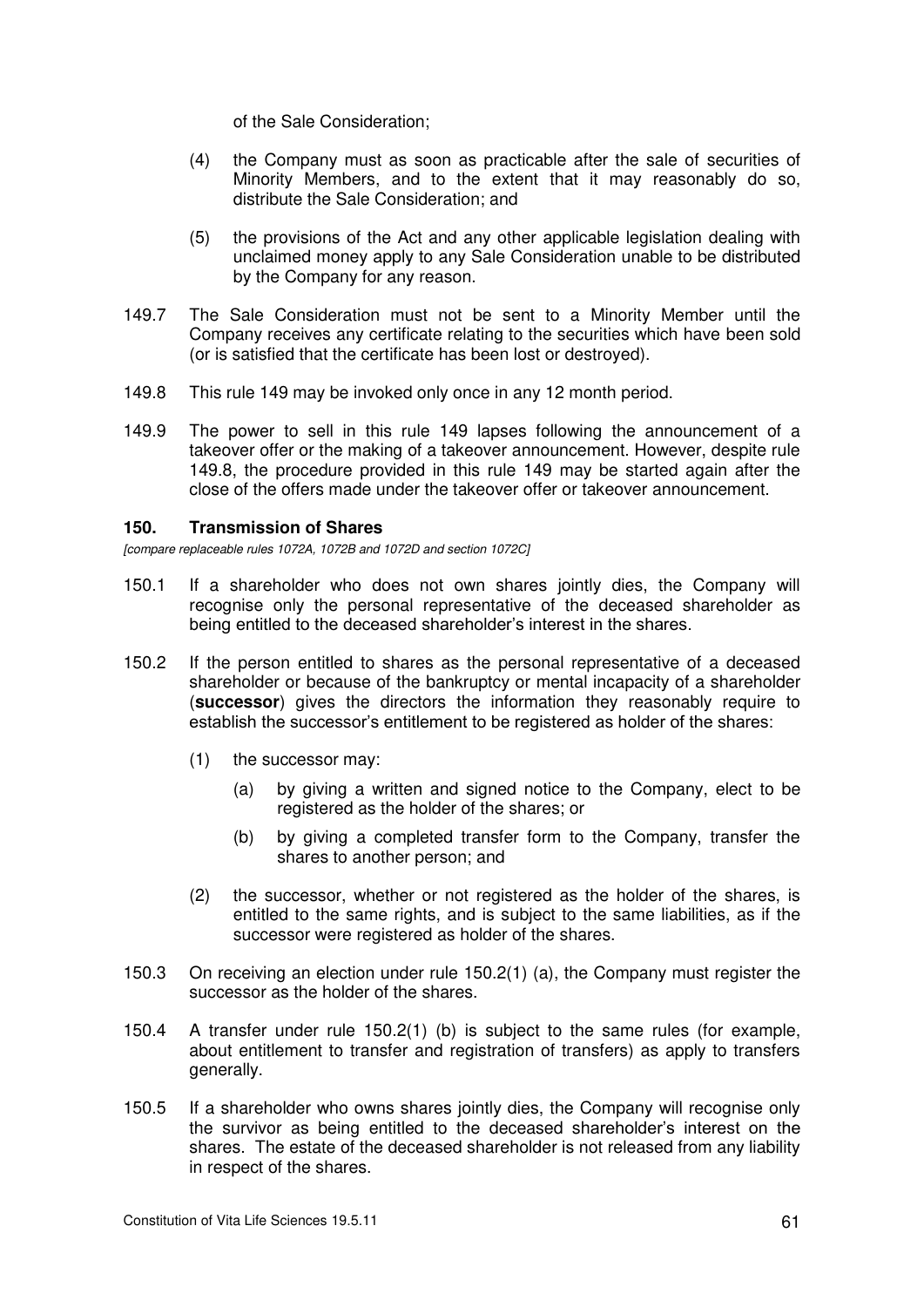150.6 This rule 150 has effect subject to the *Bankruptcy Act 1966*.

### **151. Procedure for forfeiture**

- 151.1 If a member fails to pay a call or instalment of a call on the day appointed for payment of the call or instalment or fails to pay any money payable under rule 116 the directors may while any part of the call or instalment or other money remains unpaid serve a notice on the member requiring payment of so much of the call or instalment or other money as is unpaid together with any interest that has accrued.
- 151.2 The notice must:
	- (1) appoint a further day (not earlier than the expiration of 14 days after the date of service of the notice) on or before which the payment required by the notice is to be made; and
	- (2) state that, in the event of non-payment at or before the day appointed, the shares in respect of which the call was made will be liable to be forfeited.
- 151.3 If the requirements of a notice served under rule 151.1 are not complied with, any share in respect of which the notice has been given may, unless the payment required by the notice has been made, be forfeited by a resolution of the directors to that effect.
- 151.4 The forfeiture includes all dividends declared or payable in respect of the forfeited share and not actually paid before the forfeiture.
- 151.5 The Company may, subject to the Act and the Listing Rules, sell a forfeited share or otherwise dispose of it on terms and in a manner the directors see fit and where the ASTC Settlement Rules apply the directors and the Company have authority to do whatever is necessary or appropriate under the ASTC Settlement Rules to effect the transfer.
- 151.6 The directors may at any time before a forfeited share has been sold or otherwise disposed of, annul the forfeiture upon conditions they see fit.
- 151.7 A person whose shares have been forfeited ceases to be a member in respect of the forfeited shares, but (unless the ordinary shareholders resolve otherwise) remains liable to pay and must immediately pay to the Company all calls, instalments, interest and expenses owing on or payable in respect of the shares at the time of forfeiture together with interest from the time of forfeiture until payment at the rate determined by the directors. The directors may enforce payment of the money as they see fit but are not under any obligation to do so.
- 151.8 A statement in writing declaring that the person making the statement is a director or a secretary of the Company, and that a share in the Company has been duly forfeited on a date stated is prima facie evidence of the facts stated as against all persons claiming to be entitled to the share.
- 151.9 The provisions of this constitution as to forfeiture apply in the case of nonpayment of any sum that, by the terms of issue of a share, becomes payable at a fixed time, as if that sum had been payable by virtue of a call duly made and notified.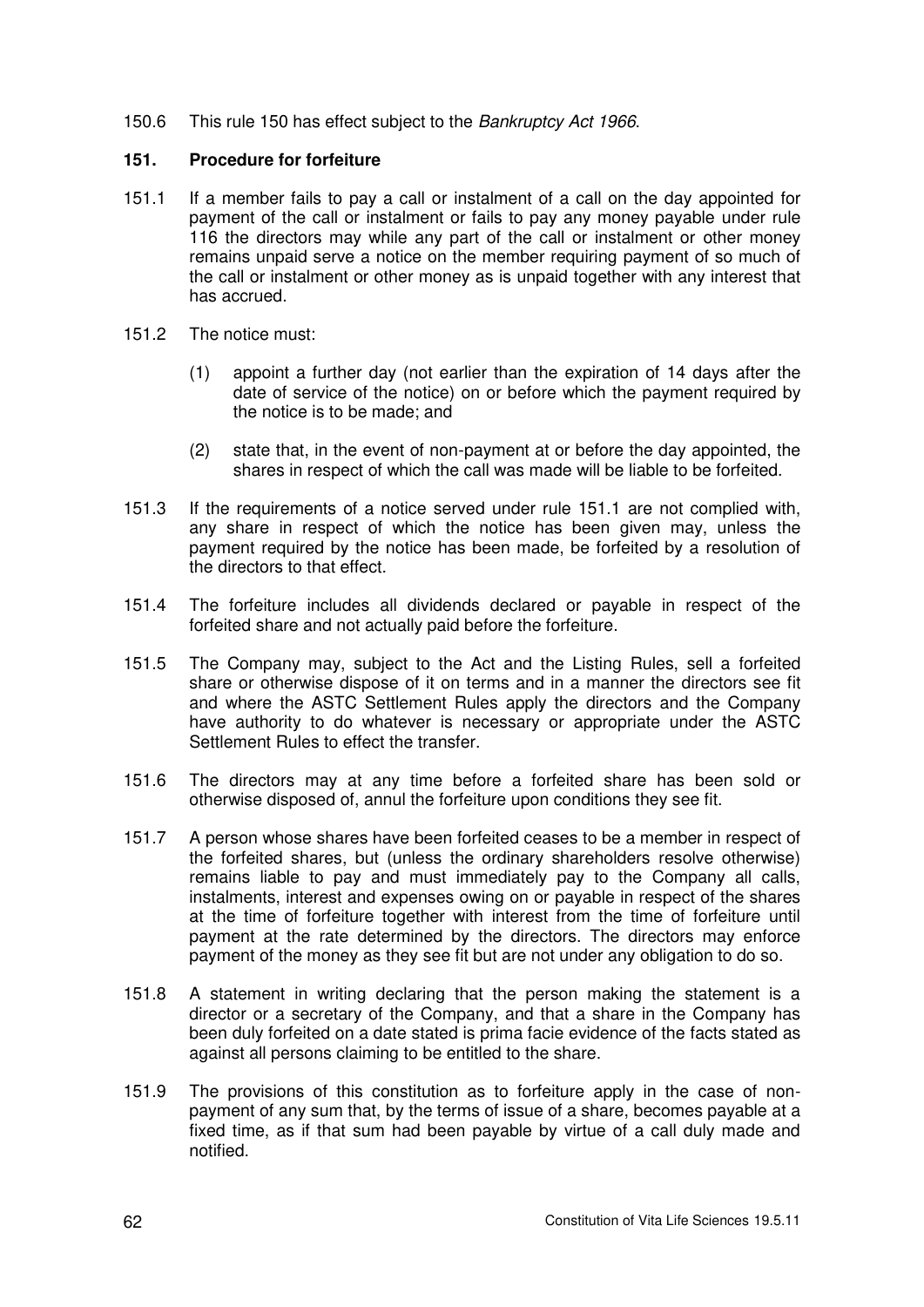### **152. Transfer of forfeited share**

- 152.1 The Company may receive the consideration (if any) given for a forfeited share on any sale or disposition of the share and may execute a transfer of the share in favour of the person to whom the share is sold or disposed of.
- 152.2 Upon the execution of the transfer, the transferee is entitled to be registered as the holder of the share and is not bound to see to the application of any money paid as consideration.
- 152.3 The title of the transferee to the share is not affected by any irregularity or invalidity in connection with the forfeiture, sale or disposal of the share. Execution of documents

# **Execution of Documents**

### **153. Common seal**

153.1 The Company may, but need not, have a common seal.

#### **154. Share seal**

*[compare section 123(2)]* 

- 154.1 The Company may have a duplicate common seal. It must be a copy of the common seal with the words **duplicate seal**, **share seal** or **certificate seal** added.
- 154.2 Any certificate may be issued under the share seal.
- 154.3 The signature of any director or company secretary and the share seal may be fixed to a certificate by some mechanical or other means but if the signatures are fixed by mechanical or other means, the certificate must bear evidence of examination by the auditor, or other person appointed for that purpose by the Company.
- 154.4 For the purposes of rules 154.2 and 154.3 **certificate** means a certificate in respect of shares, debentures, registered unsecured notes, convertible notes, certificates of debenture or any certificate or other document evidencing any options or rights to take up shares or other interests in the Company.

# **155. Use of common seal**

*[compare sections 127(2) and 129(6)]* 

- 155.1 If the Company has a common seal the directors must provide for its safe custody.
- 155.2 The common seal may not be fixed to any document except by the authority of a resolution of the directors or of a committee of the directors duly authorised by the directors.
- 155.3 The Company executes a document with its common seal if the fixing of the seal is witnessed by:
	- (1) 2 directors of the Company;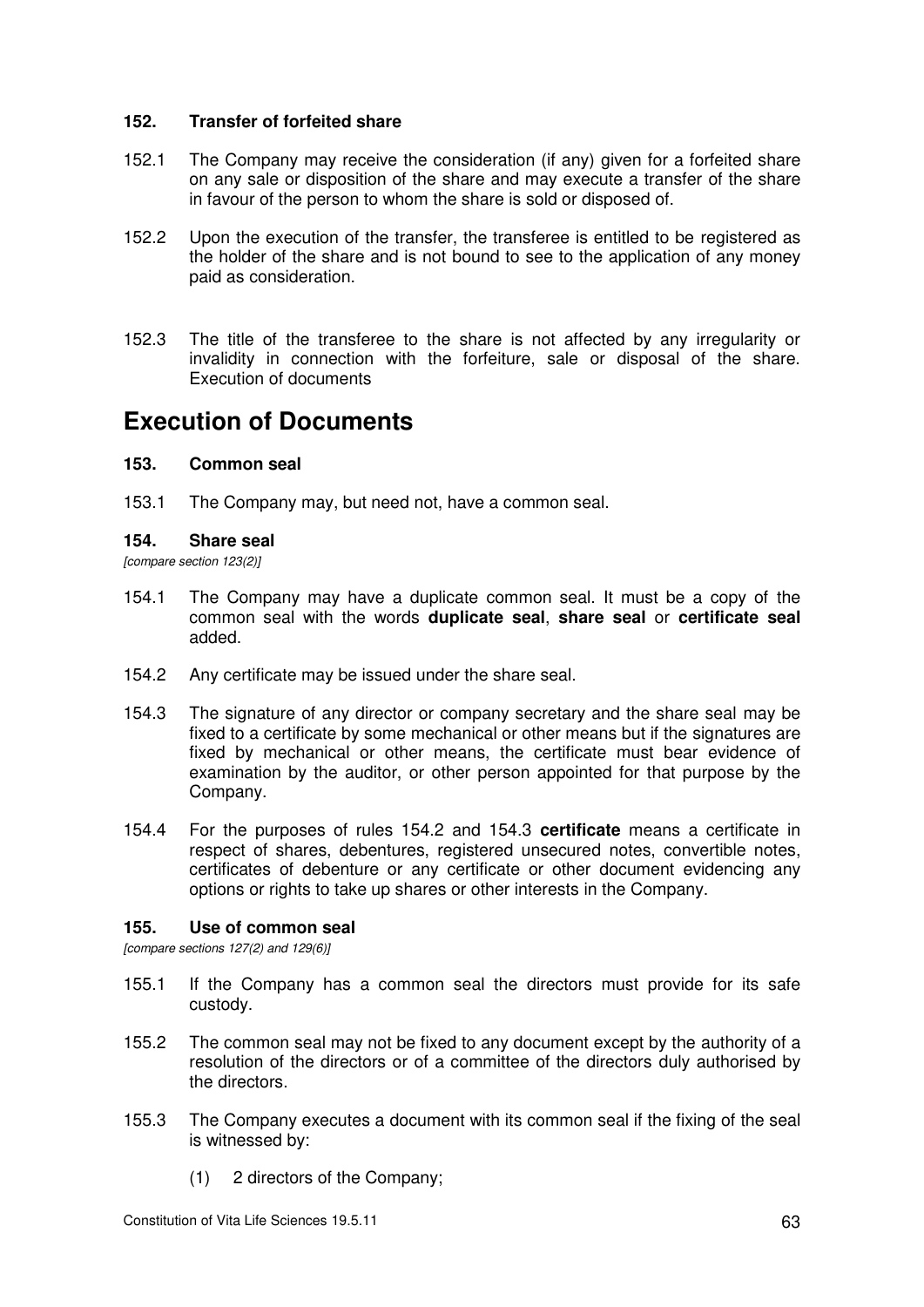- (2) a director and a company secretary of the Company; or
- (3) a director and any other person authorised by the directors for that purpose,

## **156. Execution of documents without common seal**

*[compare sections 127(1) and 129(5)]* 

- 156.1 The Company may execute a document without using a common seal if the document is signed by:
	- (1) 2 directors of the Company; or
	- (2) a director and a company secretary of the Company.

### **157. Execution of document as a deed**

*[section 127(3)]* 

157.1 The Company may execute a document as a deed if the document is expressed to be executed as a deed and is executed in accordance with rule 155 or rule 156.

#### **158. Execution - general**

*[compare sections 129(5), 129(6) and 127(4)]* 

- 158.1 The same person may not sign in the dual capacities of director and secretary.
- 158.2 A director may sign any document as director, with or without the common seal, although the document relates to a contract, arrangement, dealing or other transaction in which he or she is interested and his or her signature complies with the requirements of this constitution as to execution despite his or her interest.
- 158.3 Rules 155 and 156 do not limit the ways in which the directors may authorise documents (including deeds) to be executed on behalf of the Company.

# **Inadvertent omissions**

# **159. Formalities omitted**

*[compare section 1322]* 

159.1 If some formality required by this constitution is inadvertently omitted or is not carried out the omission does not invalidate anything, including any resolution, which but for the omission would have been valid unless it is proved to the satisfaction of the directors that the omission has directly prejudiced any member financially. The decision of the directors is final and binding on all members.

# **Notices**

# **160. Notices other than notices of meeting**

160.1 Any notice by the Company to a member, including a notice in connection with a call or forfeiture, may be given in the same way as a notice of meeting may be given under rule 71, and the time the notice is taken to be given is the same as provided in the case of a notice of meeting by rule 72.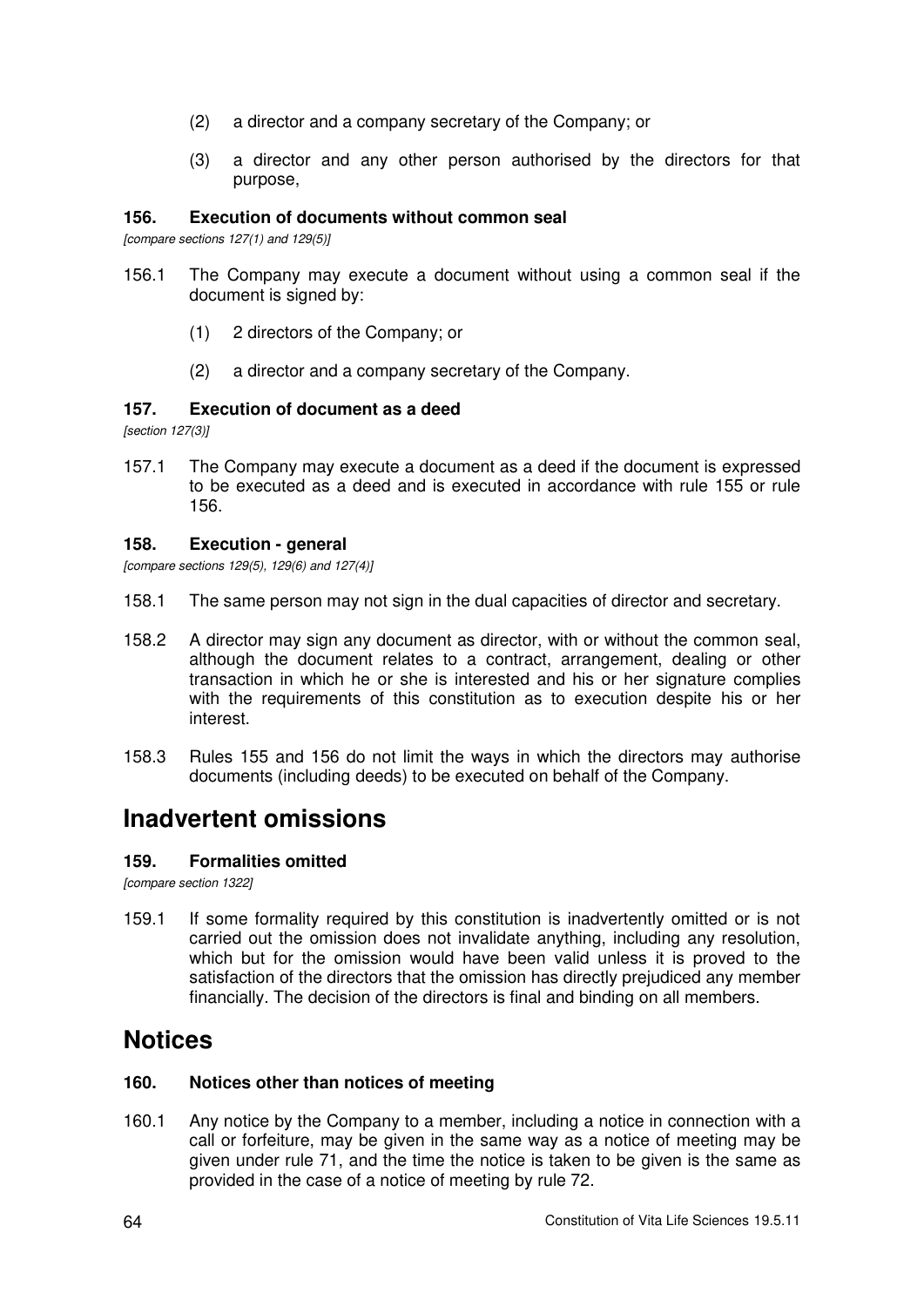160.2 The references in rule 70.2 to notices to persons entitled to a share in consequence of the death or bankruptcy of a member, and in rule 120.1(5) to notices to joint holders of a share apply to any notice given by the Company.

# **Winding up**

# **161. Shareholders' rights on distribution of assets**

- 161.1 If the Company is wound up, the liquidator may, with the sanction of a special resolution, divide among the members in kind the whole or any part of the property of the Company and may for that purpose set the value the liquidator considers fair upon any property to be so divided and may determine how the division is to be carried out as between the members or different classes of members.
- 161.2 The liquidator may, with the sanction of a special resolution, vest the whole or any part of the property referred to in rule 161.1 in trustees upon trusts for the benefit of the contributories that the liquidator sees fit, but so that no member is compelled to accept any shares or other securities on which there is any liability.
- 161.3 If the Company ceases to carry on business within 12 months after its incorporation, shares issued for cash rank in the distribution, to the extent of the capital contributed by subscribing shareholders, in priority to shares issued to vendors or promoters or both for consideration other than cash.

# **162. Remuneration of liquidator**

162.1 The Company in general meeting must not fix the remuneration to be paid to a liquidator pursuant to the Act unless at least 14 days' notice of the meeting has been given to the members and the notice has specified the amount of the proposed remuneration of the liquidator.

# **Partial takeovers**

# **163. Partial takeovers**

*[compare section 648D]* 

- 163.1 In this rule 163:
	- (1) **proportional takeover scheme** means a proportional takeover bid as defined in section 9 of the Act and regulated by section 648D of the Act;
	- (2) **relevant day** in relation to a takeover scheme means the day that is the 14th day before the end of the period during which the offers under the takeover scheme remain open; and
	- (3) a reference to **a person associated with** another person has the meaning given to that expression by Division 2 of Part 1.2 of the Act.
- 163.2 Where offers have been made under a proportional takeover scheme in respect of shares included in a class of shares in the Company:
	- (1) other than where a transfer is effected in accordance with the takeover provisions (if any) under the ASTC Settlement Rules, the registration of a transfer giving effect to a contract resulting from the acceptance of an offer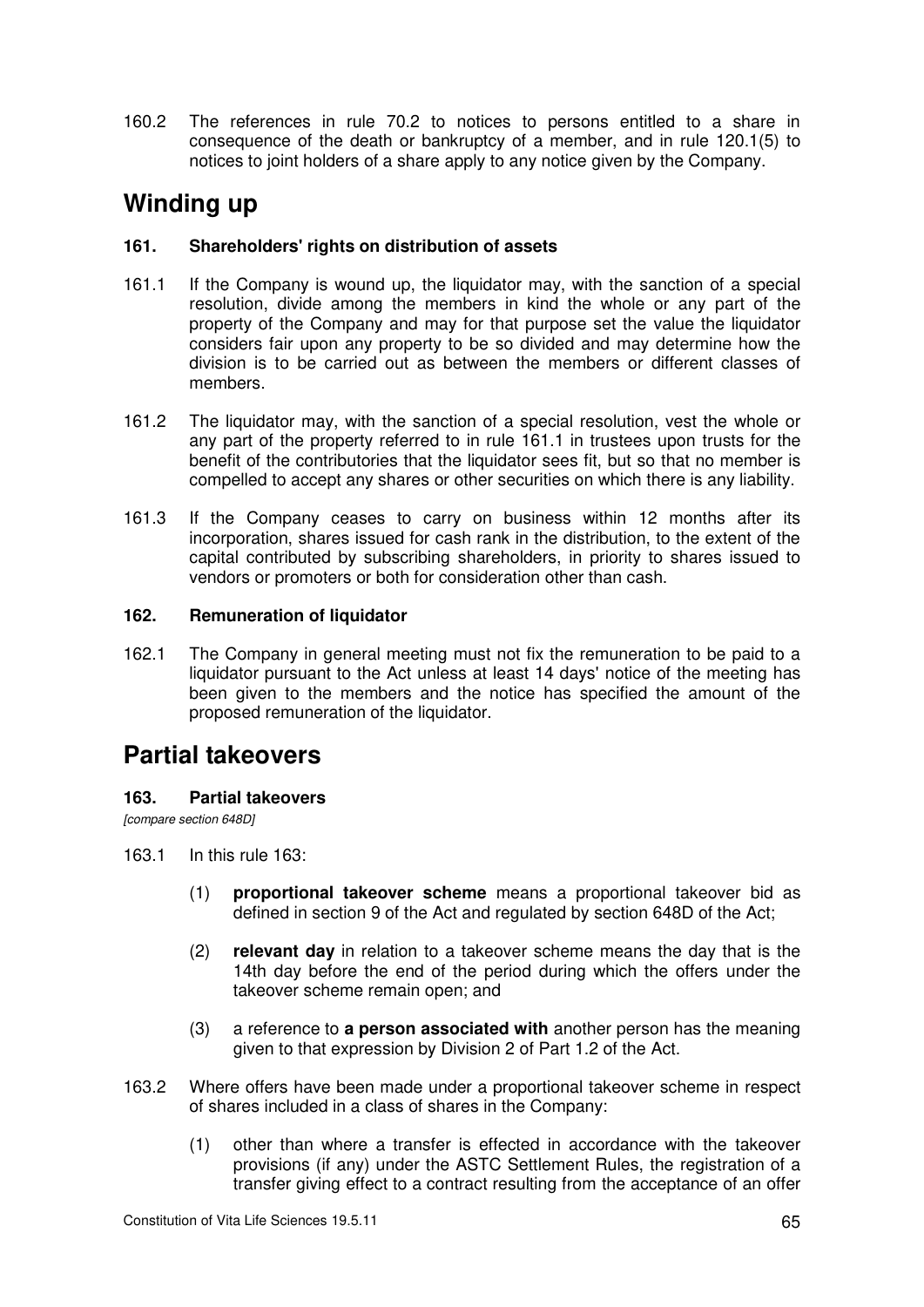made under the takeover scheme is prohibited unless and until a resolution (in this rule 163.2 referred to as an **approving resolution**) to approve the takeover scheme is passed in accordance with this rule 163;

- (2) a person (other than the offeror or a person associated with the offeror) who, as at the end of the day on which the first offer under the takeover scheme was made, held shares in that class is entitled to vote on an approving resolution and, for the purpose of so voting, is entitled to 1 vote for each of the shares;
- (3) an approving resolution must be voted on at a meeting, convened and conducted by the Company, of the persons entitled to vote on the resolution; and
- (4) an approving resolution that has been voted on, is taken to have been passed if the proportion that the number of votes in favour of the resolution bears to the total number of votes on the resolution is greater than 1/2, and otherwise is taken to have been rejected.
- 163.3 The provisions of this constitution that apply in relation to a general meeting of the Company apply with any modifications the circumstances require, in relation to a meeting that is convened pursuant to this rule 163 as if the last mentioned meeting were a general meeting of the Company.
- 163.4 Where takeover offers have been made under a proportional takeover scheme then the directors must ensure that a resolution to approve the takeover scheme is voted on in accordance with this rule 163 before the relevant day in relation to the takeover scheme.
- 163.5 Where a resolution to approve a takeover scheme is voted on in accordance with this rule 163, the Company must, on or before the relevant day in relation to the takeover scheme:
	- (1) give to the offeror; and
	- (2) serve on each notifiable securities exchange in relation to the Company;

a notice in writing stating that a resolution to approve the takeover scheme has been voted on and that the resolution has been passed, or has been rejected, as the case requires.

- 163.6 Where, at the end of the day before the relevant day in relation to a proportional takeover scheme under which offers have been made, no resolution to approve the takeover scheme has been voted on in accordance with this rule 163, a resolution to approve the takeover scheme must, for the purposes of this rule 163, be treated as having been passed in accordance with this rule 163.
- 163.7 Where a resolution to approve a proportional takeover scheme is voted on in accordance with this rule 163 before the relevant day in relation to the takeover scheme and is rejected, then:
	- (1) despite section 652A of the Act, all offers under the takeover scheme that have not, as at the end of the relevant day, been accepted, and all offers under the takeover scheme that have been accepted and from whose acceptance binding contracts have not, at the end of the relevant day,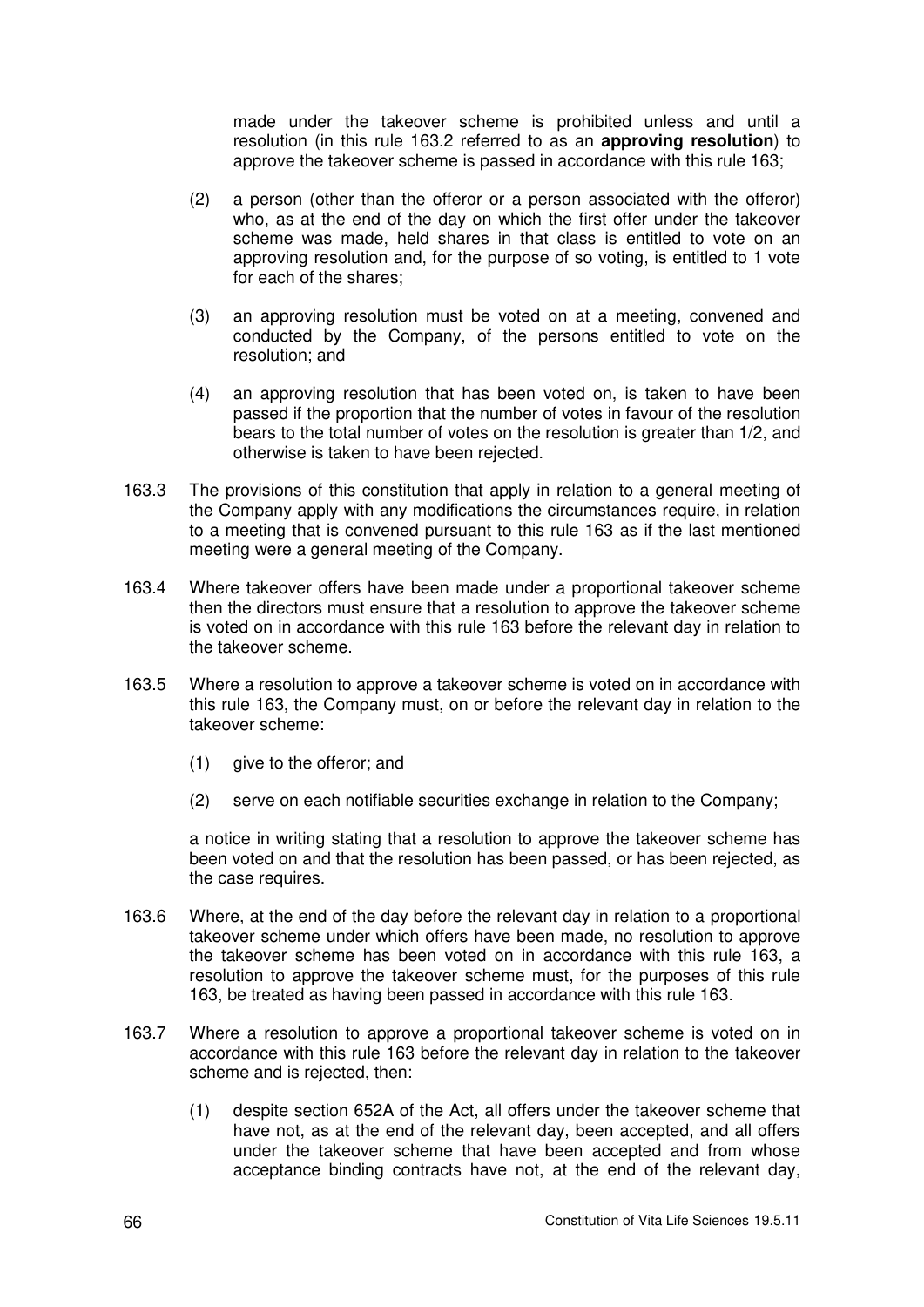resulted, must be treated as withdrawn at the end of the relevant day; and

- (2) a person who has accepted an offer made under the takeover scheme is entitled to rescind the contract (if any) resulting from that acceptance.
- 163.8 Nothing in this rule 163 authorises the Company to interfere with any takeover transfer procedures contained in the ASTC Settlement Rules.
- 163.9 This rule 163 ceases to have effect on the 3rd anniversary of the date of its adoption or of its most recent renewal.

## **Listing Rules**

## **164. Restricted Securities**

- 164.1 Despite any other provision in this constitution:
	- (1) the Company must comply with and enforce a restriction agreement and enforce this constitution to ensure compliance with the requirements of the Listing Rules or ASX for Restricted Securities;
	- (2) Restricted Securities cannot be disposed of during the escrow period except as permitted by the Listing Rules or ASX;
	- (3) the Company must refuse to acknowledge a disposal (including registering a transfer) of Restricted Securities during the escrow period except as permitted by the Listing Rules or ASX; and
	- (4) during a breach of the Listing Rules relating to Restricted Securities, or a breach of a restriction agreement, the holder of the Restricted Securities is not entitled to any dividend or distribution, or voting rights, in respect of the Restricted Securities.

## **165. Paramount effect of Listing Rules**

- 165.1 While the Company remains on the Official List, the following provisions apply:
	- (1) despite anything contained in this constitution, if the Listing Rules prohibit an act being done, the act must not be done;
	- (2) nothing contained in this constitution prevents an act being done that the Listing Rules require to be done;
	- (3) if the Listing Rules require an act to be done or not to be done, authority is given for that act to be done or not to be done (as the case may be);
	- (4) if the Listing Rules require this constitution to contain a provision and it does not contain such a provision this constitution must be treated as containing that provision;
	- (5) if the Listing Rules require this constitution not to contain a provision and it contains such a provision, this constitution must be treated as not containing that provision; and
	- (6) if any provision of this constitution is or becomes inconsistent with the